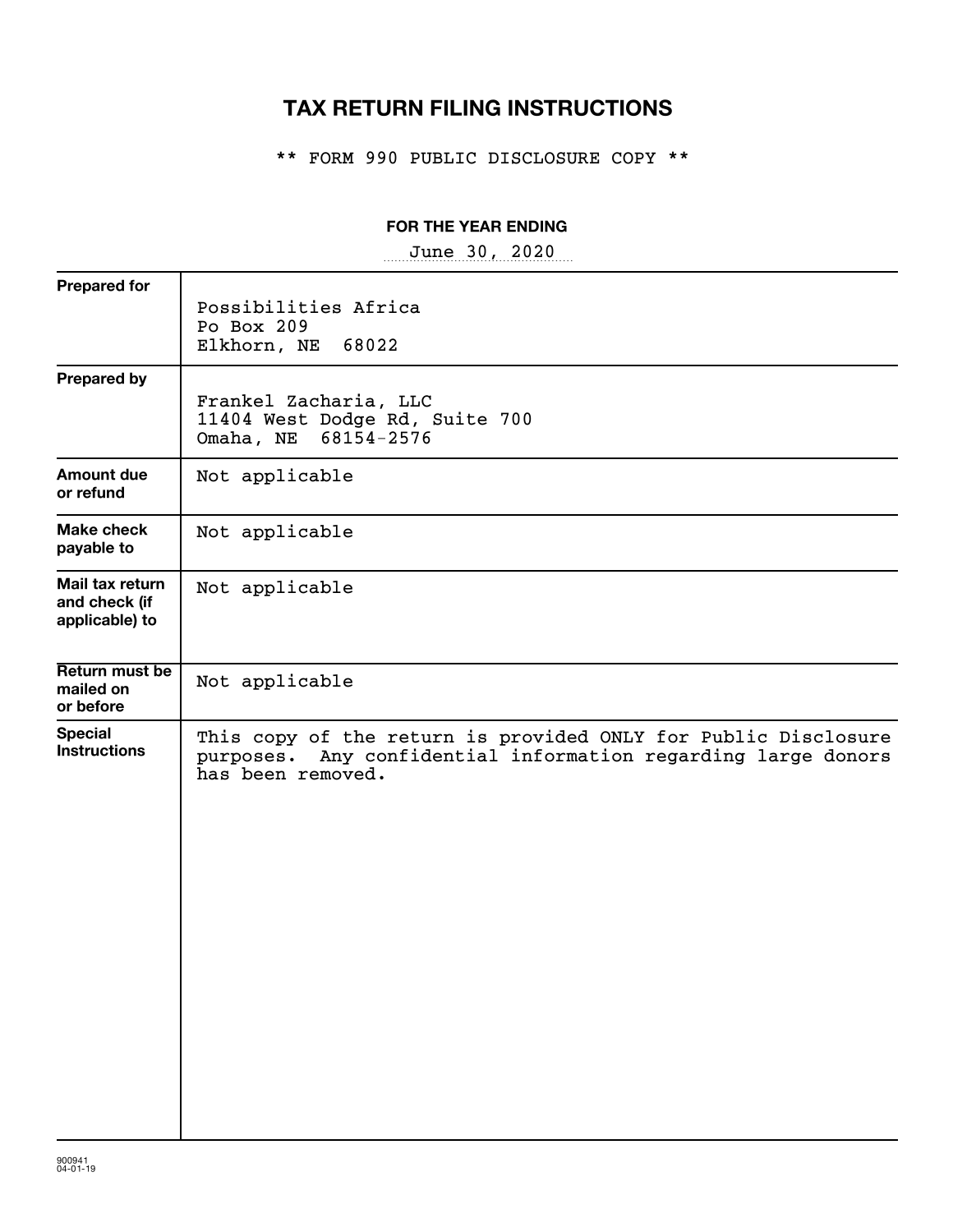|                                                                                                                                                                                                                                                                                                                                                                                                                                                                                                                                                                                                                                                                                                                                                                                                                                                                                                                                                                                                                                                                                                                                                                                                                                                                                                                                                                                                                                                                                                                                                                                                                                                                                                                                                                                                                                                                                                                                                                                                                                                                                                                                                                                                                                                                                                                                                                                                                                                                                                                                                                                                                                                                                                                                                                                                                                                                                                                                                                                                                                                                                                                                                                                                                                                                                                                                                                                                                                                                                                                                                                                                                                    |  |  | ** PUBLIC DISCLOSURE COPY **                                     |            |  |
|------------------------------------------------------------------------------------------------------------------------------------------------------------------------------------------------------------------------------------------------------------------------------------------------------------------------------------------------------------------------------------------------------------------------------------------------------------------------------------------------------------------------------------------------------------------------------------------------------------------------------------------------------------------------------------------------------------------------------------------------------------------------------------------------------------------------------------------------------------------------------------------------------------------------------------------------------------------------------------------------------------------------------------------------------------------------------------------------------------------------------------------------------------------------------------------------------------------------------------------------------------------------------------------------------------------------------------------------------------------------------------------------------------------------------------------------------------------------------------------------------------------------------------------------------------------------------------------------------------------------------------------------------------------------------------------------------------------------------------------------------------------------------------------------------------------------------------------------------------------------------------------------------------------------------------------------------------------------------------------------------------------------------------------------------------------------------------------------------------------------------------------------------------------------------------------------------------------------------------------------------------------------------------------------------------------------------------------------------------------------------------------------------------------------------------------------------------------------------------------------------------------------------------------------------------------------------------------------------------------------------------------------------------------------------------------------------------------------------------------------------------------------------------------------------------------------------------------------------------------------------------------------------------------------------------------------------------------------------------------------------------------------------------------------------------------------------------------------------------------------------------------------------------------------------------------------------------------------------------------------------------------------------------------------------------------------------------------------------------------------------------------------------------------------------------------------------------------------------------------------------------------------------------------------------------------------------------------------------------------------------------|--|--|------------------------------------------------------------------|------------|--|
|                                                                                                                                                                                                                                                                                                                                                                                                                                                                                                                                                                                                                                                                                                                                                                                                                                                                                                                                                                                                                                                                                                                                                                                                                                                                                                                                                                                                                                                                                                                                                                                                                                                                                                                                                                                                                                                                                                                                                                                                                                                                                                                                                                                                                                                                                                                                                                                                                                                                                                                                                                                                                                                                                                                                                                                                                                                                                                                                                                                                                                                                                                                                                                                                                                                                                                                                                                                                                                                                                                                                                                                                                                    |  |  |                                                                  |            |  |
|                                                                                                                                                                                                                                                                                                                                                                                                                                                                                                                                                                                                                                                                                                                                                                                                                                                                                                                                                                                                                                                                                                                                                                                                                                                                                                                                                                                                                                                                                                                                                                                                                                                                                                                                                                                                                                                                                                                                                                                                                                                                                                                                                                                                                                                                                                                                                                                                                                                                                                                                                                                                                                                                                                                                                                                                                                                                                                                                                                                                                                                                                                                                                                                                                                                                                                                                                                                                                                                                                                                                                                                                                                    |  |  |                                                                  |            |  |
| Form<br>(Rev. January 2020)<br>Department of the Treasury<br>Internal Revenue Service<br><b>B</b> Check if applicable:<br>Address<br>change<br>Name<br>change<br>Ilnitial<br>return<br>Final<br>return/<br>termin-<br>ated<br>Amended<br>Ireturn<br>Applica-<br>tion<br>pending<br>Part I<br>1<br>Governance<br>2<br>з<br>4<br><b>Activities &amp;</b><br>5<br>6<br>8<br>Revenue<br>9<br>10<br>11<br>12<br>13<br>Expenses                                                                                                                                                                                                                                                                                                                                                                                                                                                                                                                                                                                                                                                                                                                                                                                                                                                                                                                                                                                                                                                                                                                                                                                                                                                                                                                                                                                                                                                                                                                                                                                                                                                                                                                                                                                                                                                                                                                                                                                                                                                                                                                                                                                                                                                                                                                                                                                                                                                                                                                                                                                                                                                                                                                                                                                                                                                                                                                                                                                                                                                                                                                                                                                                          |  |  |                                                                  |            |  |
|                                                                                                                                                                                                                                                                                                                                                                                                                                                                                                                                                                                                                                                                                                                                                                                                                                                                                                                                                                                                                                                                                                                                                                                                                                                                                                                                                                                                                                                                                                                                                                                                                                                                                                                                                                                                                                                                                                                                                                                                                                                                                                                                                                                                                                                                                                                                                                                                                                                                                                                                                                                                                                                                                                                                                                                                                                                                                                                                                                                                                                                                                                                                                                                                                                                                                                                                                                                                                                                                                                                                                                                                                                    |  |  |                                                                  | Inspection |  |
|                                                                                                                                                                                                                                                                                                                                                                                                                                                                                                                                                                                                                                                                                                                                                                                                                                                                                                                                                                                                                                                                                                                                                                                                                                                                                                                                                                                                                                                                                                                                                                                                                                                                                                                                                                                                                                                                                                                                                                                                                                                                                                                                                                                                                                                                                                                                                                                                                                                                                                                                                                                                                                                                                                                                                                                                                                                                                                                                                                                                                                                                                                                                                                                                                                                                                                                                                                                                                                                                                                                                                                                                                                    |  |  |                                                                  |            |  |
|                                                                                                                                                                                                                                                                                                                                                                                                                                                                                                                                                                                                                                                                                                                                                                                                                                                                                                                                                                                                                                                                                                                                                                                                                                                                                                                                                                                                                                                                                                                                                                                                                                                                                                                                                                                                                                                                                                                                                                                                                                                                                                                                                                                                                                                                                                                                                                                                                                                                                                                                                                                                                                                                                                                                                                                                                                                                                                                                                                                                                                                                                                                                                                                                                                                                                                                                                                                                                                                                                                                                                                                                                                    |  |  |                                                                  |            |  |
|                                                                                                                                                                                                                                                                                                                                                                                                                                                                                                                                                                                                                                                                                                                                                                                                                                                                                                                                                                                                                                                                                                                                                                                                                                                                                                                                                                                                                                                                                                                                                                                                                                                                                                                                                                                                                                                                                                                                                                                                                                                                                                                                                                                                                                                                                                                                                                                                                                                                                                                                                                                                                                                                                                                                                                                                                                                                                                                                                                                                                                                                                                                                                                                                                                                                                                                                                                                                                                                                                                                                                                                                                                    |  |  |                                                                  |            |  |
|                                                                                                                                                                                                                                                                                                                                                                                                                                                                                                                                                                                                                                                                                                                                                                                                                                                                                                                                                                                                                                                                                                                                                                                                                                                                                                                                                                                                                                                                                                                                                                                                                                                                                                                                                                                                                                                                                                                                                                                                                                                                                                                                                                                                                                                                                                                                                                                                                                                                                                                                                                                                                                                                                                                                                                                                                                                                                                                                                                                                                                                                                                                                                                                                                                                                                                                                                                                                                                                                                                                                                                                                                                    |  |  |                                                                  |            |  |
|                                                                                                                                                                                                                                                                                                                                                                                                                                                                                                                                                                                                                                                                                                                                                                                                                                                                                                                                                                                                                                                                                                                                                                                                                                                                                                                                                                                                                                                                                                                                                                                                                                                                                                                                                                                                                                                                                                                                                                                                                                                                                                                                                                                                                                                                                                                                                                                                                                                                                                                                                                                                                                                                                                                                                                                                                                                                                                                                                                                                                                                                                                                                                                                                                                                                                                                                                                                                                                                                                                                                                                                                                                    |  |  |                                                                  |            |  |
|                                                                                                                                                                                                                                                                                                                                                                                                                                                                                                                                                                                                                                                                                                                                                                                                                                                                                                                                                                                                                                                                                                                                                                                                                                                                                                                                                                                                                                                                                                                                                                                                                                                                                                                                                                                                                                                                                                                                                                                                                                                                                                                                                                                                                                                                                                                                                                                                                                                                                                                                                                                                                                                                                                                                                                                                                                                                                                                                                                                                                                                                                                                                                                                                                                                                                                                                                                                                                                                                                                                                                                                                                                    |  |  |                                                                  |            |  |
|                                                                                                                                                                                                                                                                                                                                                                                                                                                                                                                                                                                                                                                                                                                                                                                                                                                                                                                                                                                                                                                                                                                                                                                                                                                                                                                                                                                                                                                                                                                                                                                                                                                                                                                                                                                                                                                                                                                                                                                                                                                                                                                                                                                                                                                                                                                                                                                                                                                                                                                                                                                                                                                                                                                                                                                                                                                                                                                                                                                                                                                                                                                                                                                                                                                                                                                                                                                                                                                                                                                                                                                                                                    |  |  |                                                                  |            |  |
|                                                                                                                                                                                                                                                                                                                                                                                                                                                                                                                                                                                                                                                                                                                                                                                                                                                                                                                                                                                                                                                                                                                                                                                                                                                                                                                                                                                                                                                                                                                                                                                                                                                                                                                                                                                                                                                                                                                                                                                                                                                                                                                                                                                                                                                                                                                                                                                                                                                                                                                                                                                                                                                                                                                                                                                                                                                                                                                                                                                                                                                                                                                                                                                                                                                                                                                                                                                                                                                                                                                                                                                                                                    |  |  |                                                                  |            |  |
| 18<br>19<br>Net Assets or<br>20<br>21<br>22<br>Part II                                                                                                                                                                                                                                                                                                                                                                                                                                                                                                                                                                                                                                                                                                                                                                                                                                                                                                                                                                                                                                                                                                                                                                                                                                                                                                                                                                                                                                                                                                                                                                                                                                                                                                                                                                                                                                                                                                                                                                                                                                                                                                                                                                                                                                                                                                                                                                                                                                                                                                                                                                                                                                                                                                                                                                                                                                                                                                                                                                                                                                                                                                                                                                                                                                                                                                                                                                                                                                                                                                                                                                             |  |  |                                                                  |            |  |
| OMB No. 1545-0047<br><b>Return of Organization Exempt From Income Tax</b><br>Under section 501(c), 527, or 4947(a)(1) of the Internal Revenue Code (except private foundations)<br>Do not enter social security numbers on this form as it may be made public.<br><b>Open to Public</b><br>Go to www.irs.gov/Form990 for instructions and the latest information.<br>and ending JUN 30, 2020<br>JAN 1, 2020<br>A For the 2019 calendar year, or tax year beginning<br>D Employer identification number<br><b>C</b> Name of organization<br>POSSIBILITIES AFRICA<br>20-0703831<br>Doing business as<br>Number and street (or P.O. box if mail is not delivered to street address)<br>E Telephone number<br>Room/suite<br>$(719)337 - 9657$<br><b>PO BOX 209</b><br>211,900.<br>G Gross receipts \$<br>City or town, state or province, country, and ZIP or foreign postal code<br>68022<br>ELKHORN, NE<br>H(a) Is this a group return<br>F Name and address of principal officer: MERRELL MCILWAIN<br>$\,$ Yes $\,$ $\,$ $\rm X$ $\,$ No $\,$<br>for subordinates?<br>SAME AS C ABOVE<br>$H(b)$ Are all subordinates included? $\Box$ Yes<br>l No<br>Tax-exempt status: $X \overline{301(c)(3)}$<br>$501(c)$ (<br>$\sqrt{\bullet}$ (insert no.)<br>$4947(a)(1)$ or<br>527<br>If "No," attach a list. (see instructions)<br>J Website: WWW.POSSIBILITIESAFRICA.ORG<br>$H(c)$ Group exemption number $\blacktriangleright$<br><b>K</b> Form of organization: $\boxed{\mathbf{X}}$ Corporation<br>L Year of formation: $2004$ M State of legal domicile: $\overline{\text{IL}}$<br>Other $\blacktriangleright$<br>Trust<br>Association<br><b>Summary</b><br>Briefly describe the organization's mission or most significant activities: POSSIBILITIES AFRICA IS A<br>CHRIST-CENTERED MINISTRY CHAMPIONING HOLISTIC TRANSFORMATION<br>Check this box $\blacktriangleright$ $\Box$ if the organization discontinued its operations or disposed of more than 25% of its net assets.<br>9<br>Number of voting members of the governing body (Part VI, line 1a)<br>3<br>9<br>$\overline{\mathbf{4}}$<br>$\overline{\mathfrak{o}}$<br>5<br>ब्र<br>6<br>$\overline{0}$ .<br>7a<br>$\overline{0}$ .<br>7b<br><b>Current Year</b><br><b>Prior Year</b><br>428,788.<br>$21\overline{1,467}$ .<br>о.<br>$\overline{0}$ .<br>Program service revenue (Part VIII, line 2g)<br>649.<br>433.<br>$\overline{0}$ .<br>0.<br>Other revenue (Part VIII, column (A), lines 5, 6d, 8c, 9c, 10c, and 11e)<br>429, 437.<br>211,900.<br>Total revenue - add lines 8 through 11 (must equal Part VIII, column (A), line 12)<br>295,000.<br>224, 247.<br>Grants and similar amounts paid (Part IX, column (A), lines 1-3)<br>0.<br>$\overline{0}$ .<br>56,310.<br>44,229.<br>Salaries, other compensation, employee benefits (Part IX, column (A), lines 5-10)<br>$\overline{0}$<br>$\overline{0}$ .<br>49,320.<br>30,916.<br>400,630.<br>299, 392.<br>Total expenses. Add lines 13-17 (must equal Part IX, column (A), line 25) <i></i><br>$-87,492.$<br>28,807.<br><b>Beginning of Current Year</b><br><b>End of Year</b><br>236,925.<br>147,406.<br>Total assets (Part X, line 16)<br>1,785.<br>2,076.<br>Total liabilities (Part X, line 26)<br>145,330.<br>235, 140.<br>Signature Block<br>Under penalties of perjury, I declare that I have examined this return, including accompanying schedules and statements, and to the best of my knowledge and belief, it is<br>true, correct, and complete. Declaration of preparer (other than officer) is based on all information of which preparer has any knowledge.<br>Signature of officer<br>Date<br>Sign |  |  |                                                                  |            |  |
|                                                                                                                                                                                                                                                                                                                                                                                                                                                                                                                                                                                                                                                                                                                                                                                                                                                                                                                                                                                                                                                                                                                                                                                                                                                                                                                                                                                                                                                                                                                                                                                                                                                                                                                                                                                                                                                                                                                                                                                                                                                                                                                                                                                                                                                                                                                                                                                                                                                                                                                                                                                                                                                                                                                                                                                                                                                                                                                                                                                                                                                                                                                                                                                                                                                                                                                                                                                                                                                                                                                                                                                                                                    |  |  |                                                                  |            |  |
|                                                                                                                                                                                                                                                                                                                                                                                                                                                                                                                                                                                                                                                                                                                                                                                                                                                                                                                                                                                                                                                                                                                                                                                                                                                                                                                                                                                                                                                                                                                                                                                                                                                                                                                                                                                                                                                                                                                                                                                                                                                                                                                                                                                                                                                                                                                                                                                                                                                                                                                                                                                                                                                                                                                                                                                                                                                                                                                                                                                                                                                                                                                                                                                                                                                                                                                                                                                                                                                                                                                                                                                                                                    |  |  |                                                                  |            |  |
|                                                                                                                                                                                                                                                                                                                                                                                                                                                                                                                                                                                                                                                                                                                                                                                                                                                                                                                                                                                                                                                                                                                                                                                                                                                                                                                                                                                                                                                                                                                                                                                                                                                                                                                                                                                                                                                                                                                                                                                                                                                                                                                                                                                                                                                                                                                                                                                                                                                                                                                                                                                                                                                                                                                                                                                                                                                                                                                                                                                                                                                                                                                                                                                                                                                                                                                                                                                                                                                                                                                                                                                                                                    |  |  |                                                                  |            |  |
|                                                                                                                                                                                                                                                                                                                                                                                                                                                                                                                                                                                                                                                                                                                                                                                                                                                                                                                                                                                                                                                                                                                                                                                                                                                                                                                                                                                                                                                                                                                                                                                                                                                                                                                                                                                                                                                                                                                                                                                                                                                                                                                                                                                                                                                                                                                                                                                                                                                                                                                                                                                                                                                                                                                                                                                                                                                                                                                                                                                                                                                                                                                                                                                                                                                                                                                                                                                                                                                                                                                                                                                                                                    |  |  |                                                                  |            |  |
|                                                                                                                                                                                                                                                                                                                                                                                                                                                                                                                                                                                                                                                                                                                                                                                                                                                                                                                                                                                                                                                                                                                                                                                                                                                                                                                                                                                                                                                                                                                                                                                                                                                                                                                                                                                                                                                                                                                                                                                                                                                                                                                                                                                                                                                                                                                                                                                                                                                                                                                                                                                                                                                                                                                                                                                                                                                                                                                                                                                                                                                                                                                                                                                                                                                                                                                                                                                                                                                                                                                                                                                                                                    |  |  |                                                                  |            |  |
|                                                                                                                                                                                                                                                                                                                                                                                                                                                                                                                                                                                                                                                                                                                                                                                                                                                                                                                                                                                                                                                                                                                                                                                                                                                                                                                                                                                                                                                                                                                                                                                                                                                                                                                                                                                                                                                                                                                                                                                                                                                                                                                                                                                                                                                                                                                                                                                                                                                                                                                                                                                                                                                                                                                                                                                                                                                                                                                                                                                                                                                                                                                                                                                                                                                                                                                                                                                                                                                                                                                                                                                                                                    |  |  |                                                                  |            |  |
|                                                                                                                                                                                                                                                                                                                                                                                                                                                                                                                                                                                                                                                                                                                                                                                                                                                                                                                                                                                                                                                                                                                                                                                                                                                                                                                                                                                                                                                                                                                                                                                                                                                                                                                                                                                                                                                                                                                                                                                                                                                                                                                                                                                                                                                                                                                                                                                                                                                                                                                                                                                                                                                                                                                                                                                                                                                                                                                                                                                                                                                                                                                                                                                                                                                                                                                                                                                                                                                                                                                                                                                                                                    |  |  |                                                                  |            |  |
|                                                                                                                                                                                                                                                                                                                                                                                                                                                                                                                                                                                                                                                                                                                                                                                                                                                                                                                                                                                                                                                                                                                                                                                                                                                                                                                                                                                                                                                                                                                                                                                                                                                                                                                                                                                                                                                                                                                                                                                                                                                                                                                                                                                                                                                                                                                                                                                                                                                                                                                                                                                                                                                                                                                                                                                                                                                                                                                                                                                                                                                                                                                                                                                                                                                                                                                                                                                                                                                                                                                                                                                                                                    |  |  |                                                                  |            |  |
|                                                                                                                                                                                                                                                                                                                                                                                                                                                                                                                                                                                                                                                                                                                                                                                                                                                                                                                                                                                                                                                                                                                                                                                                                                                                                                                                                                                                                                                                                                                                                                                                                                                                                                                                                                                                                                                                                                                                                                                                                                                                                                                                                                                                                                                                                                                                                                                                                                                                                                                                                                                                                                                                                                                                                                                                                                                                                                                                                                                                                                                                                                                                                                                                                                                                                                                                                                                                                                                                                                                                                                                                                                    |  |  |                                                                  |            |  |
|                                                                                                                                                                                                                                                                                                                                                                                                                                                                                                                                                                                                                                                                                                                                                                                                                                                                                                                                                                                                                                                                                                                                                                                                                                                                                                                                                                                                                                                                                                                                                                                                                                                                                                                                                                                                                                                                                                                                                                                                                                                                                                                                                                                                                                                                                                                                                                                                                                                                                                                                                                                                                                                                                                                                                                                                                                                                                                                                                                                                                                                                                                                                                                                                                                                                                                                                                                                                                                                                                                                                                                                                                                    |  |  |                                                                  |            |  |
|                                                                                                                                                                                                                                                                                                                                                                                                                                                                                                                                                                                                                                                                                                                                                                                                                                                                                                                                                                                                                                                                                                                                                                                                                                                                                                                                                                                                                                                                                                                                                                                                                                                                                                                                                                                                                                                                                                                                                                                                                                                                                                                                                                                                                                                                                                                                                                                                                                                                                                                                                                                                                                                                                                                                                                                                                                                                                                                                                                                                                                                                                                                                                                                                                                                                                                                                                                                                                                                                                                                                                                                                                                    |  |  |                                                                  |            |  |
|                                                                                                                                                                                                                                                                                                                                                                                                                                                                                                                                                                                                                                                                                                                                                                                                                                                                                                                                                                                                                                                                                                                                                                                                                                                                                                                                                                                                                                                                                                                                                                                                                                                                                                                                                                                                                                                                                                                                                                                                                                                                                                                                                                                                                                                                                                                                                                                                                                                                                                                                                                                                                                                                                                                                                                                                                                                                                                                                                                                                                                                                                                                                                                                                                                                                                                                                                                                                                                                                                                                                                                                                                                    |  |  |                                                                  |            |  |
|                                                                                                                                                                                                                                                                                                                                                                                                                                                                                                                                                                                                                                                                                                                                                                                                                                                                                                                                                                                                                                                                                                                                                                                                                                                                                                                                                                                                                                                                                                                                                                                                                                                                                                                                                                                                                                                                                                                                                                                                                                                                                                                                                                                                                                                                                                                                                                                                                                                                                                                                                                                                                                                                                                                                                                                                                                                                                                                                                                                                                                                                                                                                                                                                                                                                                                                                                                                                                                                                                                                                                                                                                                    |  |  |                                                                  |            |  |
|                                                                                                                                                                                                                                                                                                                                                                                                                                                                                                                                                                                                                                                                                                                                                                                                                                                                                                                                                                                                                                                                                                                                                                                                                                                                                                                                                                                                                                                                                                                                                                                                                                                                                                                                                                                                                                                                                                                                                                                                                                                                                                                                                                                                                                                                                                                                                                                                                                                                                                                                                                                                                                                                                                                                                                                                                                                                                                                                                                                                                                                                                                                                                                                                                                                                                                                                                                                                                                                                                                                                                                                                                                    |  |  |                                                                  |            |  |
|                                                                                                                                                                                                                                                                                                                                                                                                                                                                                                                                                                                                                                                                                                                                                                                                                                                                                                                                                                                                                                                                                                                                                                                                                                                                                                                                                                                                                                                                                                                                                                                                                                                                                                                                                                                                                                                                                                                                                                                                                                                                                                                                                                                                                                                                                                                                                                                                                                                                                                                                                                                                                                                                                                                                                                                                                                                                                                                                                                                                                                                                                                                                                                                                                                                                                                                                                                                                                                                                                                                                                                                                                                    |  |  |                                                                  |            |  |
|                                                                                                                                                                                                                                                                                                                                                                                                                                                                                                                                                                                                                                                                                                                                                                                                                                                                                                                                                                                                                                                                                                                                                                                                                                                                                                                                                                                                                                                                                                                                                                                                                                                                                                                                                                                                                                                                                                                                                                                                                                                                                                                                                                                                                                                                                                                                                                                                                                                                                                                                                                                                                                                                                                                                                                                                                                                                                                                                                                                                                                                                                                                                                                                                                                                                                                                                                                                                                                                                                                                                                                                                                                    |  |  |                                                                  |            |  |
|                                                                                                                                                                                                                                                                                                                                                                                                                                                                                                                                                                                                                                                                                                                                                                                                                                                                                                                                                                                                                                                                                                                                                                                                                                                                                                                                                                                                                                                                                                                                                                                                                                                                                                                                                                                                                                                                                                                                                                                                                                                                                                                                                                                                                                                                                                                                                                                                                                                                                                                                                                                                                                                                                                                                                                                                                                                                                                                                                                                                                                                                                                                                                                                                                                                                                                                                                                                                                                                                                                                                                                                                                                    |  |  |                                                                  |            |  |
|                                                                                                                                                                                                                                                                                                                                                                                                                                                                                                                                                                                                                                                                                                                                                                                                                                                                                                                                                                                                                                                                                                                                                                                                                                                                                                                                                                                                                                                                                                                                                                                                                                                                                                                                                                                                                                                                                                                                                                                                                                                                                                                                                                                                                                                                                                                                                                                                                                                                                                                                                                                                                                                                                                                                                                                                                                                                                                                                                                                                                                                                                                                                                                                                                                                                                                                                                                                                                                                                                                                                                                                                                                    |  |  |                                                                  |            |  |
|                                                                                                                                                                                                                                                                                                                                                                                                                                                                                                                                                                                                                                                                                                                                                                                                                                                                                                                                                                                                                                                                                                                                                                                                                                                                                                                                                                                                                                                                                                                                                                                                                                                                                                                                                                                                                                                                                                                                                                                                                                                                                                                                                                                                                                                                                                                                                                                                                                                                                                                                                                                                                                                                                                                                                                                                                                                                                                                                                                                                                                                                                                                                                                                                                                                                                                                                                                                                                                                                                                                                                                                                                                    |  |  |                                                                  |            |  |
|                                                                                                                                                                                                                                                                                                                                                                                                                                                                                                                                                                                                                                                                                                                                                                                                                                                                                                                                                                                                                                                                                                                                                                                                                                                                                                                                                                                                                                                                                                                                                                                                                                                                                                                                                                                                                                                                                                                                                                                                                                                                                                                                                                                                                                                                                                                                                                                                                                                                                                                                                                                                                                                                                                                                                                                                                                                                                                                                                                                                                                                                                                                                                                                                                                                                                                                                                                                                                                                                                                                                                                                                                                    |  |  |                                                                  |            |  |
|                                                                                                                                                                                                                                                                                                                                                                                                                                                                                                                                                                                                                                                                                                                                                                                                                                                                                                                                                                                                                                                                                                                                                                                                                                                                                                                                                                                                                                                                                                                                                                                                                                                                                                                                                                                                                                                                                                                                                                                                                                                                                                                                                                                                                                                                                                                                                                                                                                                                                                                                                                                                                                                                                                                                                                                                                                                                                                                                                                                                                                                                                                                                                                                                                                                                                                                                                                                                                                                                                                                                                                                                                                    |  |  |                                                                  |            |  |
|                                                                                                                                                                                                                                                                                                                                                                                                                                                                                                                                                                                                                                                                                                                                                                                                                                                                                                                                                                                                                                                                                                                                                                                                                                                                                                                                                                                                                                                                                                                                                                                                                                                                                                                                                                                                                                                                                                                                                                                                                                                                                                                                                                                                                                                                                                                                                                                                                                                                                                                                                                                                                                                                                                                                                                                                                                                                                                                                                                                                                                                                                                                                                                                                                                                                                                                                                                                                                                                                                                                                                                                                                                    |  |  |                                                                  |            |  |
|                                                                                                                                                                                                                                                                                                                                                                                                                                                                                                                                                                                                                                                                                                                                                                                                                                                                                                                                                                                                                                                                                                                                                                                                                                                                                                                                                                                                                                                                                                                                                                                                                                                                                                                                                                                                                                                                                                                                                                                                                                                                                                                                                                                                                                                                                                                                                                                                                                                                                                                                                                                                                                                                                                                                                                                                                                                                                                                                                                                                                                                                                                                                                                                                                                                                                                                                                                                                                                                                                                                                                                                                                                    |  |  |                                                                  |            |  |
|                                                                                                                                                                                                                                                                                                                                                                                                                                                                                                                                                                                                                                                                                                                                                                                                                                                                                                                                                                                                                                                                                                                                                                                                                                                                                                                                                                                                                                                                                                                                                                                                                                                                                                                                                                                                                                                                                                                                                                                                                                                                                                                                                                                                                                                                                                                                                                                                                                                                                                                                                                                                                                                                                                                                                                                                                                                                                                                                                                                                                                                                                                                                                                                                                                                                                                                                                                                                                                                                                                                                                                                                                                    |  |  |                                                                  |            |  |
|                                                                                                                                                                                                                                                                                                                                                                                                                                                                                                                                                                                                                                                                                                                                                                                                                                                                                                                                                                                                                                                                                                                                                                                                                                                                                                                                                                                                                                                                                                                                                                                                                                                                                                                                                                                                                                                                                                                                                                                                                                                                                                                                                                                                                                                                                                                                                                                                                                                                                                                                                                                                                                                                                                                                                                                                                                                                                                                                                                                                                                                                                                                                                                                                                                                                                                                                                                                                                                                                                                                                                                                                                                    |  |  |                                                                  |            |  |
|                                                                                                                                                                                                                                                                                                                                                                                                                                                                                                                                                                                                                                                                                                                                                                                                                                                                                                                                                                                                                                                                                                                                                                                                                                                                                                                                                                                                                                                                                                                                                                                                                                                                                                                                                                                                                                                                                                                                                                                                                                                                                                                                                                                                                                                                                                                                                                                                                                                                                                                                                                                                                                                                                                                                                                                                                                                                                                                                                                                                                                                                                                                                                                                                                                                                                                                                                                                                                                                                                                                                                                                                                                    |  |  |                                                                  |            |  |
|                                                                                                                                                                                                                                                                                                                                                                                                                                                                                                                                                                                                                                                                                                                                                                                                                                                                                                                                                                                                                                                                                                                                                                                                                                                                                                                                                                                                                                                                                                                                                                                                                                                                                                                                                                                                                                                                                                                                                                                                                                                                                                                                                                                                                                                                                                                                                                                                                                                                                                                                                                                                                                                                                                                                                                                                                                                                                                                                                                                                                                                                                                                                                                                                                                                                                                                                                                                                                                                                                                                                                                                                                                    |  |  |                                                                  |            |  |
|                                                                                                                                                                                                                                                                                                                                                                                                                                                                                                                                                                                                                                                                                                                                                                                                                                                                                                                                                                                                                                                                                                                                                                                                                                                                                                                                                                                                                                                                                                                                                                                                                                                                                                                                                                                                                                                                                                                                                                                                                                                                                                                                                                                                                                                                                                                                                                                                                                                                                                                                                                                                                                                                                                                                                                                                                                                                                                                                                                                                                                                                                                                                                                                                                                                                                                                                                                                                                                                                                                                                                                                                                                    |  |  |                                                                  |            |  |
|                                                                                                                                                                                                                                                                                                                                                                                                                                                                                                                                                                                                                                                                                                                                                                                                                                                                                                                                                                                                                                                                                                                                                                                                                                                                                                                                                                                                                                                                                                                                                                                                                                                                                                                                                                                                                                                                                                                                                                                                                                                                                                                                                                                                                                                                                                                                                                                                                                                                                                                                                                                                                                                                                                                                                                                                                                                                                                                                                                                                                                                                                                                                                                                                                                                                                                                                                                                                                                                                                                                                                                                                                                    |  |  |                                                                  |            |  |
|                                                                                                                                                                                                                                                                                                                                                                                                                                                                                                                                                                                                                                                                                                                                                                                                                                                                                                                                                                                                                                                                                                                                                                                                                                                                                                                                                                                                                                                                                                                                                                                                                                                                                                                                                                                                                                                                                                                                                                                                                                                                                                                                                                                                                                                                                                                                                                                                                                                                                                                                                                                                                                                                                                                                                                                                                                                                                                                                                                                                                                                                                                                                                                                                                                                                                                                                                                                                                                                                                                                                                                                                                                    |  |  |                                                                  |            |  |
|                                                                                                                                                                                                                                                                                                                                                                                                                                                                                                                                                                                                                                                                                                                                                                                                                                                                                                                                                                                                                                                                                                                                                                                                                                                                                                                                                                                                                                                                                                                                                                                                                                                                                                                                                                                                                                                                                                                                                                                                                                                                                                                                                                                                                                                                                                                                                                                                                                                                                                                                                                                                                                                                                                                                                                                                                                                                                                                                                                                                                                                                                                                                                                                                                                                                                                                                                                                                                                                                                                                                                                                                                                    |  |  |                                                                  |            |  |
|                                                                                                                                                                                                                                                                                                                                                                                                                                                                                                                                                                                                                                                                                                                                                                                                                                                                                                                                                                                                                                                                                                                                                                                                                                                                                                                                                                                                                                                                                                                                                                                                                                                                                                                                                                                                                                                                                                                                                                                                                                                                                                                                                                                                                                                                                                                                                                                                                                                                                                                                                                                                                                                                                                                                                                                                                                                                                                                                                                                                                                                                                                                                                                                                                                                                                                                                                                                                                                                                                                                                                                                                                                    |  |  |                                                                  |            |  |
|                                                                                                                                                                                                                                                                                                                                                                                                                                                                                                                                                                                                                                                                                                                                                                                                                                                                                                                                                                                                                                                                                                                                                                                                                                                                                                                                                                                                                                                                                                                                                                                                                                                                                                                                                                                                                                                                                                                                                                                                                                                                                                                                                                                                                                                                                                                                                                                                                                                                                                                                                                                                                                                                                                                                                                                                                                                                                                                                                                                                                                                                                                                                                                                                                                                                                                                                                                                                                                                                                                                                                                                                                                    |  |  |                                                                  |            |  |
|                                                                                                                                                                                                                                                                                                                                                                                                                                                                                                                                                                                                                                                                                                                                                                                                                                                                                                                                                                                                                                                                                                                                                                                                                                                                                                                                                                                                                                                                                                                                                                                                                                                                                                                                                                                                                                                                                                                                                                                                                                                                                                                                                                                                                                                                                                                                                                                                                                                                                                                                                                                                                                                                                                                                                                                                                                                                                                                                                                                                                                                                                                                                                                                                                                                                                                                                                                                                                                                                                                                                                                                                                                    |  |  |                                                                  |            |  |
|                                                                                                                                                                                                                                                                                                                                                                                                                                                                                                                                                                                                                                                                                                                                                                                                                                                                                                                                                                                                                                                                                                                                                                                                                                                                                                                                                                                                                                                                                                                                                                                                                                                                                                                                                                                                                                                                                                                                                                                                                                                                                                                                                                                                                                                                                                                                                                                                                                                                                                                                                                                                                                                                                                                                                                                                                                                                                                                                                                                                                                                                                                                                                                                                                                                                                                                                                                                                                                                                                                                                                                                                                                    |  |  | $0.0337$ $0.73$ mm $0.77$<br>$mn \pi x$ $\alpha \tau m \pi \tau$ |            |  |

| Here            | LOGAN WATLEY,<br>TREASURER                                                        |                      |      |                                              |
|-----------------|-----------------------------------------------------------------------------------|----------------------|------|----------------------------------------------|
|                 | Type or print name and title                                                      |                      |      |                                              |
|                 | Print/Type preparer's name                                                        | Preparer's signature | Date | PTIN<br>Check                                |
| Paid            | <b>UORDAN R. DOWNEY</b>                                                           |                      |      | P01235743<br>self-employed                   |
| Preparer        | FRANKEL ZACHARIA, LLC<br>Firm's name                                              |                      |      | $\frac{1}{2}$ Firm's EIN $\geq 47 - 0574775$ |
| Use Only        | Firm's address 11404 WEST DODGE RD, SUITE 700                                     |                      |      |                                              |
|                 | OMAHA, NE 68154-2576                                                              |                      |      | $402 - 496 - 9100$<br>l Phone no.            |
|                 | May the IRS discuss this return with the preparer shown above? (see instructions) |                      |      | ΧI<br>No<br>Yes                              |
| 932001 01-20-20 | LHA For Paperwork Reduction Act Notice, see the separate instructions.            |                      |      | Form 990 (2019)                              |

SEE SCHEDULE O FOR ORGANIZATION MISSION STATEMENT CONTINUATION

**990**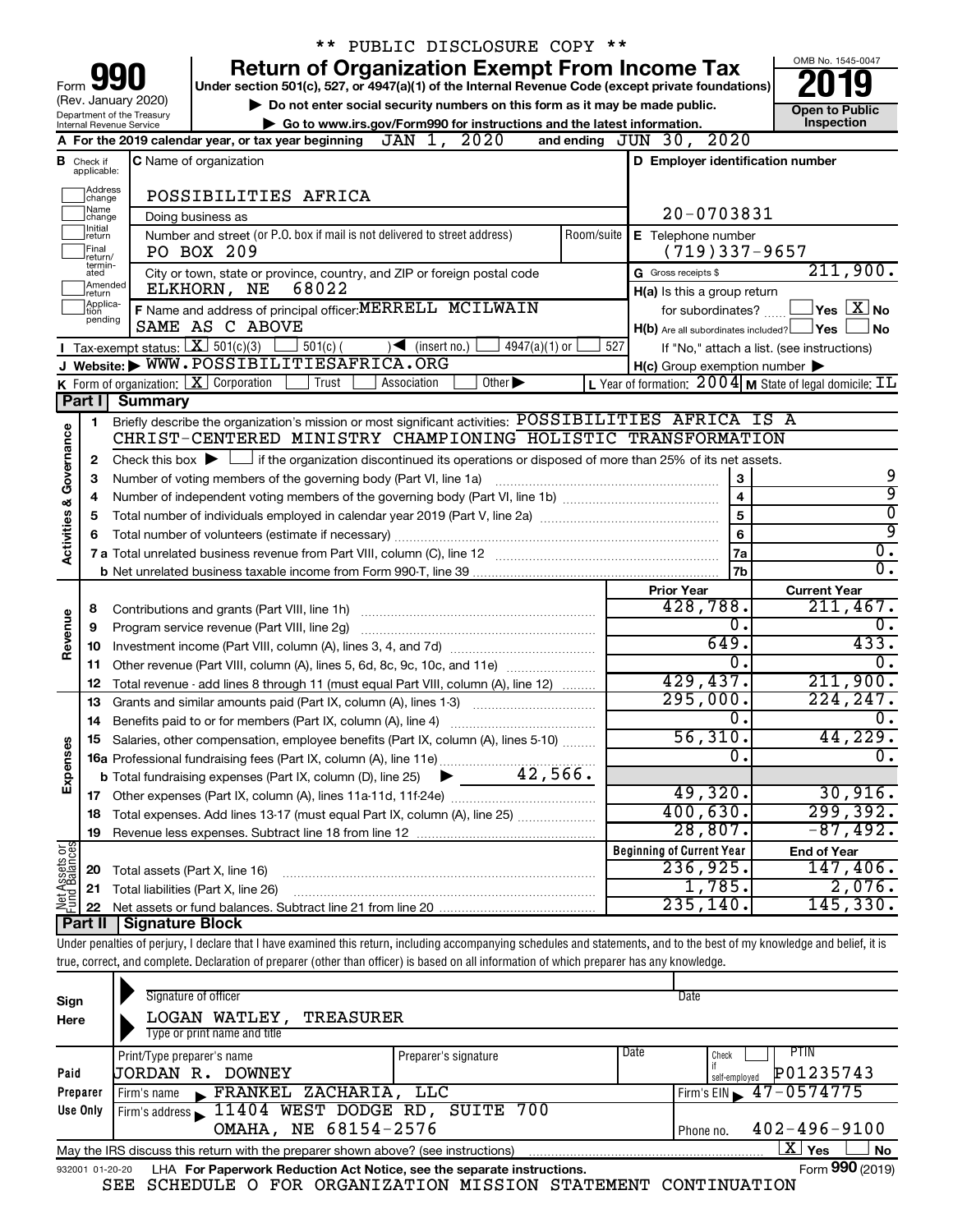|    | POSSIBILITIES AFRICA<br>Form 990 (2019)                                                                                                                                                             | 20-0703831<br>Page 2                           |
|----|-----------------------------------------------------------------------------------------------------------------------------------------------------------------------------------------------------|------------------------------------------------|
|    | <b>Statement of Program Service Accomplishments</b><br>Part III                                                                                                                                     |                                                |
| 1  | Check if Schedule O contains a response or note to any line in this Part III<br>Briefly describe the organization's mission:                                                                        |                                                |
|    | TO MOBILIZE AND EQUIP CHRISTIANS TO BECOME AGENTS OF SPIRITUAL AND                                                                                                                                  |                                                |
|    | SOCIO-ECONOMIC TRANSFORMATION IN AFRICA.                                                                                                                                                            |                                                |
|    |                                                                                                                                                                                                     |                                                |
| 2  | Did the organization undertake any significant program services during the year which were not listed on the                                                                                        |                                                |
|    | prior Form 990 or 990-EZ?<br>If "Yes," describe these new services on Schedule O.                                                                                                                   | $\overline{\ }$ Yes $\overline{\ \ \ }$ No     |
| 3  | Did the organization cease conducting, or make significant changes in how it conducts, any program services?                                                                                        | $\overline{\ }$ Yes $\overline{\ \text{X}}$ No |
|    | If "Yes," describe these changes on Schedule O.                                                                                                                                                     |                                                |
| 4  | Describe the organization's program service accomplishments for each of its three largest program services, as measured by expenses.                                                                |                                                |
|    | Section 501(c)(3) and 501(c)(4) organizations are required to report the amount of grants and allocations to others, the total expenses, and<br>revenue, if any, for each program service reported. |                                                |
| 4a | 78, 487. ) (Revenue \$<br>$\overline{78}$ , $\overline{487}$ . including grants of \$<br>(Code:<br>(Expenses \$                                                                                     |                                                |
|    | CHURCH LEADERSHIP - TRAIN AND EQUIP CHURCH LEADERS AND YOUTH DIRECTORS                                                                                                                              |                                                |
|    | SERVING IN LOCAL AFRICAN COMMUNITIES THROUGH SEMINARS, TEACHING                                                                                                                                     |                                                |
|    | MATERIALS, AND MENTORSHIP PROGRAMS. PA CONTINUES TO WORK THROUGHOUT<br>COMMUNITIES IN KENYA, MALAWI, RWANDA AND TANZANIA.                                                                           |                                                |
|    |                                                                                                                                                                                                     |                                                |
|    |                                                                                                                                                                                                     |                                                |
|    |                                                                                                                                                                                                     |                                                |
|    |                                                                                                                                                                                                     |                                                |
|    |                                                                                                                                                                                                     |                                                |
|    |                                                                                                                                                                                                     |                                                |
|    |                                                                                                                                                                                                     |                                                |
| 4b | 116,608. $ $ (Revenue \$<br>116,608.<br>including grants of \$<br>(Expenses \$<br>(Code:                                                                                                            |                                                |
|    | ECONOMIC PROGRAMS - DEVELOP DAIRY FARMING, POULTRY FARMING, SOLAR<br>LIGHTING, COMMUNITY INITIATED FINANCIAL ASSOCIATIONS AND OTHER ECONOMIC                                                        |                                                |
|    | PROJECTS IN LOCAL COMMUNITIES THROUGHOUT AFRICA TO ALLEVIATE POVERTY                                                                                                                                |                                                |
|    | AND TRAIN UNEMPLOYED ADULTS AND TEENS IN BUSINESS.                                                                                                                                                  |                                                |
|    |                                                                                                                                                                                                     |                                                |
|    |                                                                                                                                                                                                     |                                                |
|    |                                                                                                                                                                                                     |                                                |
|    |                                                                                                                                                                                                     |                                                |
|    |                                                                                                                                                                                                     |                                                |
|    |                                                                                                                                                                                                     |                                                |
|    |                                                                                                                                                                                                     |                                                |
| 4с | 29,152.<br>29,152.<br>including grants of \$<br>(Code:<br>(Expenses \$<br>CHILDREN'S PROGRAMS - SPONSOR CHRISTIAN YOUTH EVENTS IN AFRICA TO                                                         | (Revenue \$                                    |
|    | ENCOURAGE AND TEACH LOCAL CHILDREN TO TRUST AND GROW IN JESUS.                                                                                                                                      |                                                |
|    | ACTIVITIES ARE CENTERED AROUND SUPPORTING THE PASTOR LEADERS TO MENTOR                                                                                                                              |                                                |
|    | AND PROVIDE EDUCATION TO THEIR CHILDREN. PA ALSO TRAINS CHILDREN                                                                                                                                    |                                                |
|    | WORKERS TO SUPPORT THE WORK OF THE PASTERS, AND IN SOME CASES, PA                                                                                                                                   |                                                |
|    | PROVIDES MATERIAL SUPPORT LIKE BOOKS AND CONSTRUCTING OF CLASSROOMS.<br>THE NUMBER OF CHILDREN UNDER MENTORSHIP AND EDUCATION CONTINUE TO                                                           |                                                |
|    | <b>INCREASE EACH YEAR.</b>                                                                                                                                                                          |                                                |
|    |                                                                                                                                                                                                     |                                                |
|    |                                                                                                                                                                                                     |                                                |
|    |                                                                                                                                                                                                     |                                                |
|    | 4d Other program services (Describe on Schedule O.)                                                                                                                                                 |                                                |
|    | (Expenses \$<br>(Revenue \$<br>including grants of \$                                                                                                                                               |                                                |
|    | 224, 247.<br>4e Total program service expenses                                                                                                                                                      |                                                |
|    |                                                                                                                                                                                                     | Form 990 (2019)                                |
|    | 932002 01-20-20<br>2                                                                                                                                                                                |                                                |
|    | 18511111 758928 33972<br>2019.05000 POSSIBILITIES AFRICA                                                                                                                                            | 33972                                          |
|    |                                                                                                                                                                                                     |                                                |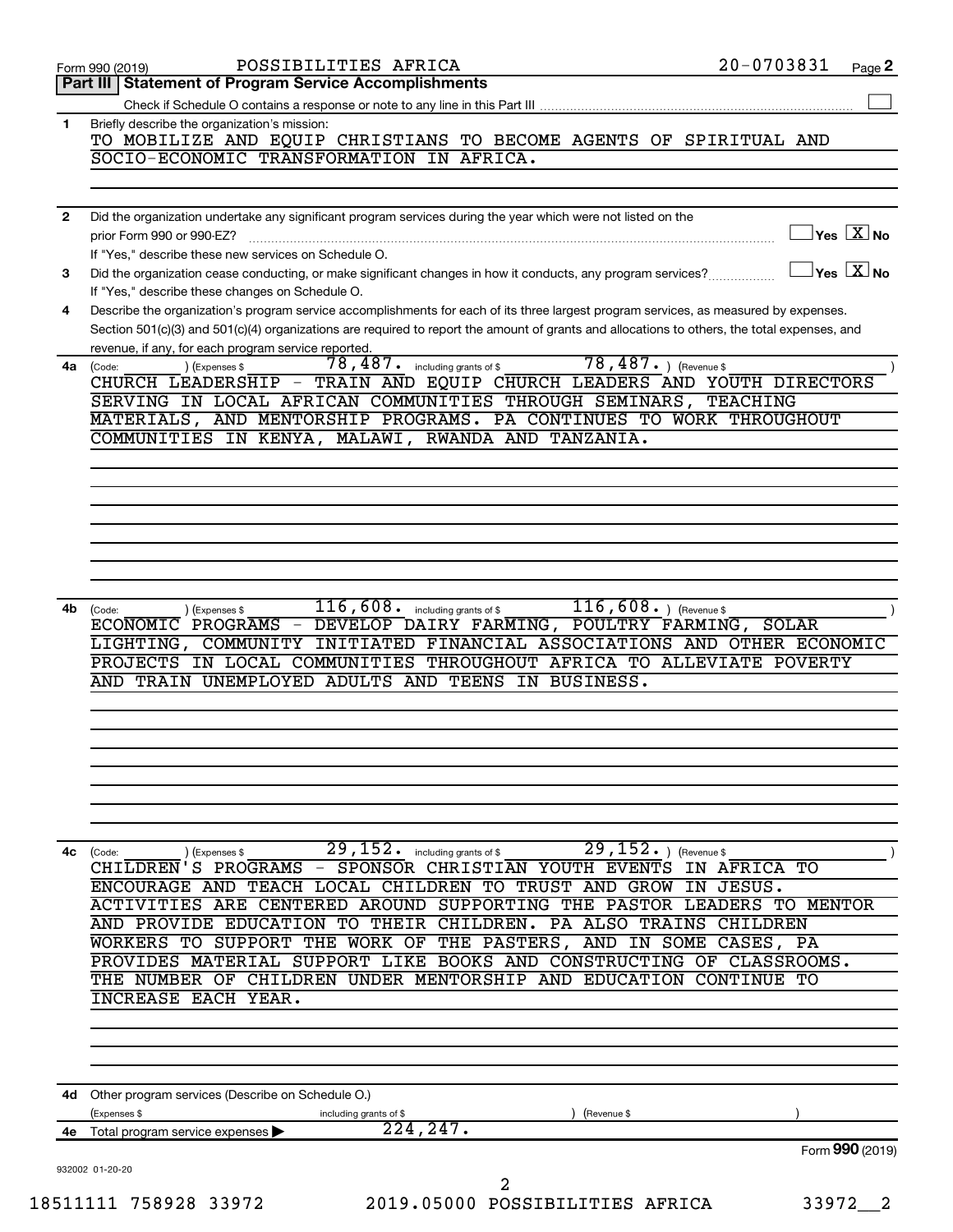| Form 990 (2019) |  |
|-----------------|--|
|                 |  |

Form 990 (2019)  $\qquad \qquad \text{POSSIBILITIES AFRICA}$   $20-0703831$   $_{\text{Page}}$ **Part IV Checklist of Required Schedules**

|     |                                                                                                                                                                 |                 | Yes | No                      |
|-----|-----------------------------------------------------------------------------------------------------------------------------------------------------------------|-----------------|-----|-------------------------|
| 1.  | Is the organization described in section 501(c)(3) or 4947(a)(1) (other than a private foundation)?                                                             |                 |     |                         |
|     |                                                                                                                                                                 | 1               | X   |                         |
| 2   | Is the organization required to complete Schedule B, Schedule of Contributors? [11] The organization required to complete Schedule B, Schedule of Contributors? | $\overline{2}$  | x   |                         |
| З   | Did the organization engage in direct or indirect political campaign activities on behalf of or in opposition to candidates for                                 |                 |     |                         |
|     |                                                                                                                                                                 | 3               |     | x                       |
|     | Section 501(c)(3) organizations. Did the organization engage in lobbying activities, or have a section 501(h) election in effect                                |                 |     |                         |
|     |                                                                                                                                                                 | 4               |     | x                       |
| 5   | Is the organization a section 501(c)(4), 501(c)(5), or 501(c)(6) organization that receives membership dues, assessments, or                                    |                 |     |                         |
|     |                                                                                                                                                                 | 5               |     | x                       |
| 6   | Did the organization maintain any donor advised funds or any similar funds or accounts for which donors have the right to                                       |                 |     |                         |
|     | provide advice on the distribution or investment of amounts in such funds or accounts? If "Yes," complete Schedule D, Part I                                    | 6               |     | х                       |
| 7   | Did the organization receive or hold a conservation easement, including easements to preserve open space,                                                       | $\overline{7}$  |     | x                       |
|     | Did the organization maintain collections of works of art, historical treasures, or other similar assets? If "Yes," complete                                    |                 |     |                         |
| 8   |                                                                                                                                                                 |                 |     |                         |
|     | Did the organization report an amount in Part X, line 21, for escrow or custodial account liability, serve as a custodian for                                   |                 |     | x                       |
| 9   |                                                                                                                                                                 |                 |     |                         |
|     | amounts not listed in Part X; or provide credit counseling, debt management, credit repair, or debt negotiation services?                                       | 9               |     | x                       |
| 10  | Did the organization, directly or through a related organization, hold assets in donor-restricted endowments                                                    |                 |     |                         |
|     |                                                                                                                                                                 | 10              |     | x                       |
| 11  |                                                                                                                                                                 |                 |     |                         |
|     | If the organization's answer to any of the following questions is "Yes," then complete Schedule D, Parts VI, VII, VIII, IX, or X<br>as applicable.              |                 |     |                         |
|     | a Did the organization report an amount for land, buildings, and equipment in Part X, line 10? If "Yes," complete Schedule D,                                   |                 |     |                         |
|     |                                                                                                                                                                 | 11a             |     | x                       |
|     | <b>b</b> Did the organization report an amount for investments - other securities in Part X, line 12, that is 5% or more of its total                           |                 |     |                         |
|     | assets reported in Part X, line 16? If "Yes," complete Schedule D, Part VII [11] [11] [12] [12] [12] [12] [13] [                                                | 11 <sub>b</sub> |     | х                       |
|     | c Did the organization report an amount for investments - program related in Part X, line 13, that is 5% or more of its total                                   |                 |     |                         |
|     |                                                                                                                                                                 | 11c             |     | x                       |
|     | d Did the organization report an amount for other assets in Part X, line 15, that is 5% or more of its total assets reported in                                 |                 |     |                         |
|     |                                                                                                                                                                 | 11d             |     | х                       |
|     |                                                                                                                                                                 | 11e             |     | $\overline{\texttt{X}}$ |
| f   | Did the organization's separate or consolidated financial statements for the tax year include a footnote that addresses                                         |                 |     |                         |
|     | the organization's liability for uncertain tax positions under FIN 48 (ASC 740)? If "Yes," complete Schedule D, Part X                                          | 11f             |     | х                       |
|     | 12a Did the organization obtain separate, independent audited financial statements for the tax year? If "Yes," complete                                         |                 |     |                         |
|     |                                                                                                                                                                 | 12a             |     | x                       |
|     | b Was the organization included in consolidated, independent audited financial statements for the tax year?                                                     |                 |     |                         |
|     | If "Yes," and if the organization answered "No" to line 12a, then completing Schedule D, Parts XI and XII is optional                                           | 12 <sub>b</sub> |     | X                       |
| 13  |                                                                                                                                                                 | 13              |     | $\overline{\textbf{x}}$ |
| 14a |                                                                                                                                                                 | 14a             |     | $\overline{\mathbf{X}}$ |
|     | <b>b</b> Did the organization have aggregate revenues or expenses of more than \$10,000 from grantmaking, fundraising, business,                                |                 |     |                         |
|     | investment, and program service activities outside the United States, or aggregate foreign investments valued at \$100,000                                      |                 |     |                         |
|     |                                                                                                                                                                 | 14b             | х   |                         |
| 15  | Did the organization report on Part IX, column (A), line 3, more than \$5,000 of grants or other assistance to or for any                                       |                 |     |                         |
|     |                                                                                                                                                                 | 15              | х   |                         |
| 16  | Did the organization report on Part IX, column (A), line 3, more than \$5,000 of aggregate grants or other assistance to                                        |                 |     |                         |
|     |                                                                                                                                                                 | 16              |     | x                       |
| 17  | Did the organization report a total of more than \$15,000 of expenses for professional fundraising services on Part IX,                                         |                 |     |                         |
|     |                                                                                                                                                                 | 17              |     | x                       |
| 18  | Did the organization report more than \$15,000 total of fundraising event gross income and contributions on Part VIII, lines                                    |                 |     |                         |
|     |                                                                                                                                                                 | 18              |     | х                       |
| 19  | Did the organization report more than \$15,000 of gross income from gaming activities on Part VIII, line 9a? If "Yes,"                                          |                 |     |                         |
|     |                                                                                                                                                                 | 19              |     | х                       |
|     |                                                                                                                                                                 | 20a             |     | X                       |
|     |                                                                                                                                                                 | 20 <sub>b</sub> |     |                         |
| 21  | Did the organization report more than \$5,000 of grants or other assistance to any domestic organization or                                                     |                 |     | x                       |
|     |                                                                                                                                                                 | 21              |     | Form 990 (2019)         |
|     | 932003 01-20-20                                                                                                                                                 |                 |     |                         |

18511111 758928 33972 2019.05000 POSSIBILITIES AFRICA 33972\_\_2

3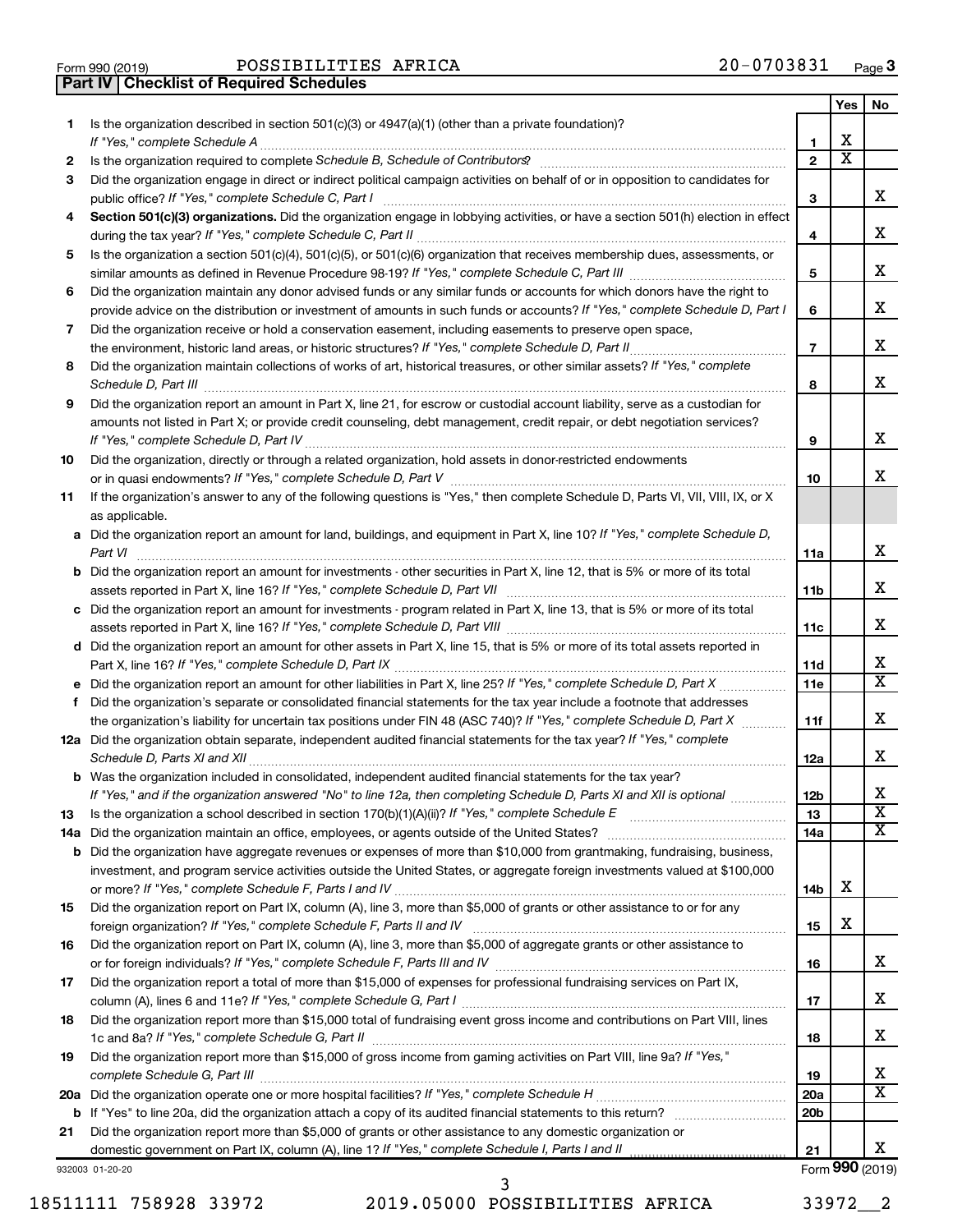|  | Form 990 (2019) |  |
|--|-----------------|--|
|  |                 |  |

Form 990 (2019)  $\qquad \qquad \text{POSSIBILITIES AFRICA}$   $20-0703831$   $_{\text{Page}}$ 

*(continued)* **Part IV Checklist of Required Schedules**

|    |                                                                                                                                                                 |                        | Yes | No                          |
|----|-----------------------------------------------------------------------------------------------------------------------------------------------------------------|------------------------|-----|-----------------------------|
| 22 | Did the organization report more than \$5,000 of grants or other assistance to or for domestic individuals on                                                   | 22                     |     | х                           |
| 23 | Did the organization answer "Yes" to Part VII, Section A, line 3, 4, or 5 about compensation of the organization's current                                      |                        |     |                             |
|    | and former officers, directors, trustees, key employees, and highest compensated employees? If "Yes," complete                                                  |                        |     |                             |
|    | Schedule J                                                                                                                                                      | 23                     |     | х                           |
|    | 24a Did the organization have a tax-exempt bond issue with an outstanding principal amount of more than \$100,000 as of the                                     |                        |     |                             |
|    | last day of the year, that was issued after December 31, 2002? If "Yes," answer lines 24b through 24d and complete                                              |                        |     |                             |
|    |                                                                                                                                                                 | 24a                    |     | x                           |
|    |                                                                                                                                                                 | 24b                    |     |                             |
|    | c Did the organization maintain an escrow account other than a refunding escrow at any time during the year to defease                                          |                        |     |                             |
|    |                                                                                                                                                                 | 24c                    |     |                             |
|    |                                                                                                                                                                 | 24d                    |     |                             |
|    | 25a Section 501(c)(3), 501(c)(4), and 501(c)(29) organizations. Did the organization engage in an excess benefit                                                |                        |     |                             |
|    |                                                                                                                                                                 | 25a                    |     | х                           |
|    | <b>b</b> Is the organization aware that it engaged in an excess benefit transaction with a disqualified person in a prior year, and                             |                        |     |                             |
|    | that the transaction has not been reported on any of the organization's prior Forms 990 or 990-EZ? If "Yes," complete                                           |                        |     |                             |
|    | Schedule L, Part I                                                                                                                                              | 25b                    |     | х                           |
| 26 | Did the organization report any amount on Part X, line 5 or 22, for receivables from or payables to any current                                                 |                        |     |                             |
|    | or former officer, director, trustee, key employee, creator or founder, substantial contributor, or 35%                                                         |                        |     |                             |
|    | controlled entity or family member of any of these persons? If "Yes," complete Schedule L, Part II                                                              | 26                     |     | х                           |
| 27 | Did the organization provide a grant or other assistance to any current or former officer, director, trustee, key employee,                                     |                        |     |                             |
|    | creator or founder, substantial contributor or employee thereof, a grant selection committee member, or to a 35% controlled                                     |                        |     |                             |
|    | entity (including an employee thereof) or family member of any of these persons? If "Yes," complete Schedule L, Part III.                                       | 27                     |     | х                           |
| 28 | Was the organization a party to a business transaction with one of the following parties (see Schedule L, Part IV                                               |                        |     |                             |
|    | instructions, for applicable filing thresholds, conditions, and exceptions):                                                                                    |                        |     |                             |
|    | a A current or former officer, director, trustee, key employee, creator or founder, or substantial contributor? If                                              |                        |     | x                           |
|    |                                                                                                                                                                 | 28a<br>28 <sub>b</sub> |     | $\overline{\text{x}}$       |
|    |                                                                                                                                                                 |                        |     |                             |
|    | c A 35% controlled entity of one or more individuals and/or organizations described in lines 28a or 28b?If                                                      | 28c                    |     | x                           |
| 29 |                                                                                                                                                                 | 29                     |     | $\overline{\textbf{x}}$     |
| 30 | Did the organization receive contributions of art, historical treasures, or other similar assets, or qualified conservation                                     |                        |     |                             |
|    |                                                                                                                                                                 | 30                     |     | x                           |
| 31 | Did the organization liquidate, terminate, or dissolve and cease operations? If "Yes," complete Schedule N, Part I                                              | 31                     |     | $\overline{\textnormal{x}}$ |
| 32 | Did the organization sell, exchange, dispose of, or transfer more than 25% of its net assets? If "Yes," complete                                                |                        |     |                             |
|    | Schedule N, Part II                                                                                                                                             | 32                     |     | х                           |
| 33 | Did the organization own 100% of an entity disregarded as separate from the organization under Regulations                                                      |                        |     |                             |
|    | sections 301.7701-2 and 301.7701-3? If "Yes," complete Schedule R, Part I                                                                                       | 33                     |     | х                           |
| 34 | Was the organization related to any tax-exempt or taxable entity? If "Yes," complete Schedule R, Part II, III, or IV, and                                       |                        |     |                             |
|    | Part V, line 1                                                                                                                                                  | 34                     |     | х                           |
|    | 35a Did the organization have a controlled entity within the meaning of section 512(b)(13)?                                                                     | 35a                    |     | $\overline{\mathbf{X}}$     |
|    | <b>b</b> If "Yes" to line 35a, did the organization receive any payment from or engage in any transaction with a controlled entity                              |                        |     |                             |
|    |                                                                                                                                                                 | 35 <sub>b</sub>        |     |                             |
| 36 | Section 501(c)(3) organizations. Did the organization make any transfers to an exempt non-charitable related organization?                                      |                        |     |                             |
|    |                                                                                                                                                                 | 36                     |     | х                           |
| 37 | Did the organization conduct more than 5% of its activities through an entity that is not a related organization                                                |                        |     |                             |
|    |                                                                                                                                                                 | 37                     |     | x                           |
| 38 | Did the organization complete Schedule O and provide explanations in Schedule O for Part VI, lines 11b and 19?                                                  |                        |     |                             |
|    | Note: All Form 990 filers are required to complete Schedule O.                                                                                                  | 38                     | х   |                             |
|    | <b>Part V</b><br><b>Statements Regarding Other IRS Filings and Tax Compliance</b>                                                                               |                        |     |                             |
|    | Check if Schedule O contains a response or note to any line in this Part V [11] [12] Check if Schedule O contains a response or note to any line in this Part V |                        |     |                             |
|    | 0                                                                                                                                                               |                        | Yes | No                          |
|    | <b>1a</b> Enter the number reported in Box 3 of Form 1096. Enter -0- if not applicable <i>manumumumum</i><br>1a<br>1 <sub>b</sub>                               |                        |     |                             |
|    | c Did the organization comply with backup withholding rules for reportable payments to vendors and reportable gaming                                            |                        |     |                             |
|    |                                                                                                                                                                 | 1c                     |     |                             |
|    | 932004 01-20-20                                                                                                                                                 |                        |     | Form 990 (2019)             |
|    | 4                                                                                                                                                               |                        |     |                             |

18511111 758928 33972 2019.05000 POSSIBILITIES AFRICA 33972\_\_2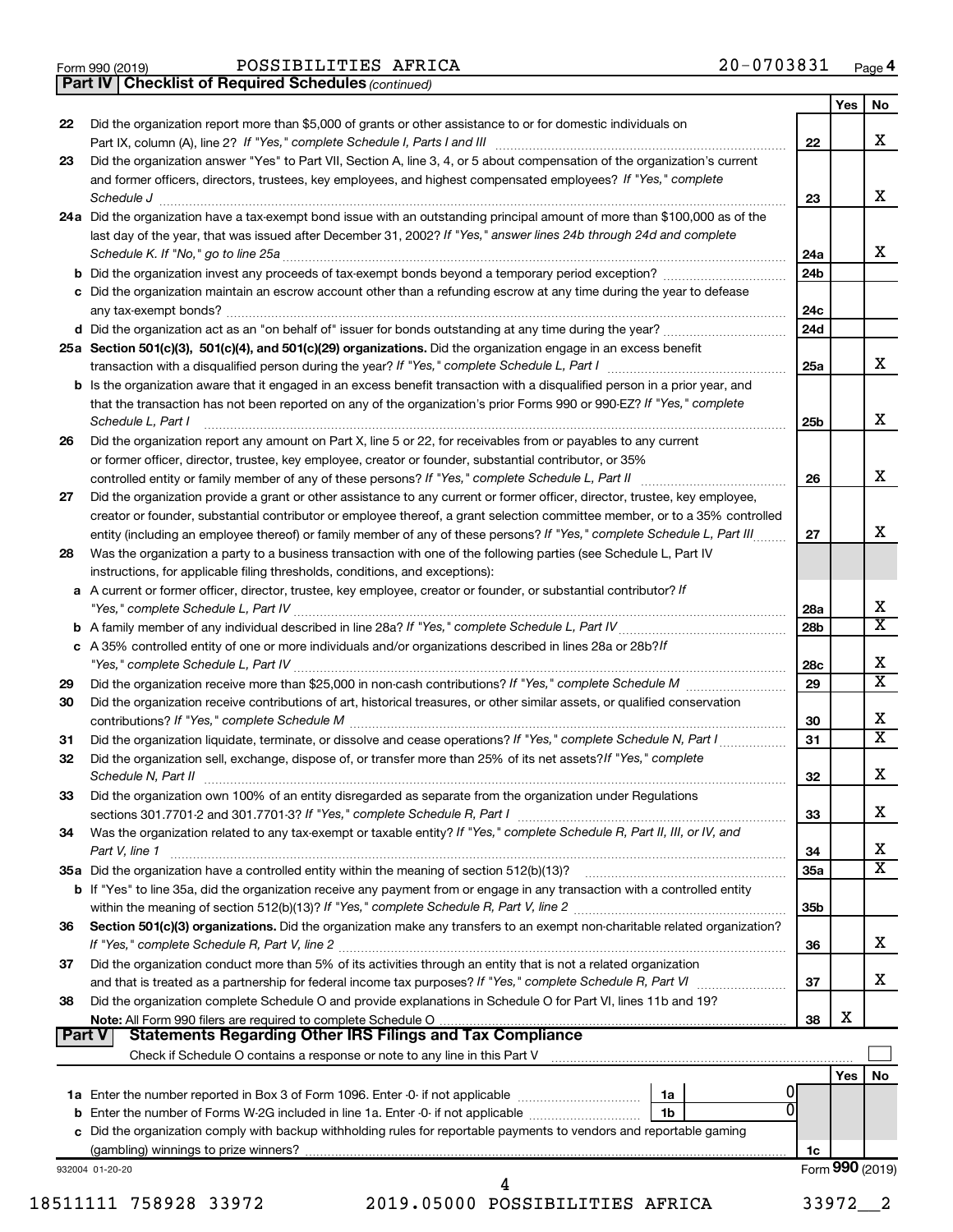| Form 990 (2019) | POSSIBILITIES AFRICA | $-0703831$<br>$20 -$<br>Page |
|-----------------|----------------------|------------------------------|
|-----------------|----------------------|------------------------------|

|               | 20-0703831<br>POSSIBILITIES AFRICA<br>Form 990 (2019)                                                                                                                                                                                      |                 | Page 5                       |                         |
|---------------|--------------------------------------------------------------------------------------------------------------------------------------------------------------------------------------------------------------------------------------------|-----------------|------------------------------|-------------------------|
| <b>Part V</b> | Statements Regarding Other IRS Filings and Tax Compliance (continued)                                                                                                                                                                      |                 |                              |                         |
|               |                                                                                                                                                                                                                                            |                 | Yes<br>No                    |                         |
|               | 2a Enter the number of employees reported on Form W-3, Transmittal of Wage and Tax Statements,                                                                                                                                             |                 |                              |                         |
|               | $\overline{0}$<br>filed for the calendar year ending with or within the year covered by this return <i>manumumumum</i><br>2a                                                                                                               |                 |                              |                         |
|               | <b>b</b> If at least one is reported on line 2a, did the organization file all required federal employment tax returns?                                                                                                                    | 2 <sub>b</sub>  |                              |                         |
|               |                                                                                                                                                                                                                                            |                 |                              |                         |
|               | 3a Did the organization have unrelated business gross income of \$1,000 or more during the year?                                                                                                                                           | 3a              | x                            |                         |
| b             |                                                                                                                                                                                                                                            | 3 <sub>b</sub>  |                              |                         |
|               | 4a At any time during the calendar year, did the organization have an interest in, or a signature or other authority over, a                                                                                                               |                 |                              |                         |
|               | financial account in a foreign country (such as a bank account, securities account, or other financial account)?                                                                                                                           | 4a              | x                            |                         |
|               | <b>b</b> If "Yes," enter the name of the foreign country $\blacktriangleright$                                                                                                                                                             |                 |                              |                         |
|               | See instructions for filing requirements for FinCEN Form 114, Report of Foreign Bank and Financial Accounts (FBAR).                                                                                                                        |                 |                              |                         |
|               |                                                                                                                                                                                                                                            | 5a              | х<br>$\overline{\mathbf{x}}$ |                         |
| b             |                                                                                                                                                                                                                                            | 5b              |                              |                         |
| с             |                                                                                                                                                                                                                                            | 5c              |                              |                         |
|               | 6a Does the organization have annual gross receipts that are normally greater than \$100,000, and did the organization solicit                                                                                                             |                 |                              |                         |
|               |                                                                                                                                                                                                                                            | 6a              | x                            |                         |
|               | <b>b</b> If "Yes," did the organization include with every solicitation an express statement that such contributions or gifts                                                                                                              |                 |                              |                         |
|               |                                                                                                                                                                                                                                            | 6b              |                              |                         |
| 7             | Organizations that may receive deductible contributions under section 170(c).                                                                                                                                                              |                 | x                            |                         |
| a             | Did the organization receive a payment in excess of \$75 made partly as a contribution and partly for goods and services provided to the payor?                                                                                            | 7a              |                              |                         |
| b             |                                                                                                                                                                                                                                            | 7b              |                              |                         |
|               | c Did the organization sell, exchange, or otherwise dispose of tangible personal property for which it was required                                                                                                                        |                 | x                            |                         |
|               |                                                                                                                                                                                                                                            | 7c              |                              |                         |
|               | 7d                                                                                                                                                                                                                                         |                 | х                            |                         |
| е             | Did the organization receive any funds, directly or indirectly, to pay premiums on a personal benefit contract?                                                                                                                            | 7e<br>7f        |                              | $\overline{\mathbf{x}}$ |
| f             | Did the organization, during the year, pay premiums, directly or indirectly, on a personal benefit contract?                                                                                                                               | 7g              |                              |                         |
| g             | If the organization received a contribution of qualified intellectual property, did the organization file Form 8899 as required?                                                                                                           | 7h              |                              |                         |
| h             | If the organization received a contribution of cars, boats, airplanes, or other vehicles, did the organization file a Form 1098-C?<br>Sponsoring organizations maintaining donor advised funds. Did a donor advised fund maintained by the |                 |                              |                         |
| 8             |                                                                                                                                                                                                                                            | 8               |                              |                         |
| 9             | Sponsoring organizations maintaining donor advised funds.                                                                                                                                                                                  |                 |                              |                         |
| а             | Did the sponsoring organization make any taxable distributions under section 4966?                                                                                                                                                         | 9а              |                              |                         |
| b             |                                                                                                                                                                                                                                            | 9b              |                              |                         |
| 10            | Section 501(c)(7) organizations. Enter:                                                                                                                                                                                                    |                 |                              |                         |
|               | 10a<br>a Initiation fees and capital contributions included on Part VIII, line 12 [111] [11] [12] [11] [12] [11] [12                                                                                                                       |                 |                              |                         |
|               | 10 <sub>b</sub>                                                                                                                                                                                                                            |                 |                              |                         |
| 11            | Section 501(c)(12) organizations. Enter:                                                                                                                                                                                                   |                 |                              |                         |
|               | 11a                                                                                                                                                                                                                                        |                 |                              |                         |
|               | <b>b</b> Gross income from other sources (Do not net amounts due or paid to other sources against                                                                                                                                          |                 |                              |                         |
|               | 11 <sub>b</sub>                                                                                                                                                                                                                            |                 |                              |                         |
|               | 12a Section 4947(a)(1) non-exempt charitable trusts. Is the organization filing Form 990 in lieu of Form 1041?                                                                                                                             | 12a             |                              |                         |
|               | b If "Yes," enter the amount of tax-exempt interest received or accrued during the year<br>12b                                                                                                                                             |                 |                              |                         |
| 13            | Section 501(c)(29) qualified nonprofit health insurance issuers.                                                                                                                                                                           |                 |                              |                         |
|               | a Is the organization licensed to issue qualified health plans in more than one state?                                                                                                                                                     | <b>13a</b>      |                              |                         |
|               | Note: See the instructions for additional information the organization must report on Schedule O.                                                                                                                                          |                 |                              |                         |
|               | <b>b</b> Enter the amount of reserves the organization is required to maintain by the states in which the                                                                                                                                  |                 |                              |                         |
|               | 13b                                                                                                                                                                                                                                        |                 |                              |                         |
|               | 13 <sub>c</sub>                                                                                                                                                                                                                            |                 |                              |                         |
| 14a           | Did the organization receive any payments for indoor tanning services during the tax year?                                                                                                                                                 | 14a             | X                            |                         |
| b             | If "Yes," has it filed a Form 720 to report these payments? If "No," provide an explanation on Schedule O                                                                                                                                  | 14 <sub>b</sub> |                              |                         |
| 15            | Is the organization subject to the section 4960 tax on payment(s) of more than \$1,000,000 in remuneration or                                                                                                                              |                 |                              |                         |
|               | excess parachute payment(s) during the year?                                                                                                                                                                                               | 15              | х                            |                         |
|               | If "Yes," see instructions and file Form 4720, Schedule N.                                                                                                                                                                                 |                 |                              |                         |
| 16            | Is the organization an educational institution subject to the section 4968 excise tax on net investment income?                                                                                                                            | 16              | х                            |                         |
|               | If "Yes," complete Form 4720, Schedule O.                                                                                                                                                                                                  |                 |                              |                         |
|               |                                                                                                                                                                                                                                            |                 | $Form$ QQQ (2010)            |                         |

Form (2019) **990**

932005 01-20-20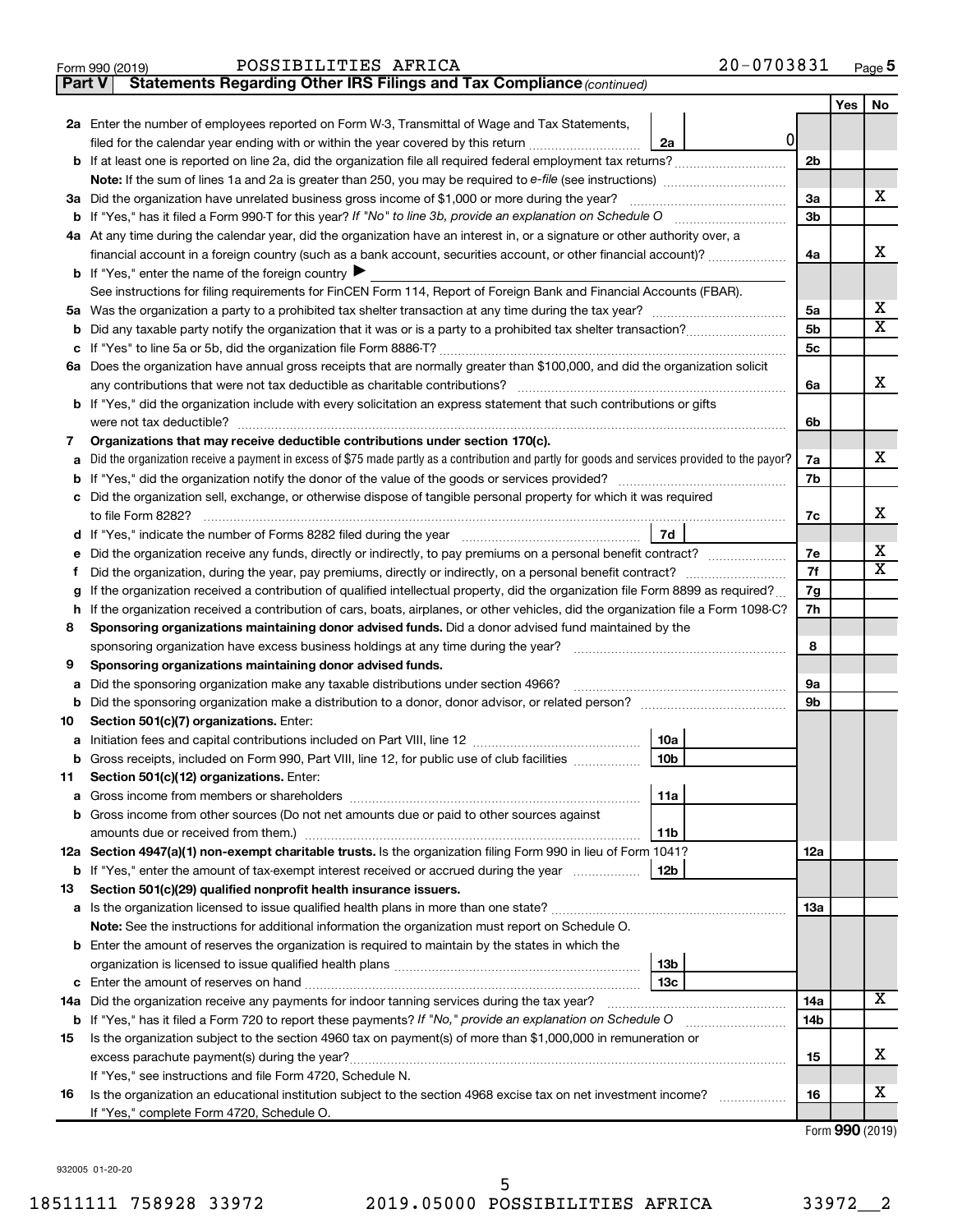| Form 990 (2019) |  |
|-----------------|--|
|-----------------|--|

### Form 990 (2019)  $\qquad \qquad \text{POSSIBILITIES AFRICA}$   $20-0703831$   $_{\text{Page}}$

**Part VI** Governance, Management, and Disclosure For each "Yes" response to lines 2 through 7b below, and for a "No" response *to line 8a, 8b, or 10b below, describe the circumstances, processes, or changes on Schedule O. See instructions.*

|     | Check if Schedule O contains a response or note to any line in this Part VI [1] [1] [1] [1] [1] [1] [1] [1] [1                                                                      |    |                 |                         | $\mathbf{X}$            |
|-----|-------------------------------------------------------------------------------------------------------------------------------------------------------------------------------------|----|-----------------|-------------------------|-------------------------|
|     | <b>Section A. Governing Body and Management</b>                                                                                                                                     |    |                 |                         |                         |
|     |                                                                                                                                                                                     |    |                 | Yes                     | No                      |
|     | 1a Enter the number of voting members of the governing body at the end of the tax year                                                                                              | 1a | 91              |                         |                         |
|     | If there are material differences in voting rights among members of the governing body, or if the governing                                                                         |    |                 |                         |                         |
|     | body delegated broad authority to an executive committee or similar committee, explain on Schedule O.                                                                               |    |                 |                         |                         |
| b   | Enter the number of voting members included on line 1a, above, who are independent                                                                                                  | 1b | 9               |                         |                         |
| 2   | Did any officer, director, trustee, or key employee have a family relationship or a business relationship with any other                                                            |    |                 |                         |                         |
|     | officer, director, trustee, or key employee?                                                                                                                                        |    | $\mathbf{2}$    |                         | x                       |
| 3   | Did the organization delegate control over management duties customarily performed by or under the direct supervision                                                               |    |                 |                         |                         |
|     |                                                                                                                                                                                     |    | 3               |                         | х                       |
| 4   | Did the organization make any significant changes to its governing documents since the prior Form 990 was filed?                                                                    |    | 4               |                         | $\overline{\textbf{x}}$ |
| 5   |                                                                                                                                                                                     |    | 5               |                         | $\overline{\textbf{X}}$ |
|     |                                                                                                                                                                                     |    | 6               |                         | $\overline{\textbf{x}}$ |
| 6   |                                                                                                                                                                                     |    |                 |                         |                         |
| 7a  | Did the organization have members, stockholders, or other persons who had the power to elect or appoint one or                                                                      |    |                 |                         |                         |
|     |                                                                                                                                                                                     |    | 7a              |                         | x                       |
| b   | Are any governance decisions of the organization reserved to (or subject to approval by) members, stockholders, or                                                                  |    |                 |                         |                         |
|     |                                                                                                                                                                                     |    | 7b              |                         | X                       |
| 8   | Did the organization contemporaneously document the meetings held or written actions undertaken during the year by the following:                                                   |    |                 |                         |                         |
| а   |                                                                                                                                                                                     |    | 8а              | х                       |                         |
| b   |                                                                                                                                                                                     |    | 8b              | $\overline{\mathbf{x}}$ |                         |
| 9   | Is there any officer, director, trustee, or key employee listed in Part VII, Section A, who cannot be reached at the                                                                |    |                 |                         |                         |
|     |                                                                                                                                                                                     |    | 9               |                         | x                       |
|     | <b>Section B. Policies</b> (This Section B requests information about policies not required by the Internal Revenue Code.)                                                          |    |                 |                         |                         |
|     |                                                                                                                                                                                     |    |                 | Yes                     | No                      |
|     |                                                                                                                                                                                     |    | 10a             |                         | x                       |
|     | <b>b</b> If "Yes," did the organization have written policies and procedures governing the activities of such chapters, affiliates,                                                 |    |                 |                         |                         |
|     |                                                                                                                                                                                     |    | 10 <sub>b</sub> |                         |                         |
|     |                                                                                                                                                                                     |    | 11a             | х                       |                         |
|     | 11a Has the organization provided a complete copy of this Form 990 to all members of its governing body before filing the form?                                                     |    |                 |                         |                         |
|     | <b>b</b> Describe in Schedule O the process, if any, used by the organization to review this Form 990.                                                                              |    |                 | х                       |                         |
| 12a |                                                                                                                                                                                     |    | 12a             |                         |                         |
| b   | Were officers, directors, or trustees, and key employees required to disclose annually interests that could give rise to conflicts?                                                 |    | 12 <sub>b</sub> | х                       |                         |
| с   | Did the organization regularly and consistently monitor and enforce compliance with the policy? If "Yes," describe                                                                  |    |                 |                         |                         |
|     |                                                                                                                                                                                     |    | 12c             | X                       |                         |
| 13  |                                                                                                                                                                                     |    | 13              | $\overline{\textbf{x}}$ |                         |
| 14  | Did the organization have a written document retention and destruction policy? [11] manufaction model of the organization have a written document retention and destruction policy? |    | 14              | $\overline{\mathbf{X}}$ |                         |
| 15  | Did the process for determining compensation of the following persons include a review and approval by independent                                                                  |    |                 |                         |                         |
|     | persons, comparability data, and contemporaneous substantiation of the deliberation and decision?                                                                                   |    |                 |                         |                         |
| а   |                                                                                                                                                                                     |    | 15a             | х                       |                         |
|     |                                                                                                                                                                                     |    | 15 <sub>b</sub> | х                       |                         |
|     | If "Yes" to line 15a or 15b, describe the process in Schedule O (see instructions).                                                                                                 |    |                 |                         |                         |
|     | 16a Did the organization invest in, contribute assets to, or participate in a joint venture or similar arrangement with a                                                           |    |                 |                         |                         |
|     |                                                                                                                                                                                     |    |                 |                         | х                       |
|     | taxable entity during the year?<br>b If "Yes," did the organization follow a written policy or procedure requiring the organization to evaluate its participation                   |    | 16a             |                         |                         |
|     |                                                                                                                                                                                     |    |                 |                         |                         |
|     | in joint venture arrangements under applicable federal tax law, and take steps to safeguard the organization's                                                                      |    |                 |                         |                         |
|     | exempt status with respect to such arrangements?                                                                                                                                    |    | 16b             |                         |                         |
|     | <b>Section C. Disclosure</b>                                                                                                                                                        |    |                 |                         |                         |
| 17  | <b>NONE</b><br>List the states with which a copy of this Form 990 is required to be filed $\blacktriangleright$                                                                     |    |                 |                         |                         |
| 18  | Section 6104 requires an organization to make its Forms 1023 (1024 or 1024-A, if applicable), 990, and 990-T (Section 501(c)(3)s only) available                                    |    |                 |                         |                         |
|     | for public inspection. Indicate how you made these available. Check all that apply.                                                                                                 |    |                 |                         |                         |
|     | <b>X</b> Own website<br>Upon request<br>Another's website<br>Other (explain on Schedule O)                                                                                          |    |                 |                         |                         |
| 19  | Describe on Schedule O whether (and if so, how) the organization made its governing documents, conflict of interest policy, and financial                                           |    |                 |                         |                         |
|     | statements available to the public during the tax year.                                                                                                                             |    |                 |                         |                         |
| 20  | State the name, address, and telephone number of the person who possesses the organization's books and records                                                                      |    |                 |                         |                         |
|     | LOGAN WATLEY - 402-304-7913                                                                                                                                                         |    |                 |                         |                         |
|     | PO BOX 209, ELKHORN, NE<br>68022                                                                                                                                                    |    |                 |                         |                         |
|     | 932006 01-20-20                                                                                                                                                                     |    |                 | Form 990 (2019)         |                         |
|     | 6                                                                                                                                                                                   |    |                 |                         |                         |
|     | 18511111 758928 33972<br>2019.05000 POSSIBILITIES AFRICA                                                                                                                            |    |                 | 33972_2                 |                         |
|     |                                                                                                                                                                                     |    |                 |                         |                         |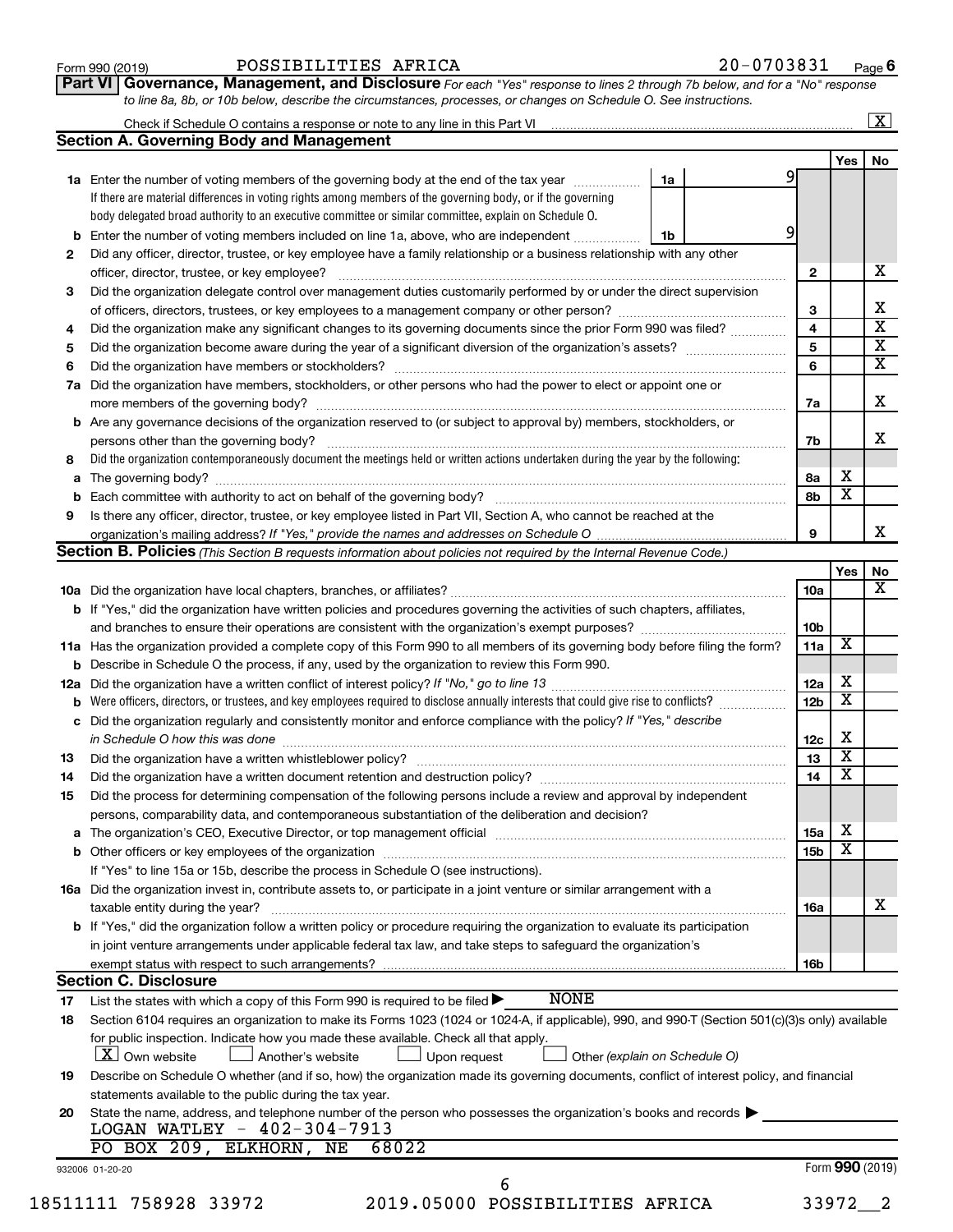$\Box$ 

| Part VII Compensation of Officers, Directors, Trustees, Key Employees, Highest Compensated |  |  |  |  |
|--------------------------------------------------------------------------------------------|--|--|--|--|
| <b>Employees, and Independent Contractors</b>                                              |  |  |  |  |

Check if Schedule O contains a response or note to any line in this Part VII

**Section A. Officers, Directors, Trustees, Key Employees, and Highest Compensated Employees**

**1a**  Complete this table for all persons required to be listed. Report compensation for the calendar year ending with or within the organization's tax year.  $\bullet$  List all of the organization's current officers, directors, trustees (whether individuals or organizations), regardless of amount of compensation.

Enter -0- in columns (D), (E), and (F) if no compensation was paid.

**•** List all of the organization's current key employees, if any. See instructions for definition of "key employee."

• List the organization's five *current* highest compensated employees (other than an officer, director, trustee, or key employee) who received reportable compensation (Box 5 of Form W-2 and/or Box 7 of Form 1099-MISC) of more than \$100,000 from the organization and any related organizations.

 $\bullet$  List all of the organization's former officers, key employees, and highest compensated employees who received more than \$100,000 of reportable compensation from the organization and any related organizations.

**•** List all of the organization's former directors or trustees that received, in the capacity as a former director or trustee of the organization, more than \$10,000 of reportable compensation from the organization and any related organizations.

See instructions for the order in which to list the persons above.

Check this box if neither the organization nor any related organization compensated any current officer, director, or trustee.  $\Box$ 

| (A)                          | (B)                      | (C)                                     |                                                                  |             |              |                                 |        | (D)                             | (E)             | (F)                         |  |  |
|------------------------------|--------------------------|-----------------------------------------|------------------------------------------------------------------|-------------|--------------|---------------------------------|--------|---------------------------------|-----------------|-----------------------------|--|--|
| Name and title               | Average                  | Position<br>(do not check more than one |                                                                  |             |              |                                 |        | Reportable                      | Reportable      | Estimated                   |  |  |
|                              | hours per                |                                         | box, unless person is both an<br>officer and a director/trustee) |             |              |                                 |        | compensation                    | compensation    | amount of                   |  |  |
|                              | week                     |                                         |                                                                  |             |              |                                 |        | from                            | from related    | other                       |  |  |
|                              | (list any                |                                         |                                                                  |             |              |                                 |        | the                             | organizations   | compensation                |  |  |
|                              | hours for                |                                         |                                                                  |             |              |                                 |        | organization<br>(W-2/1099-MISC) | (W-2/1099-MISC) | from the                    |  |  |
|                              | related<br>organizations |                                         |                                                                  |             |              |                                 |        |                                 |                 | organization<br>and related |  |  |
|                              | below                    |                                         |                                                                  |             |              |                                 |        |                                 |                 | organizations               |  |  |
|                              | line)                    | Individual trustee or director          | Institutional trustee                                            | Officer     | Key employee | Highest compensated<br>employee | Former |                                 |                 |                             |  |  |
| DOUG REED<br>(1)             | 40.00                    |                                         |                                                                  |             |              |                                 |        |                                 |                 |                             |  |  |
| MINISTRY DIRECTOR            |                          |                                         |                                                                  | $\mathbf X$ |              |                                 |        | 39,000.                         | 0.              | $\mathbf 0$ .               |  |  |
| MERRELL MCILWAIN<br>(2)      | 5.00                     |                                         |                                                                  |             |              |                                 |        |                                 |                 |                             |  |  |
| PRESIDENT                    |                          | $\mathbf X$                             |                                                                  | $\mathbf X$ |              |                                 |        | $\mathbf 0$ .                   | 0.              | $\mathbf 0$ .               |  |  |
| <b>JERRY SAFRANEK</b><br>(3) | 1.00                     |                                         |                                                                  |             |              |                                 |        |                                 |                 |                             |  |  |
| VICE PRESIDENT               |                          | $\mathbf X$                             |                                                                  | $\mathbf X$ |              |                                 |        | 0.                              | 0.              | $\mathbf 0$ .               |  |  |
| MATTHEW JACOBSON<br>(4)      | 5.00                     |                                         |                                                                  |             |              |                                 |        |                                 |                 |                             |  |  |
| CHAIRMAN                     |                          | $\mathbf X$                             |                                                                  | $\mathbf X$ |              |                                 |        | $\mathbf 0$ .                   | 0.              | $\mathbf 0$ .               |  |  |
| <b>LOGAN WATLEY</b><br>(5)   | 3.00                     |                                         |                                                                  |             |              |                                 |        |                                 |                 |                             |  |  |
| TREASURER                    |                          | X                                       |                                                                  | $\mathbf X$ |              |                                 |        | $\mathbf 0$ .                   | 0.              | $\mathbf 0$ .               |  |  |
| DANIEL FRESE<br>(6)          | 1.00                     |                                         |                                                                  |             |              |                                 |        |                                 |                 |                             |  |  |
| <b>SECRETARY</b>             |                          | $\mathbf X$                             |                                                                  | $\mathbf X$ |              |                                 |        | $\mathbf 0$ .                   | $\mathbf 0$ .   | $\mathbf 0$ .               |  |  |
| <b>MATT SHADA</b><br>(7)     | 5.00                     |                                         |                                                                  |             |              |                                 |        |                                 |                 |                             |  |  |
| <b>DIRECTOR</b>              |                          | X                                       |                                                                  |             |              |                                 |        | $\mathbf 0$ .                   | 0.              | $\mathbf 0$ .               |  |  |
| MARTIN SIMIYU<br>(8)         | 5.00                     |                                         |                                                                  |             |              |                                 |        |                                 |                 |                             |  |  |
| <b>DIRECTOR</b>              |                          | $\mathbf X$                             |                                                                  |             |              |                                 |        | 0.                              | $\mathbf 0$ .   | $\mathbf 0$ .               |  |  |
| TYSON GRIFFIN<br>(9)         | 1.00                     |                                         |                                                                  |             |              |                                 |        |                                 |                 |                             |  |  |
| <b>DIRECTOR</b>              |                          | $\mathbf X$                             |                                                                  |             |              |                                 |        | $\mathbf 0$ .                   | 0.              | $\mathbf 0$ .               |  |  |
| (10) DAVID WATSON            | 3.00                     |                                         |                                                                  |             |              |                                 |        |                                 |                 |                             |  |  |
| <b>DIRECTOR</b>              |                          | $\mathbf X$                             |                                                                  |             |              |                                 |        | 0.                              | 0.              | $\mathbf 0$ .               |  |  |
|                              |                          |                                         |                                                                  |             |              |                                 |        |                                 |                 |                             |  |  |
|                              |                          |                                         |                                                                  |             |              |                                 |        |                                 |                 |                             |  |  |
|                              |                          |                                         |                                                                  |             |              |                                 |        |                                 |                 |                             |  |  |
|                              |                          |                                         |                                                                  |             |              |                                 |        |                                 |                 |                             |  |  |
|                              |                          |                                         |                                                                  |             |              |                                 |        |                                 |                 |                             |  |  |
|                              |                          |                                         |                                                                  |             |              |                                 |        |                                 |                 |                             |  |  |
|                              |                          |                                         |                                                                  |             |              |                                 |        |                                 |                 |                             |  |  |
|                              |                          |                                         |                                                                  |             |              |                                 |        |                                 |                 |                             |  |  |
|                              |                          |                                         |                                                                  |             |              |                                 |        |                                 |                 |                             |  |  |
|                              |                          |                                         |                                                                  |             |              |                                 |        |                                 |                 |                             |  |  |
|                              |                          |                                         |                                                                  |             |              |                                 |        |                                 |                 |                             |  |  |
|                              |                          |                                         |                                                                  |             |              |                                 |        |                                 |                 |                             |  |  |
|                              |                          |                                         |                                                                  |             |              |                                 |        |                                 |                 |                             |  |  |
|                              |                          |                                         |                                                                  |             |              |                                 |        |                                 |                 | $\overline{on}$             |  |  |

932007 01-20-20

7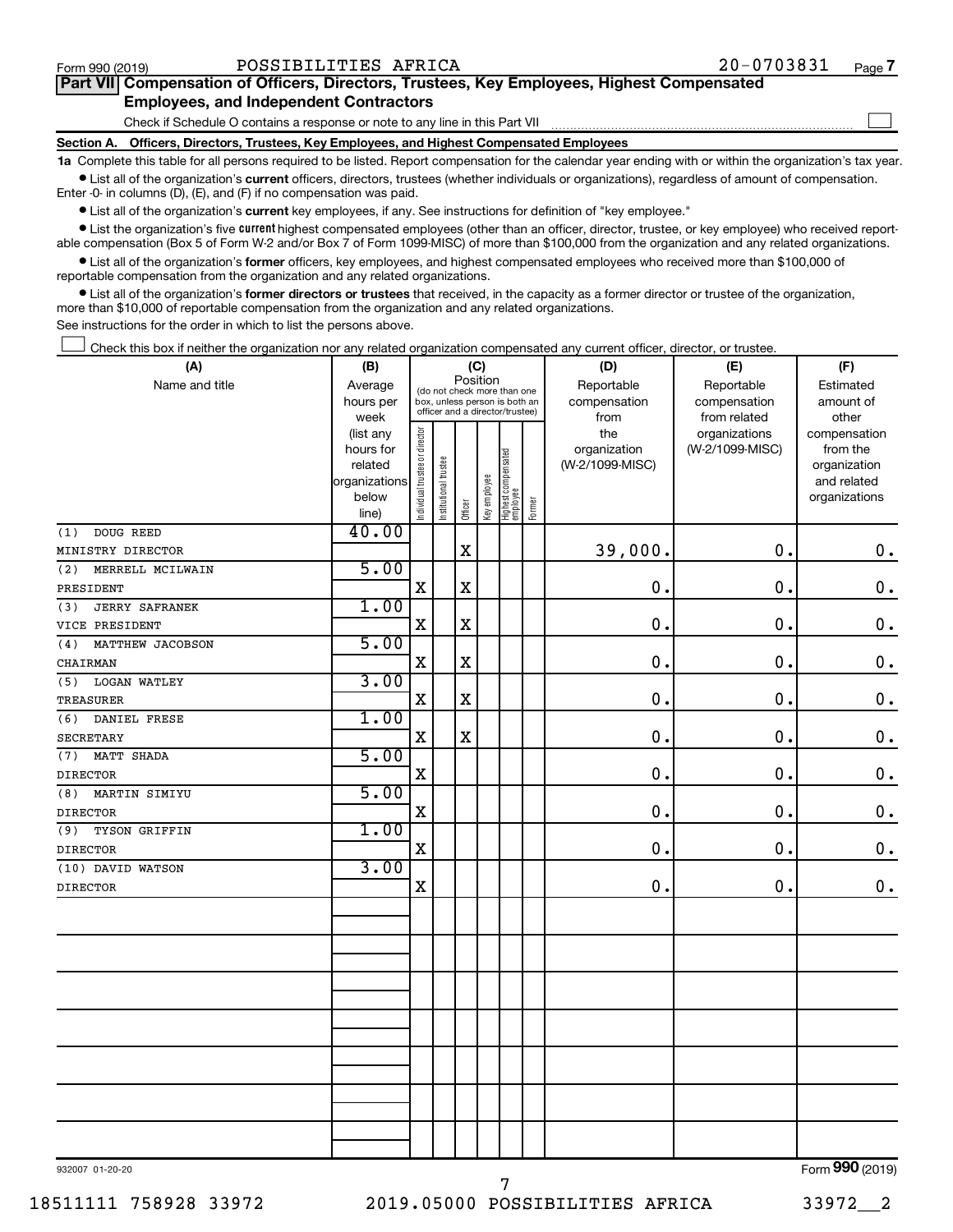|   | POSSIBILITIES AFRICA<br>Form 990 (2019)                                                                                                                                                                                                                |                                                         |                                |                       |          |              |                                                                                                 |        |                                                  | 20-0703831                                        |          |     |                                                          | Page 8                 |
|---|--------------------------------------------------------------------------------------------------------------------------------------------------------------------------------------------------------------------------------------------------------|---------------------------------------------------------|--------------------------------|-----------------------|----------|--------------|-------------------------------------------------------------------------------------------------|--------|--------------------------------------------------|---------------------------------------------------|----------|-----|----------------------------------------------------------|------------------------|
|   | <b>Part VII</b><br>Section A. Officers, Directors, Trustees, Key Employees, and Highest Compensated Employees (continued)                                                                                                                              |                                                         |                                |                       |          |              |                                                                                                 |        |                                                  |                                                   |          |     |                                                          |                        |
|   | (A)<br>Name and title                                                                                                                                                                                                                                  | (B)<br>Average<br>hours per<br>week<br>(list any        |                                |                       | Position | (C)          | (do not check more than one<br>box, unless person is both an<br>officer and a director/trustee) |        | (D)<br>Reportable<br>compensation<br>from<br>the | (E)<br>Reportable<br>compensation<br>from related |          |     | (F)<br>Estimated<br>amount of<br>other<br>compensation   |                        |
|   |                                                                                                                                                                                                                                                        | hours for<br>related<br>organizations<br>below<br>line) | Individual trustee or director | Institutional trustee | Officer  | Key employee | Highest compensated<br>  employee                                                               | Former | organization<br>(W-2/1099-MISC)                  | organizations<br>(W-2/1099-MISC)                  |          |     | from the<br>organization<br>and related<br>organizations |                        |
|   |                                                                                                                                                                                                                                                        |                                                         |                                |                       |          |              |                                                                                                 |        |                                                  |                                                   |          |     |                                                          |                        |
|   |                                                                                                                                                                                                                                                        |                                                         |                                |                       |          |              |                                                                                                 |        |                                                  |                                                   |          |     |                                                          |                        |
|   |                                                                                                                                                                                                                                                        |                                                         |                                |                       |          |              |                                                                                                 |        |                                                  |                                                   |          |     |                                                          |                        |
|   |                                                                                                                                                                                                                                                        |                                                         |                                |                       |          |              |                                                                                                 |        |                                                  |                                                   |          |     |                                                          |                        |
|   |                                                                                                                                                                                                                                                        |                                                         |                                |                       |          |              |                                                                                                 |        |                                                  |                                                   |          |     |                                                          |                        |
|   |                                                                                                                                                                                                                                                        |                                                         |                                |                       |          |              |                                                                                                 |        |                                                  |                                                   |          |     |                                                          |                        |
|   |                                                                                                                                                                                                                                                        |                                                         |                                |                       |          |              |                                                                                                 |        |                                                  |                                                   |          |     |                                                          |                        |
|   |                                                                                                                                                                                                                                                        |                                                         |                                |                       |          |              |                                                                                                 |        |                                                  |                                                   |          |     |                                                          |                        |
|   | 1b Subtotal                                                                                                                                                                                                                                            |                                                         |                                |                       |          |              |                                                                                                 |        | 39,000.<br>$\overline{0}$ .                      |                                                   | 0.<br>σ. |     |                                                          | 0.<br>$\overline{0}$ . |
|   |                                                                                                                                                                                                                                                        |                                                         |                                |                       |          |              |                                                                                                 |        | 39,000.                                          |                                                   | σ.       |     |                                                          | σ.                     |
| 2 | Total number of individuals (including but not limited to those listed above) who received more than \$100,000 of reportable<br>compensation from the organization $\blacktriangleright$                                                               |                                                         |                                |                       |          |              |                                                                                                 |        |                                                  |                                                   |          |     |                                                          | 0                      |
| З | Did the organization list any former officer, director, trustee, key employee, or highest compensated employee on                                                                                                                                      |                                                         |                                |                       |          |              |                                                                                                 |        |                                                  |                                                   |          |     | Yes                                                      | No                     |
|   | line 1a? If "Yes," complete Schedule J for such individual                                                                                                                                                                                             |                                                         |                                |                       |          |              |                                                                                                 |        |                                                  |                                                   |          | З   |                                                          | x.                     |
| 4 | For any individual listed on line 1a, is the sum of reportable compensation and other compensation from the organization<br>and related organizations greater than \$150,000? If "Yes," complete Schedule J for such individual                        |                                                         |                                |                       |          |              |                                                                                                 |        |                                                  |                                                   |          | 4   |                                                          | х                      |
| 5 | Did any person listed on line 1a receive or accrue compensation from any unrelated organization or individual for services                                                                                                                             |                                                         |                                |                       |          |              |                                                                                                 |        |                                                  |                                                   |          | 5   |                                                          | x                      |
|   | <b>Section B. Independent Contractors</b>                                                                                                                                                                                                              |                                                         |                                |                       |          |              |                                                                                                 |        |                                                  |                                                   |          |     |                                                          |                        |
| 1 | Complete this table for your five highest compensated independent contractors that received more than \$100,000 of compensation from<br>the organization. Report compensation for the calendar year ending with or within the organization's tax year. |                                                         |                                |                       |          |              |                                                                                                 |        |                                                  |                                                   |          |     |                                                          |                        |
|   | (A)<br>Name and business address                                                                                                                                                                                                                       |                                                         |                                | <b>NONE</b>           |          |              |                                                                                                 |        | (B)<br>Description of services                   |                                                   |          | (C) | Compensation                                             |                        |
|   |                                                                                                                                                                                                                                                        |                                                         |                                |                       |          |              |                                                                                                 |        |                                                  |                                                   |          |     |                                                          |                        |
|   |                                                                                                                                                                                                                                                        |                                                         |                                |                       |          |              |                                                                                                 |        |                                                  |                                                   |          |     |                                                          |                        |
|   |                                                                                                                                                                                                                                                        |                                                         |                                |                       |          |              |                                                                                                 |        |                                                  |                                                   |          |     |                                                          |                        |
|   |                                                                                                                                                                                                                                                        |                                                         |                                |                       |          |              |                                                                                                 |        |                                                  |                                                   |          |     |                                                          |                        |
| 2 | Total number of independent contractors (including but not limited to those listed above) who received more than                                                                                                                                       |                                                         |                                |                       |          |              | 0                                                                                               |        |                                                  |                                                   |          |     |                                                          |                        |
|   | \$100,000 of compensation from the organization                                                                                                                                                                                                        |                                                         |                                |                       |          |              |                                                                                                 |        |                                                  |                                                   |          |     | Form 990 (2019)                                          |                        |

932008 01-20-20

18511111 758928 33972 2019.05000 POSSIBILITIES AFRICA 33972\_\_2 8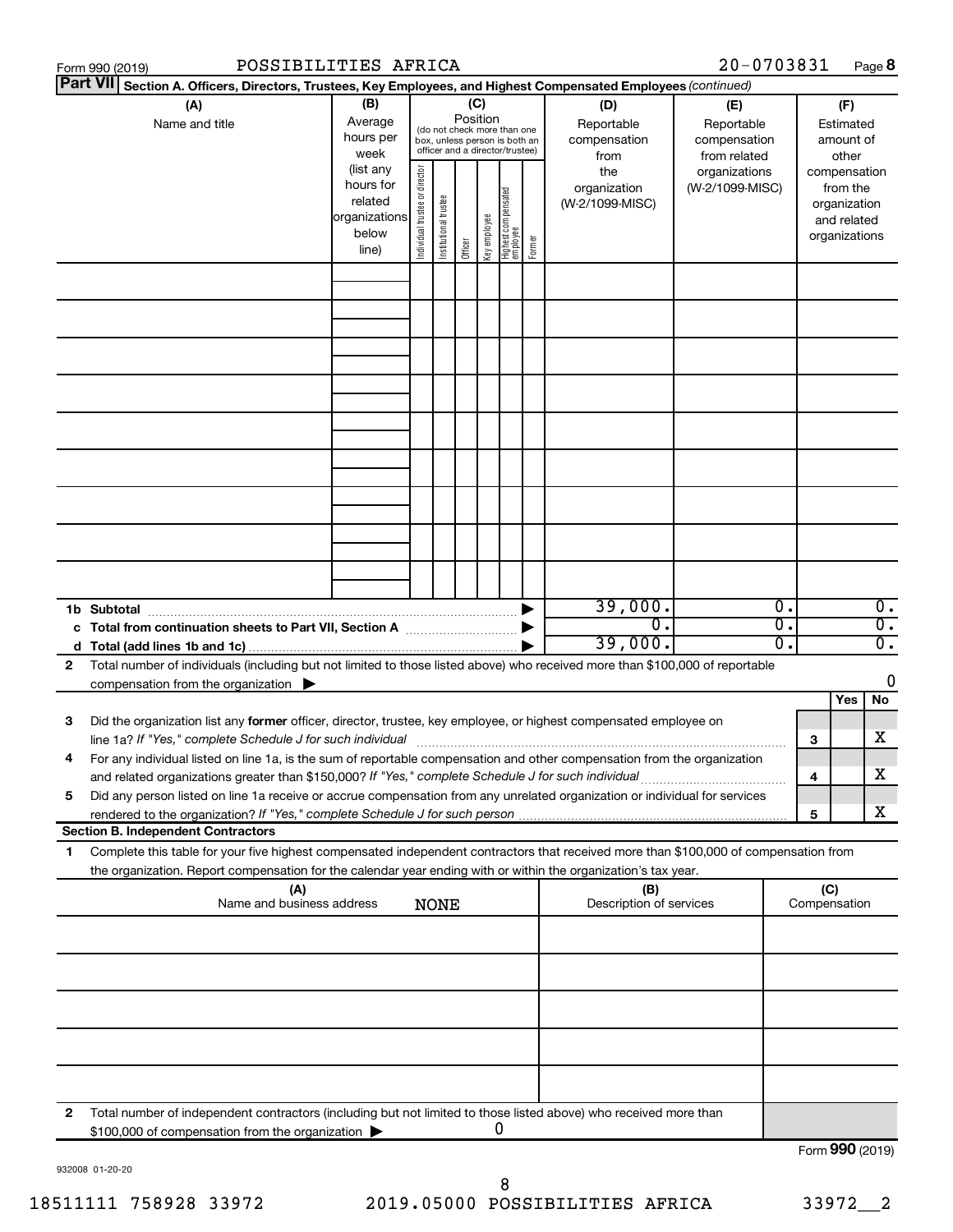|                                                           | <b>Part VIII</b> | <b>Statement of Revenue</b>                                                |                                                   |                      |               |                                                        |                |                                                          |
|-----------------------------------------------------------|------------------|----------------------------------------------------------------------------|---------------------------------------------------|----------------------|---------------|--------------------------------------------------------|----------------|----------------------------------------------------------|
|                                                           |                  |                                                                            |                                                   |                      | (A)           | (B)                                                    | $\overline{C}$ | (D)                                                      |
|                                                           |                  |                                                                            |                                                   |                      | Total revenue | Related or exempt<br>function revenue business revenue | Unrelated      | Revenue excluded<br>from tax under<br>sections 512 - 514 |
|                                                           |                  | 1 a Federated campaigns                                                    | 1a                                                |                      |               |                                                        |                |                                                          |
| Contributions, Gifts, Grants<br>and Other Similar Amounts | b                | Membership dues                                                            | 1 <sub>b</sub>                                    |                      |               |                                                        |                |                                                          |
|                                                           | с                | Fundraising events                                                         | l 1c                                              |                      |               |                                                        |                |                                                          |
|                                                           |                  | d Related organizations                                                    | 1 <sub>d</sub><br>$\overline{\phantom{a}}$        |                      |               |                                                        |                |                                                          |
|                                                           |                  | Government grants (contributions)                                          | 1e                                                |                      |               |                                                        |                |                                                          |
|                                                           |                  | All other contributions, gifts, grants, and                                |                                                   |                      |               |                                                        |                |                                                          |
|                                                           |                  | similar amounts not included above                                         | 1f                                                | 211,467.             |               |                                                        |                |                                                          |
|                                                           | g                | Noncash contributions included in lines 1a-1f                              | l 1g  \$                                          | 10,401.              |               |                                                        |                |                                                          |
|                                                           |                  |                                                                            |                                                   |                      | 211,467.      |                                                        |                |                                                          |
|                                                           |                  |                                                                            |                                                   | <b>Business Code</b> |               |                                                        |                |                                                          |
|                                                           | 2a               | the control of the control of the control of the control of the control of |                                                   |                      |               |                                                        |                |                                                          |
|                                                           | b                | <u> 1989 - Johann Barbara, martxa alemaniar a</u>                          |                                                   |                      |               |                                                        |                |                                                          |
|                                                           | c                | the control of the control of the control of the control of the control of |                                                   |                      |               |                                                        |                |                                                          |
|                                                           | d                | the control of the control of the control of the control of the control of |                                                   |                      |               |                                                        |                |                                                          |
| Program Service<br>Revenue                                |                  |                                                                            |                                                   |                      |               |                                                        |                |                                                          |
|                                                           | f                |                                                                            |                                                   |                      |               |                                                        |                |                                                          |
|                                                           |                  |                                                                            |                                                   | ▶                    |               |                                                        |                |                                                          |
|                                                           | 3                | Investment income (including dividends, interest, and                      |                                                   |                      |               |                                                        |                |                                                          |
|                                                           |                  |                                                                            |                                                   |                      | 433.          |                                                        |                | 433.                                                     |
|                                                           | 4                | Income from investment of tax-exempt bond proceeds                         |                                                   |                      |               |                                                        |                |                                                          |
|                                                           | 5                |                                                                            |                                                   |                      |               |                                                        |                |                                                          |
|                                                           |                  |                                                                            | (i) Real                                          | (ii) Personal        |               |                                                        |                |                                                          |
|                                                           |                  | 6 a Gross rents<br>.                                                       | 6a                                                |                      |               |                                                        |                |                                                          |
|                                                           | b                | Less: rental expenses                                                      | 6b                                                |                      |               |                                                        |                |                                                          |
|                                                           | с                | Rental income or (loss)                                                    | 6с                                                |                      |               |                                                        |                |                                                          |
|                                                           |                  | d Net rental income or (loss)                                              |                                                   |                      |               |                                                        |                |                                                          |
|                                                           |                  | 7 a Gross amount from sales of                                             | (i) Securities                                    | (ii) Other           |               |                                                        |                |                                                          |
|                                                           |                  | assets other than inventory                                                | 7a                                                |                      |               |                                                        |                |                                                          |
|                                                           |                  | <b>b</b> Less: cost or other basis                                         |                                                   |                      |               |                                                        |                |                                                          |
|                                                           |                  | and sales expenses                                                         | 7b                                                |                      |               |                                                        |                |                                                          |
| Revenue                                                   |                  | c Gain or (loss)                                                           | 7c                                                |                      |               |                                                        |                |                                                          |
|                                                           |                  |                                                                            |                                                   |                      |               |                                                        |                |                                                          |
| ৯                                                         |                  | 8 a Gross income from fundraising events (not                              |                                                   |                      |               |                                                        |                |                                                          |
| Ĕ                                                         |                  | including \$<br><u> 1990 - Johann Barbara, martin a</u>                    | of                                                |                      |               |                                                        |                |                                                          |
|                                                           |                  | contributions reported on line 1c). See                                    |                                                   |                      |               |                                                        |                |                                                          |
|                                                           |                  |                                                                            | l 8a                                              |                      |               |                                                        |                |                                                          |
|                                                           |                  | <b>b</b> Less: direct expenses <b>constants</b> b                          |                                                   | 8b                   |               |                                                        |                |                                                          |
|                                                           |                  | c Net income or (loss) from fundraising events                             |                                                   | .                    |               |                                                        |                |                                                          |
|                                                           |                  | 9 a Gross income from gaming activities. See                               |                                                   |                      |               |                                                        |                |                                                          |
|                                                           |                  |                                                                            | 9a                                                |                      |               |                                                        |                |                                                          |
|                                                           |                  |                                                                            |                                                   | 9b                   |               |                                                        |                |                                                          |
|                                                           |                  |                                                                            |                                                   |                      |               |                                                        |                |                                                          |
|                                                           |                  | 10 a Gross sales of inventory, less returns                                |                                                   |                      |               |                                                        |                |                                                          |
|                                                           |                  |                                                                            |                                                   |                      |               |                                                        |                |                                                          |
|                                                           |                  | <b>b</b> Less: cost of goods sold                                          |                                                   | 10 <sub>b</sub>      |               |                                                        |                |                                                          |
|                                                           |                  | c Net income or (loss) from sales of inventory                             |                                                   |                      |               |                                                        |                |                                                          |
|                                                           |                  |                                                                            |                                                   | <b>Business Code</b> |               |                                                        |                |                                                          |
|                                                           | 11a              | the control of the control of the control of the control of the control of |                                                   |                      |               |                                                        |                |                                                          |
|                                                           | b                |                                                                            |                                                   |                      |               |                                                        |                |                                                          |
| Revenue                                                   | с                |                                                                            | <u> 1980 - Johann Barbara, martxa alemaniar a</u> |                      |               |                                                        |                |                                                          |
| Miscellaneous                                             |                  |                                                                            |                                                   |                      |               |                                                        |                |                                                          |
|                                                           |                  |                                                                            |                                                   |                      |               |                                                        |                |                                                          |
|                                                           | 12               |                                                                            |                                                   |                      | 211,900.      | 0.                                                     | 0.             | 433.                                                     |
|                                                           | 932009 01-20-20  |                                                                            |                                                   |                      |               |                                                        |                | Form 990 (2019)                                          |

Form 990 (2019) Page POSSIBILITIES AFRICA 20-0703831

9

20-0703831 Page 9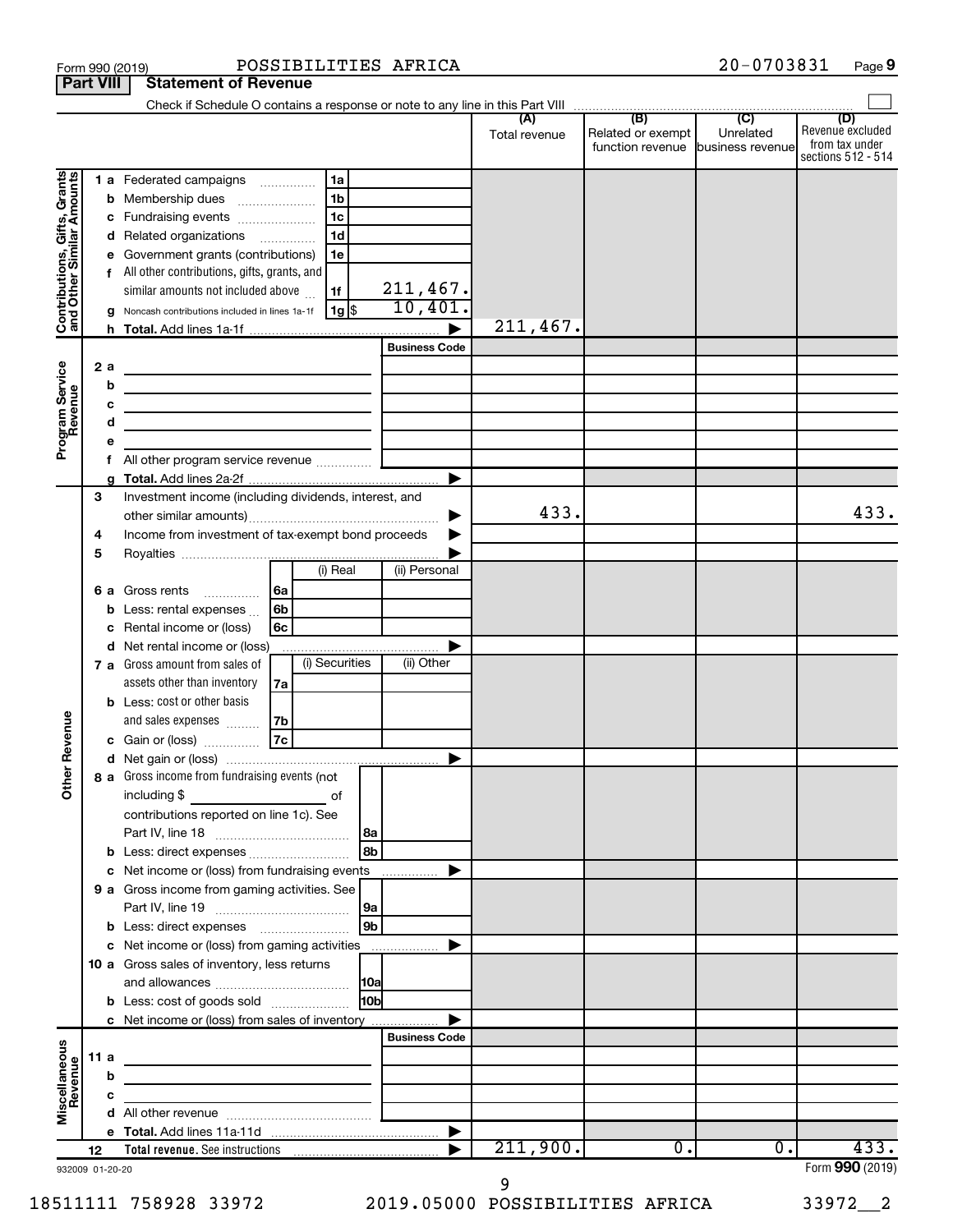|  | Form 990 (2019) |
|--|-----------------|
|  |                 |

Form 990 (2019)  $\qquad \qquad \text{POSSIBILITIES AFRICA}$   $20-0703831 \qquad \text{Page}$ **Part IX Statement of Functional Expenses**

|              | Section 501(c)(3) and 501(c)(4) organizations must complete all columns. All other organizations must complete column (A).                                                                                 |                       |                                    |                                                      |                                |
|--------------|------------------------------------------------------------------------------------------------------------------------------------------------------------------------------------------------------------|-----------------------|------------------------------------|------------------------------------------------------|--------------------------------|
|              | Check if Schedule O contains a response or note to any line in this Part IX                                                                                                                                |                       |                                    |                                                      |                                |
|              | Do not include amounts reported on lines 6b,<br>7b, 8b, 9b, and 10b of Part VIII.                                                                                                                          | (A)<br>Total expenses | (B)<br>Program service<br>expenses | $\overline{C}$<br>Management and<br>general expenses | (D)<br>Fundraising<br>expenses |
| 1.           | Grants and other assistance to domestic organizations                                                                                                                                                      |                       |                                    |                                                      |                                |
|              | and domestic governments. See Part IV, line 21                                                                                                                                                             |                       |                                    |                                                      |                                |
| $\mathbf{2}$ | Grants and other assistance to domestic                                                                                                                                                                    |                       |                                    |                                                      |                                |
|              | individuals. See Part IV, line 22                                                                                                                                                                          |                       |                                    |                                                      |                                |
| 3            | Grants and other assistance to foreign                                                                                                                                                                     |                       |                                    |                                                      |                                |
|              | organizations, foreign governments, and foreign                                                                                                                                                            |                       |                                    |                                                      |                                |
|              | individuals. See Part IV, lines 15 and 16                                                                                                                                                                  | 224,247.              | 224, 247.                          |                                                      |                                |
| 4            | Benefits paid to or for members                                                                                                                                                                            |                       |                                    |                                                      |                                |
| 5            | Compensation of current officers, directors,                                                                                                                                                               |                       |                                    |                                                      |                                |
|              | trustees, and key employees                                                                                                                                                                                |                       |                                    |                                                      |                                |
| 6            | Compensation not included above to disqualified                                                                                                                                                            |                       |                                    |                                                      |                                |
|              | persons (as defined under section $4958(f)(1)$ ) and                                                                                                                                                       |                       |                                    |                                                      |                                |
|              | persons described in section 4958(c)(3)(B)                                                                                                                                                                 |                       |                                    |                                                      |                                |
| 7            |                                                                                                                                                                                                            | 41,589.               |                                    | 2,589.                                               | 39,000.                        |
| 8            | Pension plan accruals and contributions (include                                                                                                                                                           |                       |                                    |                                                      |                                |
|              | section 401(k) and 403(b) employer contributions)                                                                                                                                                          |                       |                                    |                                                      |                                |
| 9            |                                                                                                                                                                                                            |                       |                                    |                                                      |                                |
| 10           |                                                                                                                                                                                                            | 2,640.                |                                    | 226.                                                 | 2,414.                         |
| 11           | Fees for services (nonemployees):                                                                                                                                                                          |                       |                                    |                                                      |                                |
| а            |                                                                                                                                                                                                            |                       |                                    |                                                      |                                |
|              |                                                                                                                                                                                                            |                       |                                    |                                                      |                                |
|              |                                                                                                                                                                                                            | 833.                  |                                    | 833.                                                 |                                |
|              |                                                                                                                                                                                                            |                       |                                    |                                                      |                                |
| е            | Professional fundraising services. See Part IV, line 17                                                                                                                                                    |                       |                                    |                                                      |                                |
| f            | Investment management fees                                                                                                                                                                                 |                       |                                    |                                                      |                                |
| g            | Other. (If line 11g amount exceeds 10% of line 25,                                                                                                                                                         |                       |                                    |                                                      |                                |
|              | column (A) amount, list line 11g expenses on Sch O.)                                                                                                                                                       |                       |                                    |                                                      |                                |
| 12           |                                                                                                                                                                                                            |                       |                                    |                                                      |                                |
| 13           |                                                                                                                                                                                                            | 2,102.                |                                    | 2,081.                                               | 21.                            |
| 14           |                                                                                                                                                                                                            | 6,113.                |                                    | 6,113.                                               |                                |
| 15           |                                                                                                                                                                                                            |                       |                                    |                                                      |                                |
| 16           |                                                                                                                                                                                                            |                       |                                    |                                                      |                                |
| 17           |                                                                                                                                                                                                            | 19,433.               |                                    | 19,074.                                              | 359.                           |
| 18           | Payments of travel or entertainment expenses                                                                                                                                                               |                       |                                    |                                                      |                                |
|              | for any federal, state, or local public officials                                                                                                                                                          |                       |                                    |                                                      |                                |
| 19           | Conferences, conventions, and meetings                                                                                                                                                                     |                       |                                    |                                                      |                                |
| 20           | Interest                                                                                                                                                                                                   |                       |                                    |                                                      |                                |
| 21           |                                                                                                                                                                                                            |                       |                                    |                                                      |                                |
| 22           | Depreciation, depletion, and amortization                                                                                                                                                                  |                       |                                    |                                                      |                                |
| 23           | Insurance                                                                                                                                                                                                  |                       |                                    |                                                      |                                |
| 24           | Other expenses. Itemize expenses not covered<br>above (List miscellaneous expenses on line 24e. If<br>line 24e amount exceeds 10% of line 25, column (A)<br>amount, list line 24e expenses on Schedule O.) |                       |                                    |                                                      |                                |
| a            | DUES AND SUBSCRIPTIONS                                                                                                                                                                                     | 1,120.                |                                    | 1,120.                                               |                                |
|              | <b>TELEPHONE</b>                                                                                                                                                                                           | 693.                  |                                    | 543.                                                 | 150.                           |
|              | PRINTING & POSTAGE                                                                                                                                                                                         | 582.                  |                                    |                                                      | 582.                           |
|              | <b>BANK CHARGES</b>                                                                                                                                                                                        | 40.                   |                                    |                                                      | 40.                            |
| е            | All other expenses                                                                                                                                                                                         |                       |                                    |                                                      |                                |
| 25           | Total functional expenses. Add lines 1 through 24e                                                                                                                                                         | 299, 392.             | 224, 247.                          | 32,579.                                              | 42,566.                        |
| 26           | Joint costs. Complete this line only if the organization                                                                                                                                                   |                       |                                    |                                                      |                                |
|              | reported in column (B) joint costs from a combined                                                                                                                                                         |                       |                                    |                                                      |                                |
|              | educational campaign and fundraising solicitation.                                                                                                                                                         |                       |                                    |                                                      |                                |

932010 01-20-20

Check here

Check here  $\begin{array}{c} \begin{array}{|c} \hline \end{array} \end{array}$  if following SOP 98-2 (ASC 958-720)

18511111 758928 33972 2019.05000 POSSIBILITIES AFRICA 33972\_\_2 10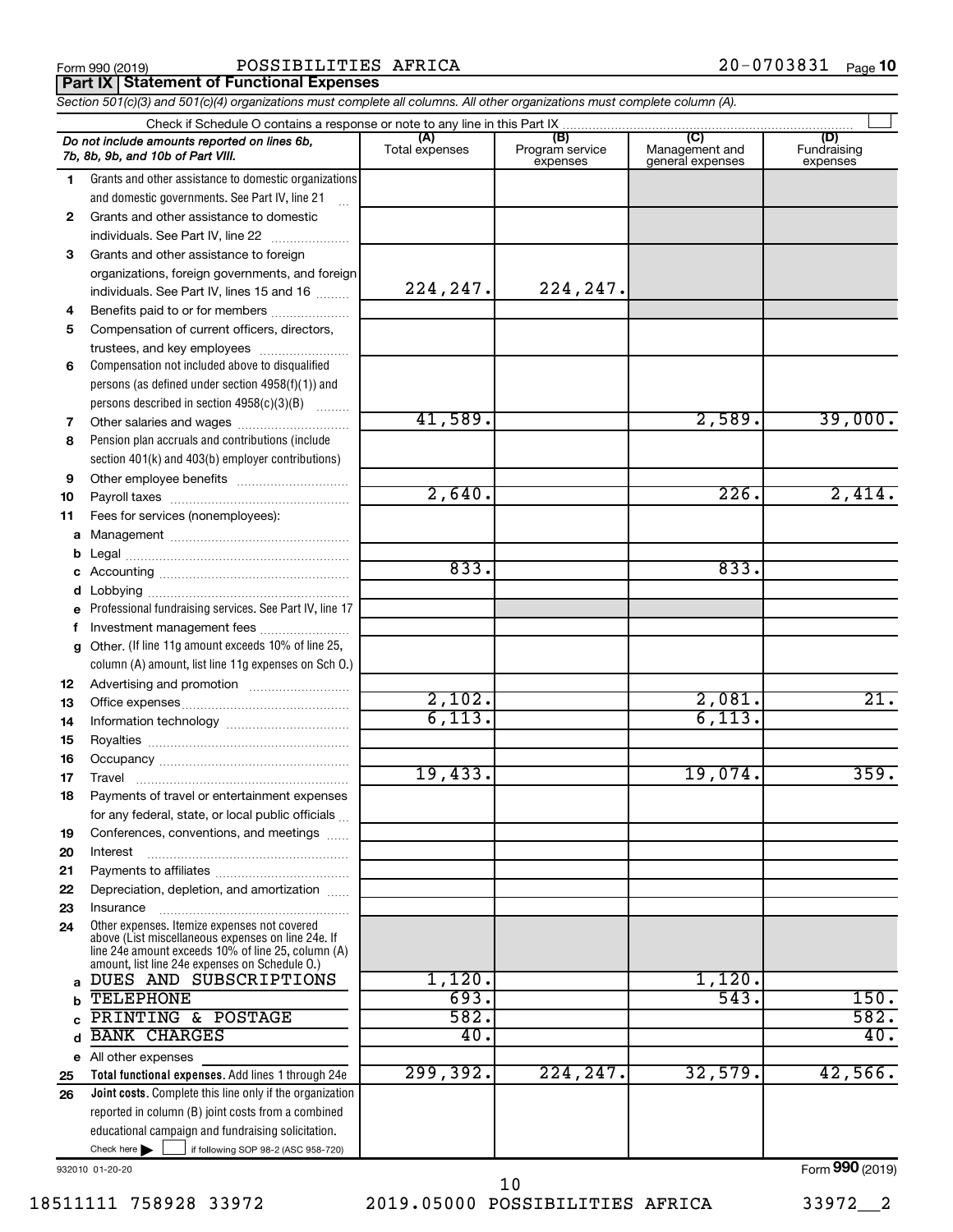**33**

Total liabilities and net assets/fund balances

**Net Assets or Fund Balances**

Net Assets or Fund Balances

|    | <b>10a</b> Land, buildings, and equipment: cost or other                                   |                 |           |           |          |
|----|--------------------------------------------------------------------------------------------|-----------------|-----------|-----------|----------|
|    | basis. Complete Part VI of Schedule D                                                      | 10a             |           |           |          |
|    |                                                                                            | 10 <sub>b</sub> |           | 10c       |          |
| 11 |                                                                                            |                 | 33,447.   | 11        | 43,991.  |
| 12 |                                                                                            |                 |           | 12        |          |
| 13 |                                                                                            |                 |           | 13        |          |
| 14 |                                                                                            |                 |           | 14        |          |
| 15 |                                                                                            |                 |           | 15        |          |
| 16 |                                                                                            |                 | 236,925.  | 16        | 147,406. |
| 17 |                                                                                            |                 | 1,785.    | 17        | 2,076.   |
| 18 |                                                                                            |                 |           | 18        |          |
| 19 |                                                                                            |                 |           | 19        |          |
| 20 |                                                                                            |                 |           | 20        |          |
| 21 | Escrow or custodial account liability. Complete Part IV of Schedule D                      |                 |           | 21        |          |
| 22 | Loans and other payables to any current or former officer, director,                       |                 |           |           |          |
|    | trustee, key employee, creator or founder, substantial contributor, or 35%                 |                 |           |           |          |
|    | controlled entity or family member of any of these persons                                 |                 |           | 22        |          |
| 23 | Secured mortgages and notes payable to unrelated third parties                             |                 |           | 23        |          |
| 24 |                                                                                            |                 |           | 24        |          |
| 25 | Other liabilities (including federal income tax, payables to related third                 |                 |           |           |          |
|    | parties, and other liabilities not included on lines 17-24). Complete Part X               |                 |           |           |          |
|    | of Schedule D                                                                              |                 |           | 25        |          |
| 26 |                                                                                            |                 | 1,785.    | 26        | 2,076.   |
|    | Organizations that follow FASB ASC 958, check here $\blacktriangleright \lfloor X \rfloor$ |                 |           |           |          |
|    | and complete lines 27, 28, 32, and 33.                                                     |                 |           |           |          |
| 27 |                                                                                            |                 | 235, 140. | 27        | 145,330. |
| 28 |                                                                                            |                 |           | 28        |          |
|    | Organizations that do not follow FASB ASC 958, check here $\blacktriangleright \Box$       |                 |           |           |          |
|    | and complete lines 29 through 33.                                                          |                 |           |           |          |
| 29 |                                                                                            |                 |           | 29        |          |
| 30 | Paid-in or capital surplus, or land, building, or equipment fund                           |                 |           | 30        |          |
| 31 | Retained earnings, endowment, accumulated income, or other funds                           |                 | 31        |           |          |
| 32 |                                                                                            | 235, 140.       | 32        | 145, 330. |          |
|    |                                                                                            |                 |           |           |          |

### Form 990 (2019) POSSIBILITIES AFRICA  $20-0703831$  Page

Cash - non-interest-bearing ~~~~~~~~~~~~~~~~~~~~~~~~~ Savings and temporary cash investments ~~~~~~~~~~~~~~~~~~ Pledges and grants receivable, net ~~~~~~~~~~~~~~~~~~~~~

Check if Schedule O contains a response or note to any line in this Part X

**4** Accounts receivable, net ~~~~~~~~~~~~~~~~~~~~~~~~~~ **5** Loans and other receivables from any current or former officer, director,

trustee, key employee, creator or founder, substantial contributor, or 35% controlled entity or family member of any of these persons ~~~~~~~~~

under section 4958(f)(1)), and persons described in section 4958(c)(3)(B)  $\ldots$ Notes and loans receivable, net ~~~~~~~~~~~~~~~~~~~~~~~ Inventories for sale or use ~~~~~~~~~~~~~~~~~~~~~~~~~~ Prepaid expenses and deferred charges ~~~~~~~~~~~~~~~~~~

**6** Loans and other receivables from other disqualified persons (as defined

20-0703831 Page 11

**(A) (B)**

Beginning of year  $\parallel$  | End of year

 $203, 280.$  1 85,244.  $198. |2|$  18,171

**5**

**33**

 $236,925.$   $33$  147,406.

Form (2019) **990**

 $\perp$ 

**Part X** | **Balance Sheet** 

**1 2 3**

**7 8 9**

**Assets**

**Liabilities**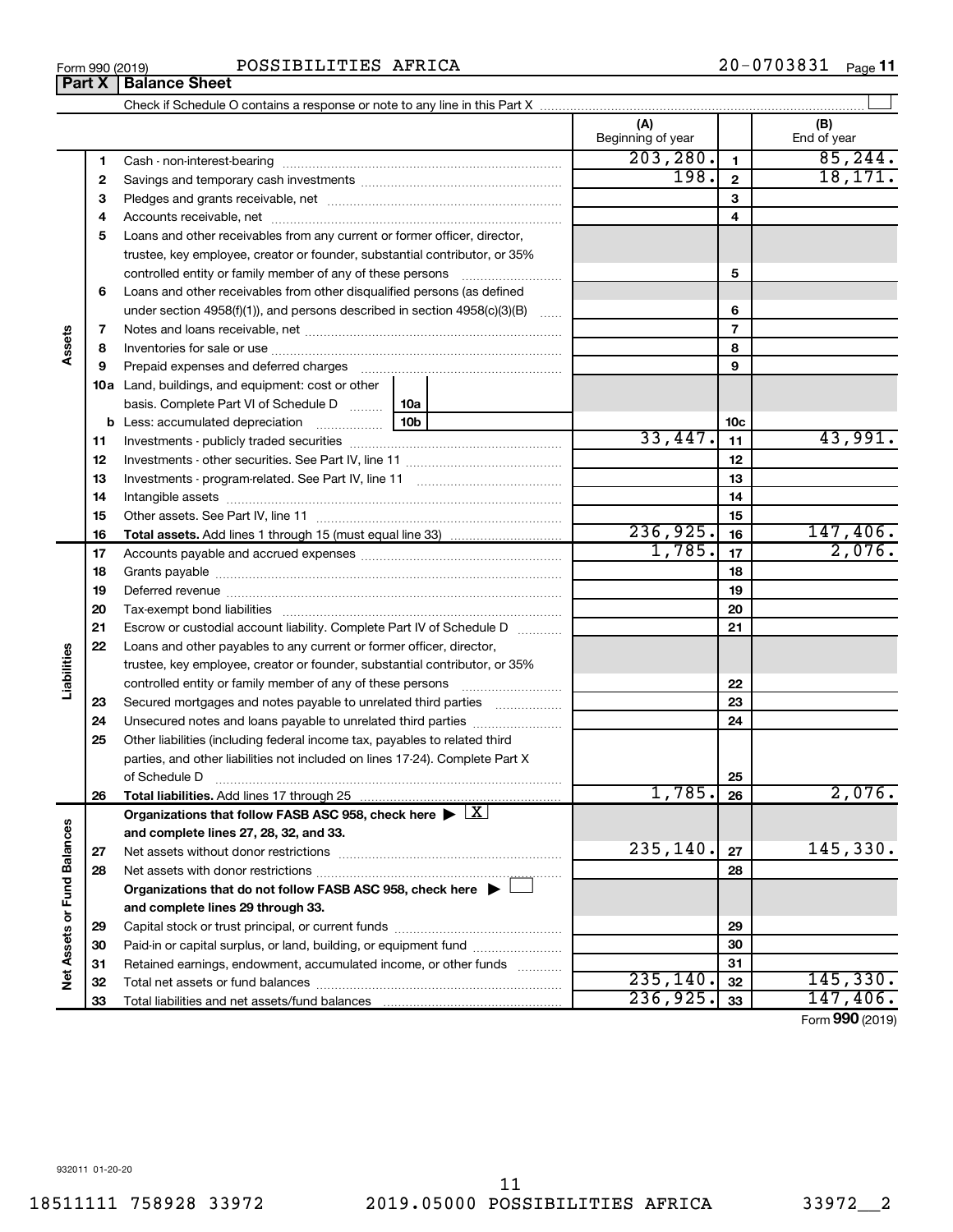|    | POSSIBILITIES AFRICA<br>Form 990 (2019)                                                                                                                                                                                        | 20-0703831              |    |                   | Page 12                 |
|----|--------------------------------------------------------------------------------------------------------------------------------------------------------------------------------------------------------------------------------|-------------------------|----|-------------------|-------------------------|
|    | Part XI<br><b>Reconciliation of Net Assets</b>                                                                                                                                                                                 |                         |    |                   |                         |
|    |                                                                                                                                                                                                                                |                         |    |                   |                         |
|    |                                                                                                                                                                                                                                |                         |    |                   |                         |
| 1  |                                                                                                                                                                                                                                | $\mathbf{1}$            |    |                   | 211,900.                |
| 2  |                                                                                                                                                                                                                                | $\mathbf{2}$            |    |                   | 299,392.                |
| З  |                                                                                                                                                                                                                                | 3                       |    |                   | $-87,492.$              |
| 4  |                                                                                                                                                                                                                                | $\overline{\mathbf{4}}$ |    |                   | 235, 140.               |
| 5  | Net unrealized gains (losses) on investments [11] matter contracts and the state of the state of the state of the state of the state of the state of the state of the state of the state of the state of the state of the stat | 5                       |    |                   | $-2,318.$               |
| 6  |                                                                                                                                                                                                                                | 6                       |    |                   |                         |
| 7  |                                                                                                                                                                                                                                | $\overline{7}$          |    |                   |                         |
| 8  |                                                                                                                                                                                                                                | 8                       |    |                   |                         |
| 9  | Other changes in net assets or fund balances (explain on Schedule O)                                                                                                                                                           | 9                       |    |                   | $\overline{0}$ .        |
| 10 | Net assets or fund balances at end of year. Combine lines 3 through 9 (must equal Part X, line 32,                                                                                                                             |                         |    |                   |                         |
|    |                                                                                                                                                                                                                                | 10                      |    |                   | 145,330.                |
|    | Part XII Financial Statements and Reporting                                                                                                                                                                                    |                         |    |                   |                         |
|    |                                                                                                                                                                                                                                |                         |    |                   | $\overline{\mathbf{X}}$ |
|    |                                                                                                                                                                                                                                |                         |    | Yes               | <b>No</b>               |
| 1  | Accounting method used to prepare the Form 990: $X \subset X$ Cash<br>Accrual J Other                                                                                                                                          |                         |    |                   |                         |
|    | If the organization changed its method of accounting from a prior year or checked "Other," explain in Schedule O.                                                                                                              |                         |    |                   |                         |
|    |                                                                                                                                                                                                                                |                         | 2a | х                 |                         |
|    | If "Yes," check a box below to indicate whether the financial statements for the year were compiled or reviewed on a                                                                                                           |                         |    |                   |                         |
|    | separate basis, consolidated basis, or both:                                                                                                                                                                                   |                         |    |                   |                         |
|    | $ \mathbf{X} $ Separate basis<br>Both consolidated and separate basis<br>Consolidated basis                                                                                                                                    |                         |    |                   |                         |
|    |                                                                                                                                                                                                                                |                         | 2b |                   | х                       |
|    | If "Yes," check a box below to indicate whether the financial statements for the year were audited on a separate basis,                                                                                                        |                         |    |                   |                         |
|    | consolidated basis, or both:                                                                                                                                                                                                   |                         |    |                   |                         |
|    | Separate basis<br><b>Consolidated basis</b><br>Both consolidated and separate basis                                                                                                                                            |                         |    |                   |                         |
|    | c If "Yes" to line 2a or 2b, does the organization have a committee that assumes responsibility for oversight of the audit,                                                                                                    |                         |    |                   |                         |
|    |                                                                                                                                                                                                                                |                         | 2c | х                 |                         |
|    | If the organization changed either its oversight process or selection process during the tax year, explain on Schedule O.                                                                                                      |                         |    |                   |                         |
|    | 3a As a result of a federal award, was the organization required to undergo an audit or audits as set forth in the Single Audit                                                                                                |                         |    |                   |                         |
|    |                                                                                                                                                                                                                                |                         | 3a |                   | x                       |
|    | <b>b</b> If "Yes," did the organization undergo the required audit or audits? If the organization did not undergo the required audit                                                                                           |                         |    |                   |                         |
|    |                                                                                                                                                                                                                                |                         | Зb | $000 \, \text{m}$ |                         |
|    |                                                                                                                                                                                                                                |                         |    |                   |                         |

Form (2019) **990**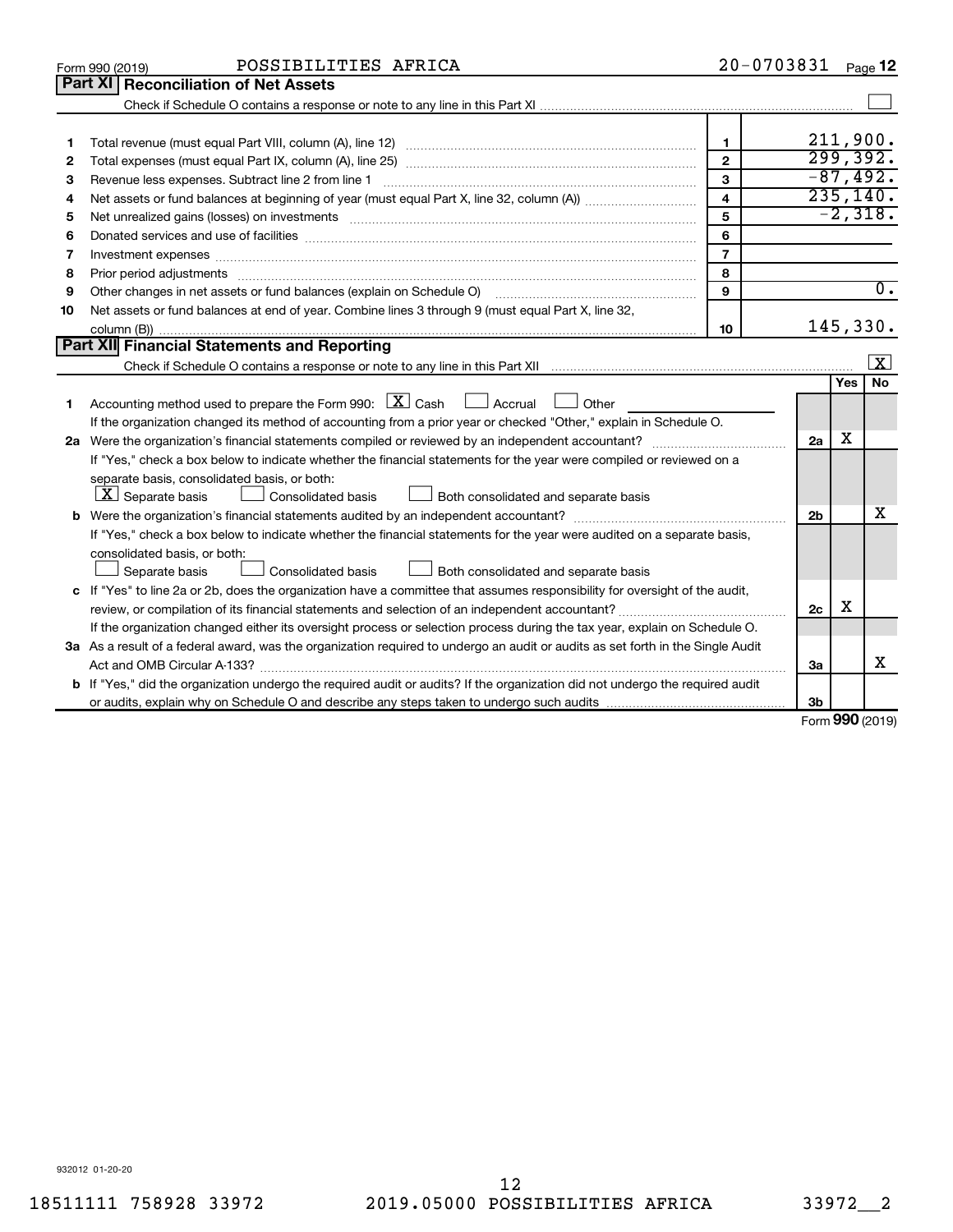| <b>SCHEDULE A</b> |  |
|-------------------|--|
|-------------------|--|

Department of the Treasury Internal Revenue Service

| (Form 990 or 990-EZ) |  |  |  |  |
|----------------------|--|--|--|--|
|----------------------|--|--|--|--|

# Form 990 or 990-EZ)<br>
Complete if the organization is a section 501(c)(3) organization or a section<br> **Public Charity Status and Public Support**

**4947(a)(1) nonexempt charitable trust. | Attach to Form 990 or Form 990-EZ.** 

**| Go to www.irs.gov/Form990 for instructions and the latest information.**

|    | <b>Open to Public</b><br>Inspection |
|----|-------------------------------------|
| ×. | ntification nu                      |

OMB No. 1545-0047

|        |                                                                                                                           | Name of the organization                                                                                                                                                                                                                        |                      |                                                        |                             |                                 |                            | <b>Employer identification number</b>              |
|--------|---------------------------------------------------------------------------------------------------------------------------|-------------------------------------------------------------------------------------------------------------------------------------------------------------------------------------------------------------------------------------------------|----------------------|--------------------------------------------------------|-----------------------------|---------------------------------|----------------------------|----------------------------------------------------|
|        | Part I                                                                                                                    | Reason for Public Charity Status (All organizations must complete this part.) See instructions.                                                                                                                                                 | POSSIBILITIES AFRICA |                                                        |                             |                                 |                            | 20-0703831                                         |
|        |                                                                                                                           |                                                                                                                                                                                                                                                 |                      |                                                        |                             |                                 |                            |                                                    |
|        |                                                                                                                           | The organization is not a private foundation because it is: (For lines 1 through 12, check only one box.)                                                                                                                                       |                      |                                                        |                             |                                 |                            |                                                    |
| 1.     |                                                                                                                           | A church, convention of churches, or association of churches described in section 170(b)(1)(A)(i).                                                                                                                                              |                      |                                                        |                             |                                 |                            |                                                    |
| 2      |                                                                                                                           | A school described in section 170(b)(1)(A)(ii). (Attach Schedule E (Form 990 or 990-EZ).)                                                                                                                                                       |                      |                                                        |                             |                                 |                            |                                                    |
| з<br>4 |                                                                                                                           | A hospital or a cooperative hospital service organization described in section 170(b)(1)(A)(iii).<br>A medical research organization operated in conjunction with a hospital described in section 170(b)(1)(A)(iii). Enter the hospital's name, |                      |                                                        |                             |                                 |                            |                                                    |
|        |                                                                                                                           | city, and state:                                                                                                                                                                                                                                |                      |                                                        |                             |                                 |                            |                                                    |
| 5      | An organization operated for the benefit of a college or university owned or operated by a governmental unit described in |                                                                                                                                                                                                                                                 |                      |                                                        |                             |                                 |                            |                                                    |
|        |                                                                                                                           | section 170(b)(1)(A)(iv). (Complete Part II.)                                                                                                                                                                                                   |                      |                                                        |                             |                                 |                            |                                                    |
| 6.     |                                                                                                                           | A federal, state, or local government or governmental unit described in section 170(b)(1)(A)(v).                                                                                                                                                |                      |                                                        |                             |                                 |                            |                                                    |
|        |                                                                                                                           | 7 $ X $ An organization that normally receives a substantial part of its support from a governmental unit or from the general public described in                                                                                               |                      |                                                        |                             |                                 |                            |                                                    |
|        |                                                                                                                           | section 170(b)(1)(A)(vi). (Complete Part II.)                                                                                                                                                                                                   |                      |                                                        |                             |                                 |                            |                                                    |
| 8      |                                                                                                                           | A community trust described in section 170(b)(1)(A)(vi). (Complete Part II.)                                                                                                                                                                    |                      |                                                        |                             |                                 |                            |                                                    |
| 9      |                                                                                                                           | An agricultural research organization described in section 170(b)(1)(A)(ix) operated in conjunction with a land-grant college                                                                                                                   |                      |                                                        |                             |                                 |                            |                                                    |
|        |                                                                                                                           | or university or a non-land-grant college of agriculture (see instructions). Enter the name, city, and state of the college or                                                                                                                  |                      |                                                        |                             |                                 |                            |                                                    |
|        |                                                                                                                           | university:                                                                                                                                                                                                                                     |                      |                                                        |                             |                                 |                            |                                                    |
| 10     |                                                                                                                           | An organization that normally receives: (1) more than 33 1/3% of its support from contributions, membership fees, and gross receipts from                                                                                                       |                      |                                                        |                             |                                 |                            |                                                    |
|        |                                                                                                                           | activities related to its exempt functions - subject to certain exceptions, and (2) no more than 33 1/3% of its support from gross investment                                                                                                   |                      |                                                        |                             |                                 |                            |                                                    |
|        |                                                                                                                           | income and unrelated business taxable income (less section 511 tax) from businesses acquired by the organization after June 30, 1975.                                                                                                           |                      |                                                        |                             |                                 |                            |                                                    |
|        |                                                                                                                           | See section 509(a)(2). (Complete Part III.)                                                                                                                                                                                                     |                      |                                                        |                             |                                 |                            |                                                    |
| 11     |                                                                                                                           | An organization organized and operated exclusively to test for public safety. See section 509(a)(4).                                                                                                                                            |                      |                                                        |                             |                                 |                            |                                                    |
| 12     |                                                                                                                           | An organization organized and operated exclusively for the benefit of, to perform the functions of, or to carry out the purposes of one or                                                                                                      |                      |                                                        |                             |                                 |                            |                                                    |
|        |                                                                                                                           | more publicly supported organizations described in section 509(a)(1) or section 509(a)(2). See section 509(a)(3). Check the box in                                                                                                              |                      |                                                        |                             |                                 |                            |                                                    |
|        |                                                                                                                           | lines 12a through 12d that describes the type of supporting organization and complete lines 12e, 12f, and 12g.                                                                                                                                  |                      |                                                        |                             |                                 |                            |                                                    |
| а      |                                                                                                                           | Type I. A supporting organization operated, supervised, or controlled by its supported organization(s), typically by giving                                                                                                                     |                      |                                                        |                             |                                 |                            |                                                    |
|        |                                                                                                                           | the supported organization(s) the power to regularly appoint or elect a majority of the directors or trustees of the supporting                                                                                                                 |                      |                                                        |                             |                                 |                            |                                                    |
|        |                                                                                                                           | organization. You must complete Part IV, Sections A and B.                                                                                                                                                                                      |                      |                                                        |                             |                                 |                            |                                                    |
| b      |                                                                                                                           | Type II. A supporting organization supervised or controlled in connection with its supported organization(s), by having                                                                                                                         |                      |                                                        |                             |                                 |                            |                                                    |
|        |                                                                                                                           | control or management of the supporting organization vested in the same persons that control or manage the supported<br>organization(s). You must complete Part IV, Sections A and C.                                                           |                      |                                                        |                             |                                 |                            |                                                    |
| с      |                                                                                                                           | Type III functionally integrated. A supporting organization operated in connection with, and functionally integrated with,                                                                                                                      |                      |                                                        |                             |                                 |                            |                                                    |
|        |                                                                                                                           | its supported organization(s) (see instructions). You must complete Part IV, Sections A, D, and E.                                                                                                                                              |                      |                                                        |                             |                                 |                            |                                                    |
| d      |                                                                                                                           | Type III non-functionally integrated. A supporting organization operated in connection with its supported organization(s)                                                                                                                       |                      |                                                        |                             |                                 |                            |                                                    |
|        |                                                                                                                           | that is not functionally integrated. The organization generally must satisfy a distribution requirement and an attentiveness                                                                                                                    |                      |                                                        |                             |                                 |                            |                                                    |
|        |                                                                                                                           | requirement (see instructions). You must complete Part IV, Sections A and D, and Part V.                                                                                                                                                        |                      |                                                        |                             |                                 |                            |                                                    |
|        |                                                                                                                           | Check this box if the organization received a written determination from the IRS that it is a Type I, Type II, Type III                                                                                                                         |                      |                                                        |                             |                                 |                            |                                                    |
|        |                                                                                                                           | functionally integrated, or Type III non-functionally integrated supporting organization.                                                                                                                                                       |                      |                                                        |                             |                                 |                            |                                                    |
|        |                                                                                                                           | f Enter the number of supported organizations                                                                                                                                                                                                   |                      |                                                        |                             |                                 |                            |                                                    |
|        |                                                                                                                           | g Provide the following information about the supported organization(s).                                                                                                                                                                        |                      |                                                        |                             |                                 |                            |                                                    |
|        |                                                                                                                           | (i) Name of supported                                                                                                                                                                                                                           | (ii) EIN             | (iii) Type of organization<br>(described on lines 1-10 | in your governing document? | (iv) Is the organization listed | (v) Amount of monetary     | (vi) Amount of other<br>support (see instructions) |
|        |                                                                                                                           | organization                                                                                                                                                                                                                                    |                      | above (see instructions))                              | Yes                         | No                              | support (see instructions) |                                                    |
|        |                                                                                                                           |                                                                                                                                                                                                                                                 |                      |                                                        |                             |                                 |                            |                                                    |
|        |                                                                                                                           |                                                                                                                                                                                                                                                 |                      |                                                        |                             |                                 |                            |                                                    |
|        |                                                                                                                           |                                                                                                                                                                                                                                                 |                      |                                                        |                             |                                 |                            |                                                    |
|        |                                                                                                                           |                                                                                                                                                                                                                                                 |                      |                                                        |                             |                                 |                            |                                                    |
|        |                                                                                                                           |                                                                                                                                                                                                                                                 |                      |                                                        |                             |                                 |                            |                                                    |
|        |                                                                                                                           |                                                                                                                                                                                                                                                 |                      |                                                        |                             |                                 |                            |                                                    |
|        |                                                                                                                           |                                                                                                                                                                                                                                                 |                      |                                                        |                             |                                 |                            |                                                    |
|        |                                                                                                                           |                                                                                                                                                                                                                                                 |                      |                                                        |                             |                                 |                            |                                                    |
|        |                                                                                                                           |                                                                                                                                                                                                                                                 |                      |                                                        |                             |                                 |                            |                                                    |
| Total  |                                                                                                                           |                                                                                                                                                                                                                                                 |                      |                                                        |                             |                                 |                            |                                                    |
|        |                                                                                                                           |                                                                                                                                                                                                                                                 |                      |                                                        |                             |                                 |                            |                                                    |

LHA For Paperwork Reduction Act Notice, see the Instructions for Form 990 or 990-EZ. 932021 09-25-19 Schedule A (Form 990 or 990-EZ) 2019 13

18511111 758928 33972 2019.05000 POSSIBILITIES AFRICA 33972\_\_2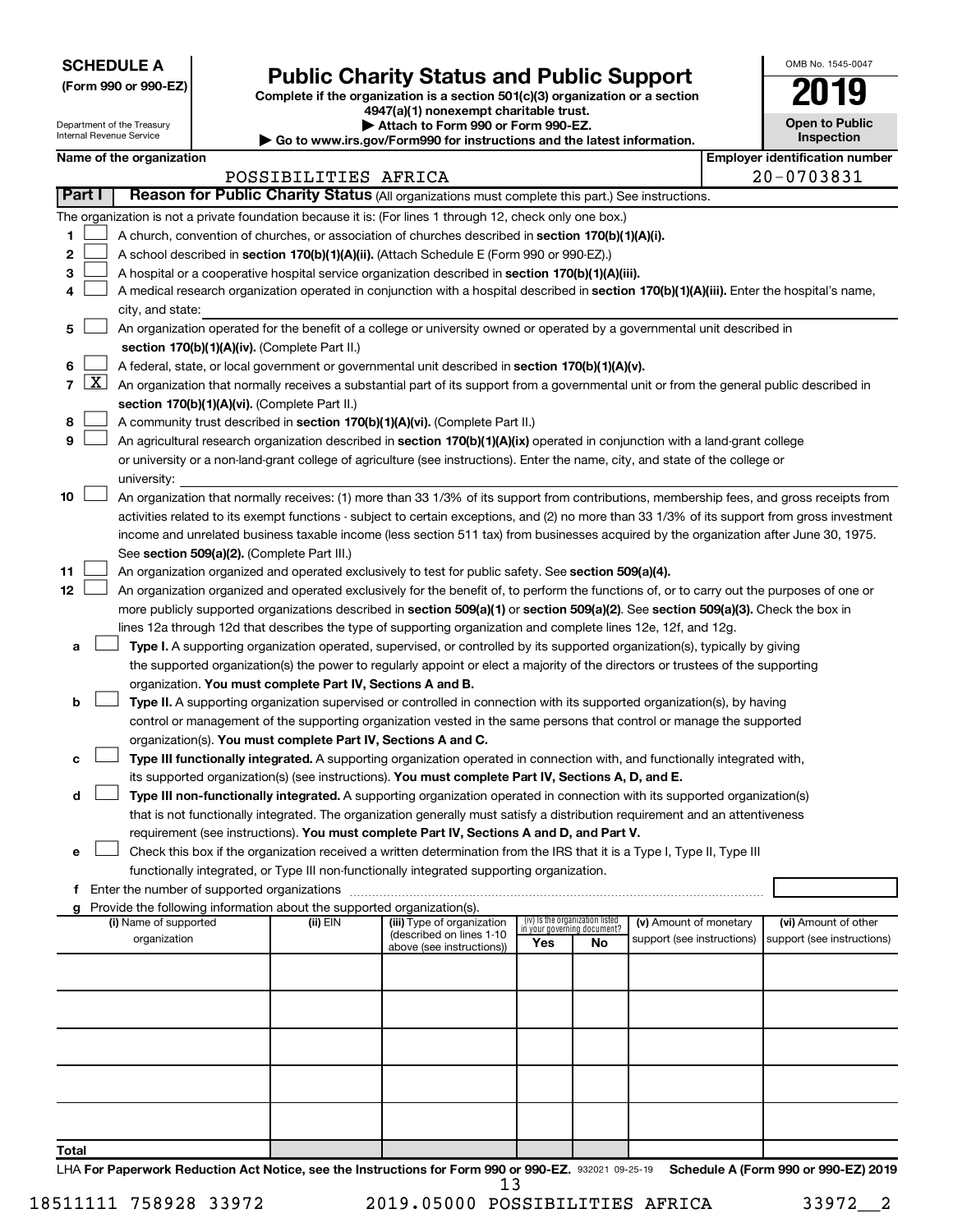### Schedule A (Form 990 or 990-EZ) 2019  $\,$   $\rm{POSSIBILITIES}$   $\,$   $\rm{AFRICA}$   $\,$   $\,$   $\,$   $\rm{20-0703831}$   $\,$   $\rm{Page}$

**2**

(Complete only if you checked the box on line 5, 7, or 8 of Part I or if the organization failed to qualify under Part III. If the organization **Part II Support Schedule for Organizations Described in Sections 170(b)(1)(A)(iv) and 170(b)(1)(A)(vi)**

fails to qualify under the tests listed below, please complete Part III.)

|    | <b>Section A. Public Support</b>                                                                                                           |          |          |            |            |           |                                 |
|----|--------------------------------------------------------------------------------------------------------------------------------------------|----------|----------|------------|------------|-----------|---------------------------------|
|    | Calendar year (or fiscal year beginning in)                                                                                                | (a) 2015 | (b) 2016 | $(c)$ 2017 | $(d)$ 2018 | (e) 2019  | (f) Total                       |
|    | 1 Gifts, grants, contributions, and                                                                                                        |          |          |            |            |           |                                 |
|    | membership fees received. (Do not                                                                                                          |          |          |            |            |           |                                 |
|    | include any "unusual grants.")                                                                                                             | 234,673. | 484,081. | 376,662.   | 428,788.   | 211, 467. | 1735671.                        |
|    | 2 Tax revenues levied for the organ-                                                                                                       |          |          |            |            |           |                                 |
|    | ization's benefit and either paid to                                                                                                       |          |          |            |            |           |                                 |
|    | or expended on its behalf                                                                                                                  |          |          |            |            |           |                                 |
|    | 3 The value of services or facilities                                                                                                      |          |          |            |            |           |                                 |
|    | furnished by a governmental unit to                                                                                                        |          |          |            |            |           |                                 |
|    | the organization without charge                                                                                                            |          |          |            |            |           |                                 |
|    | <b>Total.</b> Add lines 1 through 3                                                                                                        | 234,673. | 484,081. | 376,662.   | 428,788.   | 211, 467. | 1735671.                        |
| 5. | The portion of total contributions                                                                                                         |          |          |            |            |           |                                 |
|    | by each person (other than a                                                                                                               |          |          |            |            |           |                                 |
|    | governmental unit or publicly                                                                                                              |          |          |            |            |           |                                 |
|    | supported organization) included                                                                                                           |          |          |            |            |           |                                 |
|    | on line 1 that exceeds 2% of the                                                                                                           |          |          |            |            |           |                                 |
|    | amount shown on line 11,                                                                                                                   |          |          |            |            |           |                                 |
|    | column (f)                                                                                                                                 |          |          |            |            |           | 341,847.                        |
|    | 6 Public support. Subtract line 5 from line 4.                                                                                             |          |          |            |            |           | 1393824                         |
|    | <b>Section B. Total Support</b>                                                                                                            |          |          |            |            |           |                                 |
|    | Calendar year (or fiscal year beginning in)                                                                                                | (a) 2015 | (b) 2016 | $(c)$ 2017 | $(d)$ 2018 | (e) 2019  | (f) Total                       |
|    | <b>7</b> Amounts from line 4                                                                                                               | 234,673. | 484,081  | 376,662.   | 428,788.   | 211,467.  | 1735671.                        |
| 8  | Gross income from interest,                                                                                                                |          |          |            |            |           |                                 |
|    | dividends, payments received on                                                                                                            |          |          |            |            |           |                                 |
|    | securities loans, rents, royalties,                                                                                                        |          |          |            |            |           |                                 |
|    | and income from similar sources                                                                                                            |          |          | 1,215.     | 649.       | 433.      | 2,297.                          |
| 9. | Net income from unrelated business                                                                                                         |          |          |            |            |           |                                 |
|    | activities, whether or not the                                                                                                             |          |          |            |            |           |                                 |
|    | business is regularly carried on                                                                                                           |          |          |            |            |           |                                 |
|    | 10 Other income. Do not include gain                                                                                                       |          |          |            |            |           |                                 |
|    | or loss from the sale of capital                                                                                                           |          |          |            |            |           |                                 |
|    | assets (Explain in Part VI.)                                                                                                               |          |          |            |            |           |                                 |
|    | 11 Total support. Add lines 7 through 10                                                                                                   |          |          |            |            |           | 1737968.                        |
|    | 12 Gross receipts from related activities, etc. (see instructions)                                                                         |          |          |            |            | 12        |                                 |
|    | 13 First five years. If the Form 990 is for the organization's first, second, third, fourth, or fifth tax year as a section 501(c)(3)      |          |          |            |            |           |                                 |
|    | organization, check this box and stop here                                                                                                 |          |          |            |            |           |                                 |
|    | Section C. Computation of Public Support Percentage                                                                                        |          |          |            |            |           |                                 |
|    |                                                                                                                                            |          |          |            |            | 14        | 80.20<br>%                      |
|    |                                                                                                                                            |          |          |            |            | 15        | 79.36<br>%                      |
|    | 16a 33 1/3% support test - 2019. If the organization did not check the box on line 13, and line 14 is 33 1/3% or more, check this box and  |          |          |            |            |           |                                 |
|    | stop here. The organization qualifies as a publicly supported organization                                                                 |          |          |            |            |           | $\blacktriangleright$ $\vert$ X |
|    | b 33 1/3% support test - 2018. If the organization did not check a box on line 13 or 16a, and line 15 is 33 1/3% or more, check this box   |          |          |            |            |           |                                 |
|    |                                                                                                                                            |          |          |            |            |           |                                 |
|    | 17a 10% -facts-and-circumstances test - 2019. If the organization did not check a box on line 13, 16a, or 16b, and line 14 is 10% or more, |          |          |            |            |           |                                 |
|    | and if the organization meets the "facts-and-circumstances" test, check this box and stop here. Explain in Part VI how the organization    |          |          |            |            |           |                                 |
|    |                                                                                                                                            |          |          |            |            |           |                                 |
|    | b 10% -facts-and-circumstances test - 2018. If the organization did not check a box on line 13, 16a, 16b, or 17a, and line 15 is 10% or    |          |          |            |            |           |                                 |
|    | more, and if the organization meets the "facts-and-circumstances" test, check this box and stop here. Explain in Part VI how the           |          |          |            |            |           |                                 |
|    | organization meets the "facts-and-circumstances" test. The organization qualifies as a publicly supported organization                     |          |          |            |            |           |                                 |
|    | 18 Private foundation. If the organization did not check a box on line 13, 16a, 16b, 17a, or 17b, check this box and see instructions      |          |          |            |            |           |                                 |
|    |                                                                                                                                            |          |          |            |            |           |                                 |

**Schedule A (Form 990 or 990-EZ) 2019**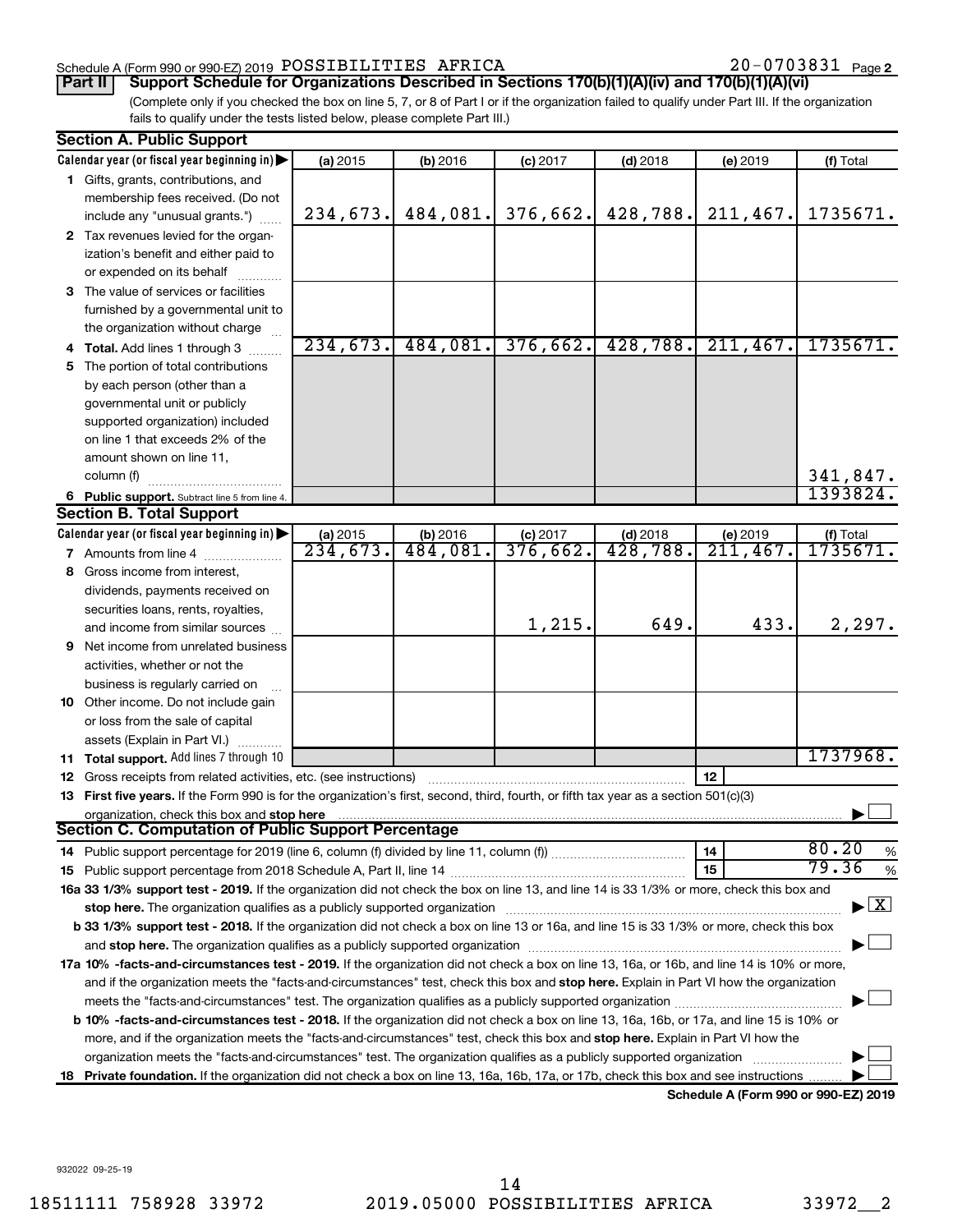### Schedule A (Form 990 or 990-EZ) 2019  $\,$   $\rm{POSSIBILITIES}$   $\,$   $\rm{AFRICA}$   $\,$   $\,$   $\,$   $\rm{20-0703831}$   $\,$   $\rm{Page}$

20-0703831 Page 3

(Complete only if you checked the box on line 10 of Part I or if the organization failed to qualify under Part II. If the organization fails to qualify under the tests listed below, please complete Part II.)

| <b>Section A. Public Support</b>                                                                                                                                                         |          |          |          |            |          |                                      |
|------------------------------------------------------------------------------------------------------------------------------------------------------------------------------------------|----------|----------|----------|------------|----------|--------------------------------------|
| Calendar year (or fiscal year beginning in) $\blacktriangleright$                                                                                                                        | (a) 2015 | (b) 2016 | (c) 2017 | $(d)$ 2018 | (e) 2019 | (f) Total                            |
| 1 Gifts, grants, contributions, and                                                                                                                                                      |          |          |          |            |          |                                      |
| membership fees received. (Do not                                                                                                                                                        |          |          |          |            |          |                                      |
| include any "unusual grants.")                                                                                                                                                           |          |          |          |            |          |                                      |
| 2 Gross receipts from admissions,<br>merchandise sold or services per-<br>formed, or facilities furnished in<br>any activity that is related to the<br>organization's tax-exempt purpose |          |          |          |            |          |                                      |
| 3 Gross receipts from activities that                                                                                                                                                    |          |          |          |            |          |                                      |
| are not an unrelated trade or bus-                                                                                                                                                       |          |          |          |            |          |                                      |
| iness under section 513                                                                                                                                                                  |          |          |          |            |          |                                      |
| 4 Tax revenues levied for the organ-                                                                                                                                                     |          |          |          |            |          |                                      |
| ization's benefit and either paid to                                                                                                                                                     |          |          |          |            |          |                                      |
| or expended on its behalf                                                                                                                                                                |          |          |          |            |          |                                      |
| 5 The value of services or facilities                                                                                                                                                    |          |          |          |            |          |                                      |
| furnished by a governmental unit to                                                                                                                                                      |          |          |          |            |          |                                      |
| the organization without charge                                                                                                                                                          |          |          |          |            |          |                                      |
| 6 Total. Add lines 1 through 5                                                                                                                                                           |          |          |          |            |          |                                      |
| 7a Amounts included on lines 1, 2, and                                                                                                                                                   |          |          |          |            |          |                                      |
| 3 received from disqualified persons                                                                                                                                                     |          |          |          |            |          |                                      |
| <b>b</b> Amounts included on lines 2 and 3 received<br>from other than disqualified persons that<br>exceed the greater of \$5,000 or 1% of the<br>amount on line 13 for the year         |          |          |          |            |          |                                      |
| c Add lines 7a and 7b                                                                                                                                                                    |          |          |          |            |          |                                      |
| 8 Public support. (Subtract line 7c from line 6.)                                                                                                                                        |          |          |          |            |          |                                      |
| <b>Section B. Total Support</b>                                                                                                                                                          |          |          |          |            |          |                                      |
| Calendar year (or fiscal year beginning in) $\blacktriangleright$                                                                                                                        | (a) 2015 | (b) 2016 | (c) 2017 | $(d)$ 2018 | (e) 2019 | (f) Total                            |
| 9 Amounts from line 6                                                                                                                                                                    |          |          |          |            |          |                                      |
| <b>10a</b> Gross income from interest,<br>dividends, payments received on<br>securities loans, rents, royalties,<br>and income from similar sources                                      |          |          |          |            |          |                                      |
| <b>b</b> Unrelated business taxable income                                                                                                                                               |          |          |          |            |          |                                      |
| (less section 511 taxes) from businesses                                                                                                                                                 |          |          |          |            |          |                                      |
| acquired after June 30, 1975                                                                                                                                                             |          |          |          |            |          |                                      |
| c Add lines 10a and 10b                                                                                                                                                                  |          |          |          |            |          |                                      |
| <b>11</b> Net income from unrelated business<br>activities not included in line 10b.<br>whether or not the business is<br>regularly carried on                                           |          |          |          |            |          |                                      |
| 12 Other income. Do not include gain<br>or loss from the sale of capital<br>assets (Explain in Part VI.)                                                                                 |          |          |          |            |          |                                      |
| <b>13</b> Total support. (Add lines 9, 10c, 11, and 12.)                                                                                                                                 |          |          |          |            |          |                                      |
| 14 First five years. If the Form 990 is for the organization's first, second, third, fourth, or fifth tax year as a section 501(c)(3) organization,                                      |          |          |          |            |          |                                      |
|                                                                                                                                                                                          |          |          |          |            |          |                                      |
| Section C. Computation of Public Support Percentage                                                                                                                                      |          |          |          |            |          |                                      |
|                                                                                                                                                                                          |          |          |          |            | 15       | ℅                                    |
| 16 Public support percentage from 2018 Schedule A, Part III, line 15                                                                                                                     |          |          |          |            | 16       | %                                    |
| Section D. Computation of Investment Income Percentage                                                                                                                                   |          |          |          |            |          |                                      |
| 17 Investment income percentage for 2019 (line 10c, column (f), divided by line 13, column (f))                                                                                          |          |          |          |            | 17       | %                                    |
| 18 Investment income percentage from 2018 Schedule A, Part III, line 17                                                                                                                  |          |          |          |            | 18       | %                                    |
| 19a 33 1/3% support tests - 2019. If the organization did not check the box on line 14, and line 15 is more than 33 1/3%, and line 17 is not                                             |          |          |          |            |          |                                      |
| more than 33 1/3%, check this box and stop here. The organization qualifies as a publicly supported organization                                                                         |          |          |          |            |          |                                      |
| <b>b 33 1/3% support tests - 2018.</b> If the organization did not check a box on line 14 or line 19a, and line 16 is more than 33 1/3%, and                                             |          |          |          |            |          |                                      |
| line 18 is not more than 33 1/3%, check this box and stop here. The organization qualifies as a publicly supported organization                                                          |          |          |          |            |          |                                      |
|                                                                                                                                                                                          |          |          |          |            |          |                                      |
| 932023 09-25-19                                                                                                                                                                          |          |          | 15       |            |          | Schedule A (Form 990 or 990-EZ) 2019 |

18511111 758928 33972 2019.05000 POSSIBILITIES AFRICA 33972\_\_2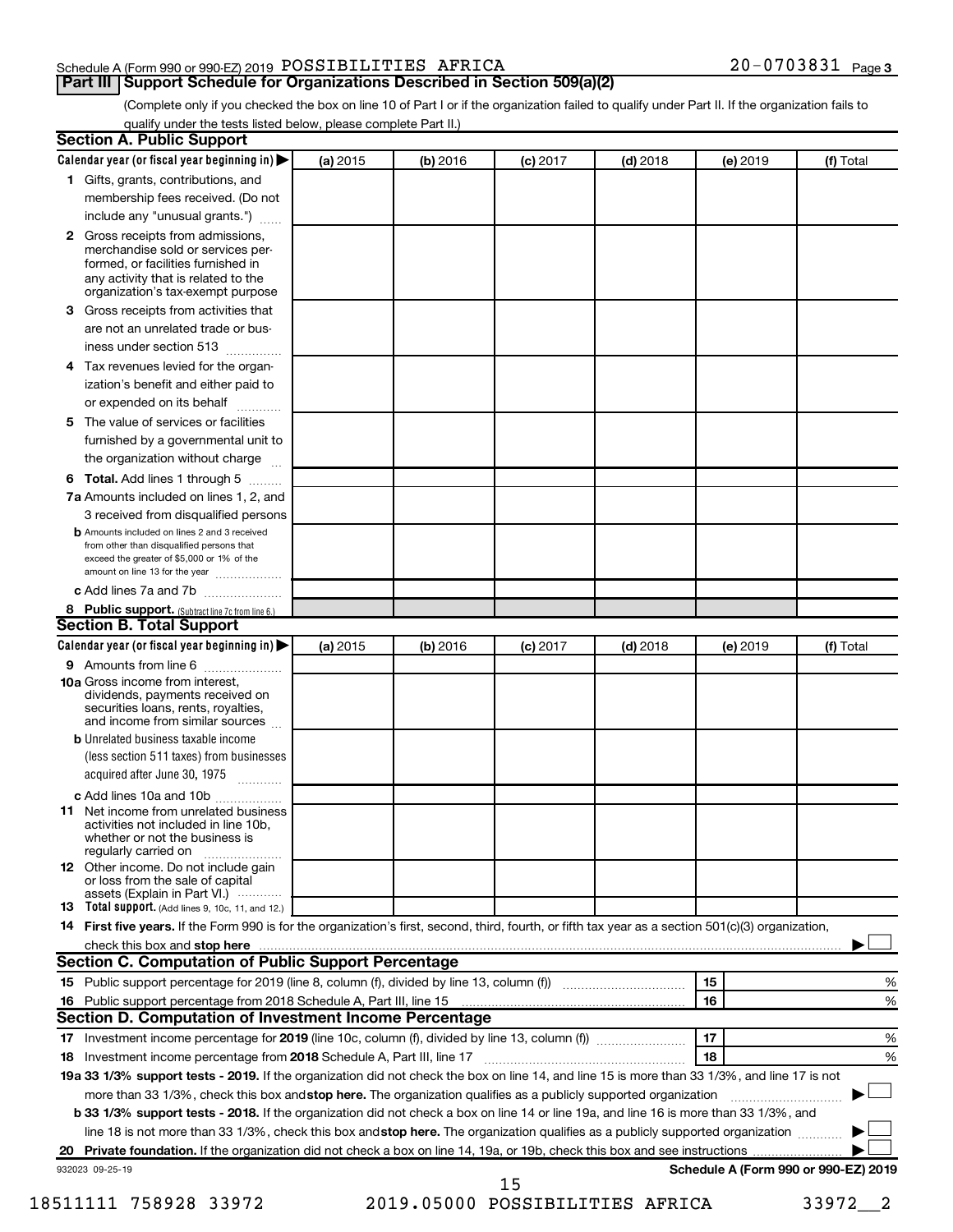**1**

**2**

**3a**

**3b**

**3c**

**4a**

**4b**

**4c**

**5a**

**5b 5c**

**6**

**7**

**8**

**9a**

**9b**

**9c**

**10a**

**10b**

**Yes No**

### **Part IV Supporting Organizations**

(Complete only if you checked a box in line 12 on Part I. If you checked 12a of Part I, complete Sections A and B. If you checked 12b of Part I, complete Sections A and C. If you checked 12c of Part I, complete Sections A, D, and E. If you checked 12d of Part I, complete Sections A and D, and complete Part V.)

### **Section A. All Supporting Organizations**

- **1** Are all of the organization's supported organizations listed by name in the organization's governing documents? If "No," describe in Part VI how the supported organizations are designated. If designated by *class or purpose, describe the designation. If historic and continuing relationship, explain.*
- **2** Did the organization have any supported organization that does not have an IRS determination of status under section 509(a)(1) or (2)? If "Yes," explain in Part **VI** how the organization determined that the supported *organization was described in section 509(a)(1) or (2).*
- **3a** Did the organization have a supported organization described in section 501(c)(4), (5), or (6)? If "Yes," answer *(b) and (c) below.*
- **b** Did the organization confirm that each supported organization qualified under section 501(c)(4), (5), or (6) and satisfied the public support tests under section 509(a)(2)? If "Yes," describe in Part VI when and how the *organization made the determination.*
- **c** Did the organization ensure that all support to such organizations was used exclusively for section 170(c)(2)(B) purposes? If "Yes," explain in Part VI what controls the organization put in place to ensure such use.
- **4 a** *If* Was any supported organization not organized in the United States ("foreign supported organization")? *"Yes," and if you checked 12a or 12b in Part I, answer (b) and (c) below.*
- **b** Did the organization have ultimate control and discretion in deciding whether to make grants to the foreign supported organization? If "Yes," describe in Part VI how the organization had such control and discretion *despite being controlled or supervised by or in connection with its supported organizations.*
- **c** Did the organization support any foreign supported organization that does not have an IRS determination under sections 501(c)(3) and 509(a)(1) or (2)? If "Yes," explain in Part VI what controls the organization used *to ensure that all support to the foreign supported organization was used exclusively for section 170(c)(2)(B) purposes.*
- **5a** Did the organization add, substitute, or remove any supported organizations during the tax year? If "Yes," answer (b) and (c) below (if applicable). Also, provide detail in **Part VI,** including (i) the names and EIN *numbers of the supported organizations added, substituted, or removed; (ii) the reasons for each such action; (iii) the authority under the organization's organizing document authorizing such action; and (iv) how the action was accomplished (such as by amendment to the organizing document).*
- **b Type I or Type II only.** Was any added or substituted supported organization part of a class already designated in the organization's organizing document?
- **c Substitutions only.**  Was the substitution the result of an event beyond the organization's control?
- **6** Did the organization provide support (whether in the form of grants or the provision of services or facilities) to **Part VI.** support or benefit one or more of the filing organization's supported organizations? If "Yes," provide detail in anyone other than (i) its supported organizations, (ii) individuals that are part of the charitable class benefited by one or more of its supported organizations, or (iii) other supporting organizations that also
- **7** Did the organization provide a grant, loan, compensation, or other similar payment to a substantial contributor regard to a substantial contributor? If "Yes," complete Part I of Schedule L (Form 990 or 990-EZ). (as defined in section 4958(c)(3)(C)), a family member of a substantial contributor, or a 35% controlled entity with
- **8** Did the organization make a loan to a disqualified person (as defined in section 4958) not described in line 7? *If "Yes," complete Part I of Schedule L (Form 990 or 990-EZ).*
- **9 a** Was the organization controlled directly or indirectly at any time during the tax year by one or more in section 509(a)(1) or (2))? If "Yes," provide detail in **Part VI.** disqualified persons as defined in section 4946 (other than foundation managers and organizations described
- **b** Did one or more disqualified persons (as defined in line 9a) hold a controlling interest in any entity in which the supporting organization had an interest? If "Yes," provide detail in Part VI.
- **c** Did a disqualified person (as defined in line 9a) have an ownership interest in, or derive any personal benefit from, assets in which the supporting organization also had an interest? If "Yes," provide detail in Part VI.
- **10 a** Was the organization subject to the excess business holdings rules of section 4943 because of section supporting organizations)? If "Yes," answer 10b below. 4943(f) (regarding certain Type II supporting organizations, and all Type III non-functionally integrated
	- **b** Did the organization have any excess business holdings in the tax year? (Use Schedule C, Form 4720, to *determine whether the organization had excess business holdings.)*

932024 09-25-19

**Schedule A (Form 990 or 990-EZ) 2019**

18511111 758928 33972 2019.05000 POSSIBILITIES AFRICA 33972\_\_2 16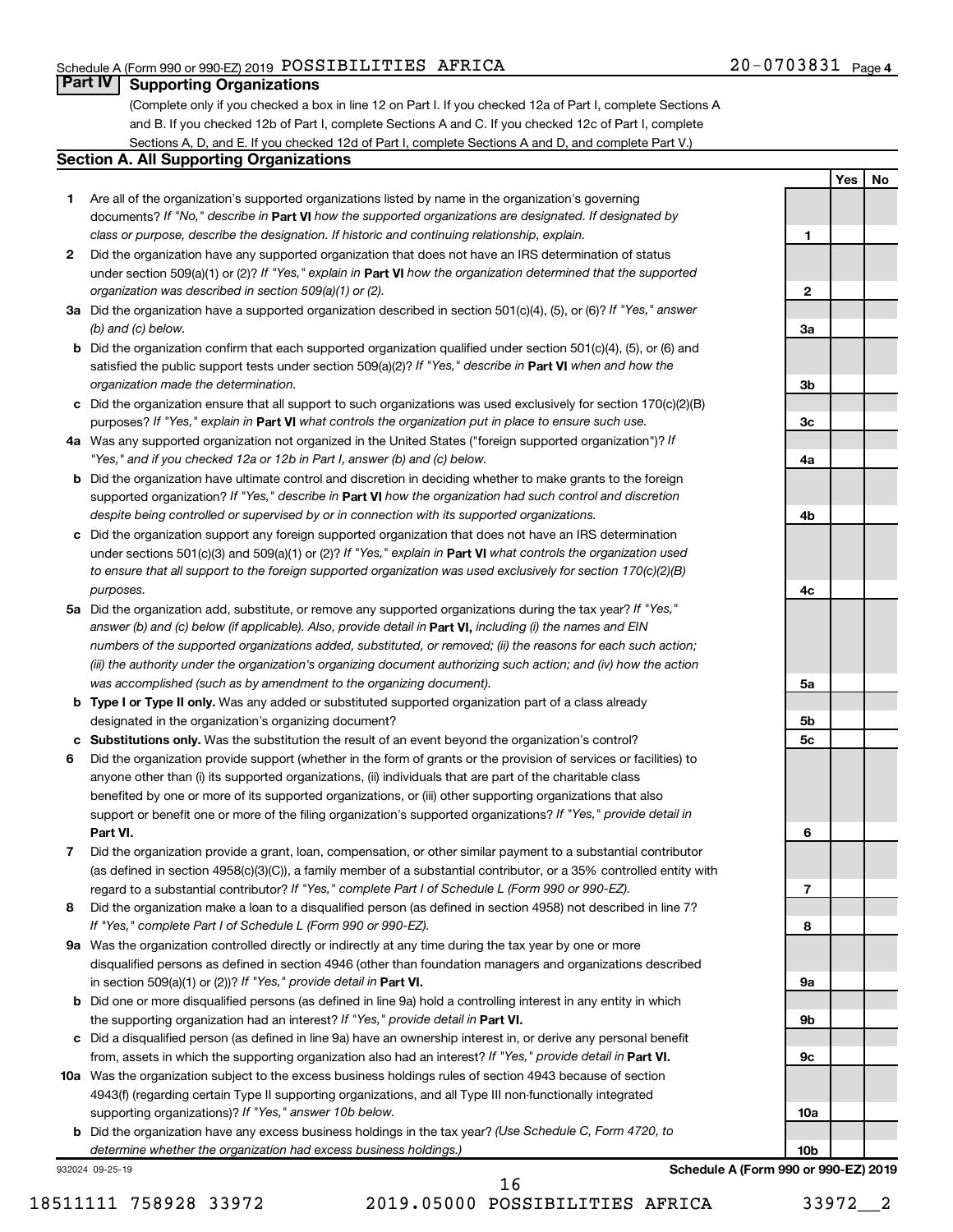|    | Part IV<br><b>Supporting Organizations (continued)</b>                                                                          |                 |     |    |
|----|---------------------------------------------------------------------------------------------------------------------------------|-----------------|-----|----|
|    |                                                                                                                                 |                 | Yes | No |
| 11 | Has the organization accepted a gift or contribution from any of the following persons?                                         |                 |     |    |
|    | a A person who directly or indirectly controls, either alone or together with persons described in (b) and (c)                  |                 |     |    |
|    | below, the governing body of a supported organization?                                                                          | 11a             |     |    |
|    | <b>b</b> A family member of a person described in (a) above?                                                                    | 11 <sub>b</sub> |     |    |
|    | c A 35% controlled entity of a person described in (a) or (b) above? If "Yes" to a, b, or c, provide detail in Part VI.         | 11c             |     |    |
|    | <b>Section B. Type I Supporting Organizations</b>                                                                               |                 |     |    |
|    |                                                                                                                                 |                 | Yes | No |
| 1  | Did the directors, trustees, or membership of one or more supported organizations have the power to                             |                 |     |    |
|    | regularly appoint or elect at least a majority of the organization's directors or trustees at all times during the              |                 |     |    |
|    | tax year? If "No," describe in Part VI how the supported organization(s) effectively operated, supervised, or                   |                 |     |    |
|    | controlled the organization's activities. If the organization had more than one supported organization,                         |                 |     |    |
|    | describe how the powers to appoint and/or remove directors or trustees were allocated among the supported                       |                 |     |    |
|    | organizations and what conditions or restrictions, if any, applied to such powers during the tax year.                          | 1               |     |    |
| 2  | Did the organization operate for the benefit of any supported organization other than the supported                             |                 |     |    |
|    | organization(s) that operated, supervised, or controlled the supporting organization? If "Yes," explain in                      |                 |     |    |
|    | Part VI how providing such benefit carried out the purposes of the supported organization(s) that operated,                     |                 |     |    |
|    | supervised, or controlled the supporting organization.                                                                          | 2               |     |    |
|    | <b>Section C. Type II Supporting Organizations</b>                                                                              |                 |     |    |
|    |                                                                                                                                 |                 | Yes | No |
| 1. | Were a majority of the organization's directors or trustees during the tax year also a majority of the directors                |                 |     |    |
|    | or trustees of each of the organization's supported organization(s)? If "No," describe in Part VI how control                   |                 |     |    |
|    | or management of the supporting organization was vested in the same persons that controlled or managed                          |                 |     |    |
|    | the supported organization(s).                                                                                                  | 1               |     |    |
|    | <b>Section D. All Type III Supporting Organizations</b>                                                                         |                 |     |    |
|    |                                                                                                                                 |                 | Yes | No |
| 1  | Did the organization provide to each of its supported organizations, by the last day of the fifth month of the                  |                 |     |    |
|    | organization's tax year, (i) a written notice describing the type and amount of support provided during the prior tax           |                 |     |    |
|    | year, (ii) a copy of the Form 990 that was most recently filed as of the date of notification, and (iii) copies of the          |                 |     |    |
|    | organization's governing documents in effect on the date of notification, to the extent not previously provided?                | 1               |     |    |
| 2  | Were any of the organization's officers, directors, or trustees either (i) appointed or elected by the supported                |                 |     |    |
|    | organization(s) or (ii) serving on the governing body of a supported organization? If "No," explain in Part VI how              |                 |     |    |
|    | the organization maintained a close and continuous working relationship with the supported organization(s).                     | 2               |     |    |
| 3  | By reason of the relationship described in (2), did the organization's supported organizations have a                           |                 |     |    |
|    | significant voice in the organization's investment policies and in directing the use of the organization's                      |                 |     |    |
|    | income or assets at all times during the tax year? If "Yes," describe in Part VI the role the organization's                    |                 |     |    |
|    | supported organizations played in this regard.                                                                                  | з               |     |    |
|    | Section E. Type III Functionally Integrated Supporting Organizations                                                            |                 |     |    |
| 1  | Check the box next to the method that the organization used to satisfy the Integral Part Test during the yealsee instructions). |                 |     |    |
| a  | The organization satisfied the Activities Test. Complete line 2 below.                                                          |                 |     |    |
| b  | The organization is the parent of each of its supported organizations. Complete line 3 below.                                   |                 |     |    |
| с  | The organization supported a governmental entity. Describe in Part VI how you supported a government entity (see instructions). |                 |     |    |
| 2  | Activities Test. Answer (a) and (b) below.                                                                                      |                 | Yes | No |
| а  | Did substantially all of the organization's activities during the tax year directly further the exempt purposes of              |                 |     |    |
|    | the supported organization(s) to which the organization was responsive? If "Yes," then in Part VI identify                      |                 |     |    |
|    | those supported organizations and explain how these activities directly furthered their exempt purposes,                        |                 |     |    |
|    | how the organization was responsive to those supported organizations, and how the organization determined                       |                 |     |    |
|    | that these activities constituted substantially all of its activities.                                                          | 2a              |     |    |
|    | b Did the activities described in (a) constitute activities that, but for the organization's involvement, one or more           |                 |     |    |
|    | of the organization's supported organization(s) would have been engaged in? If "Yes," explain in Part VI the                    |                 |     |    |
|    | reasons for the organization's position that its supported organization(s) would have engaged in these                          |                 |     |    |
|    | activities but for the organization's involvement.                                                                              | 2b              |     |    |
| з  | Parent of Supported Organizations. Answer (a) and (b) below.                                                                    |                 |     |    |
| а  | Did the organization have the power to regularly appoint or elect a majority of the officers, directors, or                     |                 |     |    |
|    | trustees of each of the supported organizations? Provide details in Part VI.                                                    | За              |     |    |
|    | <b>b</b> Did the organization exercise a substantial degree of direction over the policies, programs, and activities of each    |                 |     |    |
|    | of its supported organizations? If "Yes," describe in Part VI the role played by the organization in this regard.               | Зb              |     |    |
|    | Schedule A (Form 990 or 990-EZ) 2019<br>932025 09-25-19                                                                         |                 |     |    |

18511111 758928 33972 2019.05000 POSSIBILITIES AFRICA 33972\_\_2 17

**Schedule A (Form 990 or 990-EZ) 2019**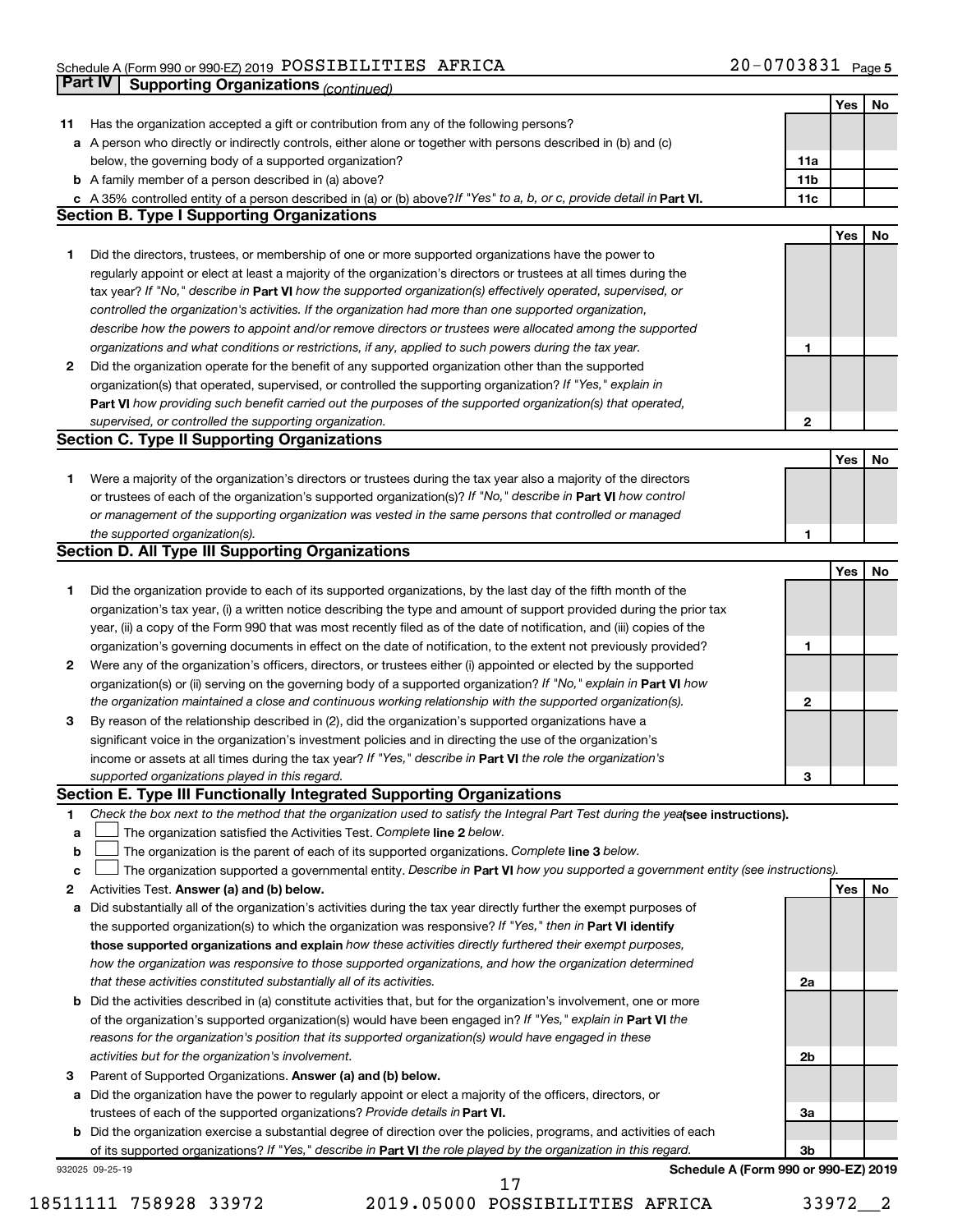### Schedule A (Form 990 or 990-EZ) 2019  $\,$   $\rm{POSSIBILITIES}$   $\,$   $\rm{AFRICA}$   $\,$   $\,$   $\,$   $\rm{20-0703831}$   $\,$   $\rm{Page}$

1 **Letter See instructions.** All Check here if the organization satisfied the Integral Part Test as a qualifying trust on Nov. 20, 1970 (explain in Part VI). See instructions. All other Type III non-functionally integrated supporting organizations must complete Sections A through E. **Part V Type III Non-Functionally Integrated 509(a)(3) Supporting Organizations** 

|                                         | Section A - Adjusted Net Income                                              | (A) Prior Year | (B) Current Year<br>(optional) |                                |
|-----------------------------------------|------------------------------------------------------------------------------|----------------|--------------------------------|--------------------------------|
| 1                                       | Net short-term capital gain                                                  | 1              |                                |                                |
| 2                                       | Recoveries of prior-year distributions                                       | $\mathbf{2}$   |                                |                                |
| З                                       | Other gross income (see instructions)                                        | 3              |                                |                                |
| 4                                       | Add lines 1 through 3.                                                       | 4              |                                |                                |
| 5                                       | Depreciation and depletion                                                   | 5              |                                |                                |
| 6                                       | Portion of operating expenses paid or incurred for production or             |                |                                |                                |
|                                         | collection of gross income or for management, conservation, or               |                |                                |                                |
|                                         | maintenance of property held for production of income (see instructions)     | 6              |                                |                                |
| 7                                       | Other expenses (see instructions)                                            | $\overline{7}$ |                                |                                |
| 8                                       | Adjusted Net Income (subtract lines 5, 6, and 7 from line 4)                 | 8              |                                |                                |
| <b>Section B - Minimum Asset Amount</b> |                                                                              |                | (A) Prior Year                 | (B) Current Year<br>(optional) |
| 1.                                      | Aggregate fair market value of all non-exempt-use assets (see                |                |                                |                                |
|                                         | instructions for short tax year or assets held for part of year):            |                |                                |                                |
|                                         | <b>a</b> Average monthly value of securities                                 | 1a             |                                |                                |
|                                         | <b>b</b> Average monthly cash balances                                       | 1b             |                                |                                |
|                                         | c Fair market value of other non-exempt-use assets                           | 1c             |                                |                                |
|                                         | d Total (add lines 1a, 1b, and 1c)                                           | 1 <sub>d</sub> |                                |                                |
|                                         | e Discount claimed for blockage or other                                     |                |                                |                                |
|                                         | factors (explain in detail in <b>Part VI</b> ):                              |                |                                |                                |
| $\mathbf{2}$                            | Acquisition indebtedness applicable to non-exempt-use assets                 | $\mathbf{2}$   |                                |                                |
| З                                       | Subtract line 2 from line 1d.                                                | 3              |                                |                                |
| 4                                       | Cash deemed held for exempt use. Enter 1-1/2% of line 3 (for greater amount, |                |                                |                                |
|                                         | see instructions).                                                           | 4              |                                |                                |
| 5                                       | Net value of non-exempt-use assets (subtract line 4 from line 3)             | 5              |                                |                                |
| 6                                       | Multiply line 5 by .035.                                                     | 6              |                                |                                |
| 7                                       | Recoveries of prior-year distributions                                       | $\overline{7}$ |                                |                                |
| 8                                       | <b>Minimum Asset Amount (add line 7 to line 6)</b>                           | 8              |                                |                                |
|                                         | <b>Section C - Distributable Amount</b>                                      |                |                                | <b>Current Year</b>            |
| 1                                       | Adjusted net income for prior year (from Section A, line 8, Column A)        | 1              |                                |                                |
| $\mathbf{2}$                            | Enter 85% of line 1                                                          | $\mathbf{2}$   |                                |                                |
| З                                       | Minimum asset amount for prior year (from Section B, line 8, Column A)       | 3              |                                |                                |
| 4                                       | Enter greater of line 2 or line 3.                                           | 4              |                                |                                |
| 5                                       | Income tax imposed in prior year                                             | 5              |                                |                                |
| 6                                       | <b>Distributable Amount.</b> Subtract line 5 from line 4, unless subject to  |                |                                |                                |
|                                         | emergency temporary reduction (see instructions).                            | 6              |                                |                                |
|                                         |                                                                              |                |                                |                                |

**7** Check here if the current year is the organization's first as a non-functionally integrated Type III supporting organization (see † instructions).

**Schedule A (Form 990 or 990-EZ) 2019**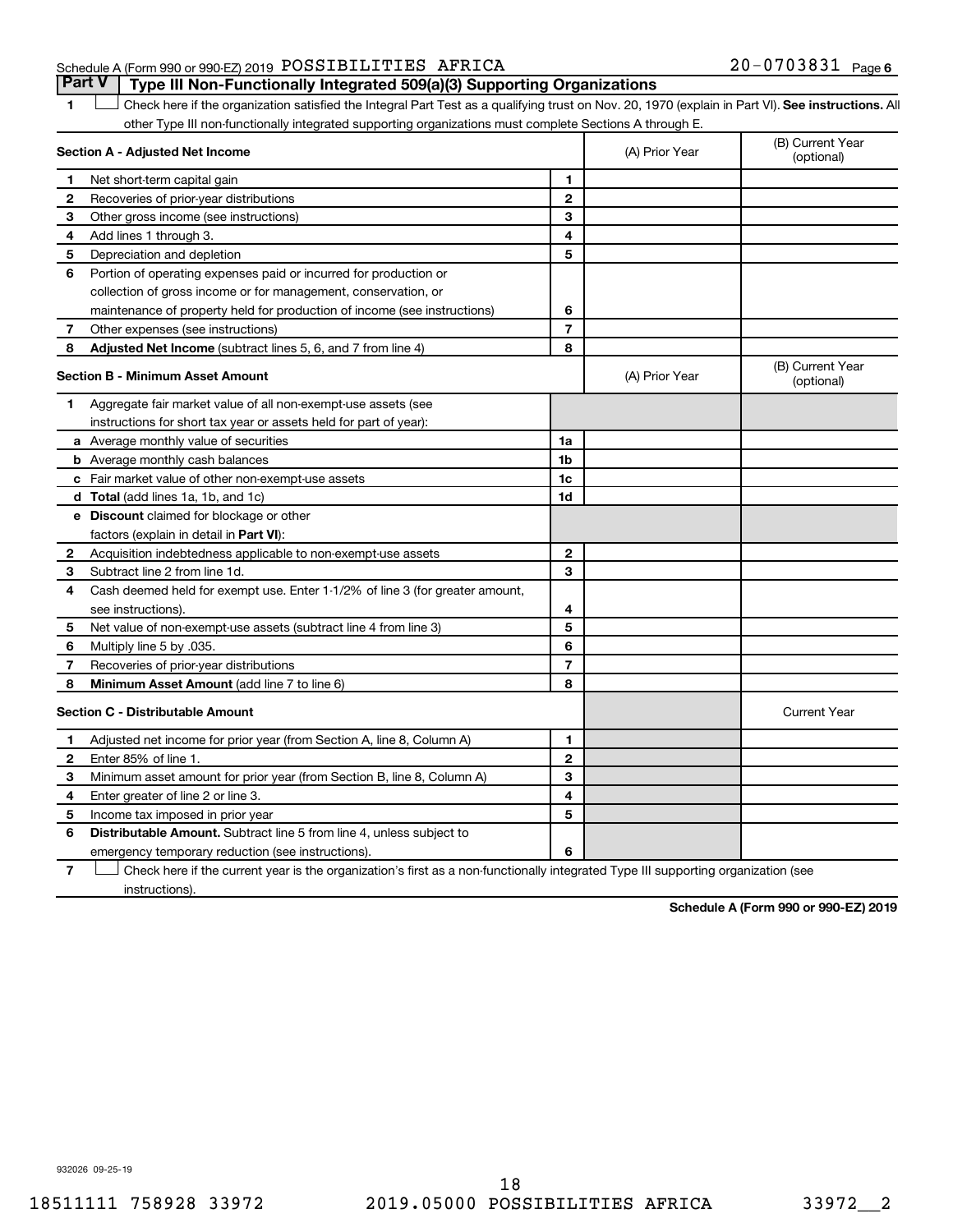### Schedule A (Form 990 or 990-EZ) 2019  $\,$   $\rm{POSSIBILITIES}$   $\,$   $\rm{AFRICA}$   $\,$   $\,$   $\,$   $\rm{20-0703831}$   $\,$   $\rm{Page}$

| <b>Part V</b> | Type III Non-Functionally Integrated 509(a)(3) Supporting Organizations (continued)        |                             |                                       |                                                |  |  |  |
|---------------|--------------------------------------------------------------------------------------------|-----------------------------|---------------------------------------|------------------------------------------------|--|--|--|
|               | <b>Current Year</b><br><b>Section D - Distributions</b>                                    |                             |                                       |                                                |  |  |  |
| 1             | Amounts paid to supported organizations to accomplish exempt purposes                      |                             |                                       |                                                |  |  |  |
| 2             | Amounts paid to perform activity that directly furthers exempt purposes of supported       |                             |                                       |                                                |  |  |  |
|               | organizations, in excess of income from activity                                           |                             |                                       |                                                |  |  |  |
| 3             | Administrative expenses paid to accomplish exempt purposes of supported organizations      |                             |                                       |                                                |  |  |  |
| 4             | Amounts paid to acquire exempt-use assets                                                  |                             |                                       |                                                |  |  |  |
| 5             | Qualified set-aside amounts (prior IRS approval required)                                  |                             |                                       |                                                |  |  |  |
| 6             | Other distributions (describe in Part VI). See instructions.                               |                             |                                       |                                                |  |  |  |
| 7             | Total annual distributions. Add lines 1 through 6.                                         |                             |                                       |                                                |  |  |  |
| 8             | Distributions to attentive supported organizations to which the organization is responsive |                             |                                       |                                                |  |  |  |
|               | (provide details in Part VI). See instructions.                                            |                             |                                       |                                                |  |  |  |
| 9             | Distributable amount for 2019 from Section C, line 6                                       |                             |                                       |                                                |  |  |  |
| 10            | Line 8 amount divided by line 9 amount                                                     |                             |                                       |                                                |  |  |  |
|               |                                                                                            | (i)                         | (ii)                                  | (iii)                                          |  |  |  |
|               | <b>Section E - Distribution Allocations (see instructions)</b>                             | <b>Excess Distributions</b> | <b>Underdistributions</b><br>Pre-2019 | <b>Distributable</b><br><b>Amount for 2019</b> |  |  |  |
| 1.            | Distributable amount for 2019 from Section C, line 6                                       |                             |                                       |                                                |  |  |  |
| $\mathbf{2}$  | Underdistributions, if any, for years prior to 2019 (reason-                               |                             |                                       |                                                |  |  |  |
|               | able cause required- explain in Part VI). See instructions.                                |                             |                                       |                                                |  |  |  |
| 3             | Excess distributions carryover, if any, to 2019                                            |                             |                                       |                                                |  |  |  |
|               | a From 2014                                                                                |                             |                                       |                                                |  |  |  |
|               | <b>b</b> From 2015                                                                         |                             |                                       |                                                |  |  |  |
|               | c From 2016                                                                                |                             |                                       |                                                |  |  |  |
|               | d From 2017                                                                                |                             |                                       |                                                |  |  |  |
|               | e From 2018                                                                                |                             |                                       |                                                |  |  |  |
|               | f Total of lines 3a through e                                                              |                             |                                       |                                                |  |  |  |
|               | <b>g</b> Applied to underdistributions of prior years                                      |                             |                                       |                                                |  |  |  |
|               | <b>h</b> Applied to 2019 distributable amount                                              |                             |                                       |                                                |  |  |  |
|               | Carryover from 2014 not applied (see instructions)                                         |                             |                                       |                                                |  |  |  |
|               | Remainder. Subtract lines 3g, 3h, and 3i from 3f.                                          |                             |                                       |                                                |  |  |  |
| 4             | Distributions for 2019 from Section D,                                                     |                             |                                       |                                                |  |  |  |
|               | $line 7$ :                                                                                 |                             |                                       |                                                |  |  |  |
|               | a Applied to underdistributions of prior years                                             |                             |                                       |                                                |  |  |  |
|               | <b>b</b> Applied to 2019 distributable amount                                              |                             |                                       |                                                |  |  |  |
| с             | Remainder. Subtract lines 4a and 4b from 4.                                                |                             |                                       |                                                |  |  |  |
| 5             | Remaining underdistributions for years prior to 2019, if                                   |                             |                                       |                                                |  |  |  |
|               | any. Subtract lines 3g and 4a from line 2. For result greater                              |                             |                                       |                                                |  |  |  |
|               | than zero, explain in Part VI. See instructions.                                           |                             |                                       |                                                |  |  |  |
| 6             | Remaining underdistributions for 2019. Subtract lines 3h                                   |                             |                                       |                                                |  |  |  |
|               | and 4b from line 1. For result greater than zero, explain in                               |                             |                                       |                                                |  |  |  |
|               | <b>Part VI.</b> See instructions.                                                          |                             |                                       |                                                |  |  |  |
| $\mathbf{7}$  | Excess distributions carryover to 2020. Add lines 3j                                       |                             |                                       |                                                |  |  |  |
|               | and 4c.                                                                                    |                             |                                       |                                                |  |  |  |
| 8             | Breakdown of line 7:                                                                       |                             |                                       |                                                |  |  |  |
|               | a Excess from 2015                                                                         |                             |                                       |                                                |  |  |  |
|               | <b>b</b> Excess from 2016                                                                  |                             |                                       |                                                |  |  |  |
|               | c Excess from 2017                                                                         |                             |                                       |                                                |  |  |  |
|               | d Excess from 2018                                                                         |                             |                                       |                                                |  |  |  |
|               | e Excess from 2019                                                                         |                             |                                       |                                                |  |  |  |

**Schedule A (Form 990 or 990-EZ) 2019**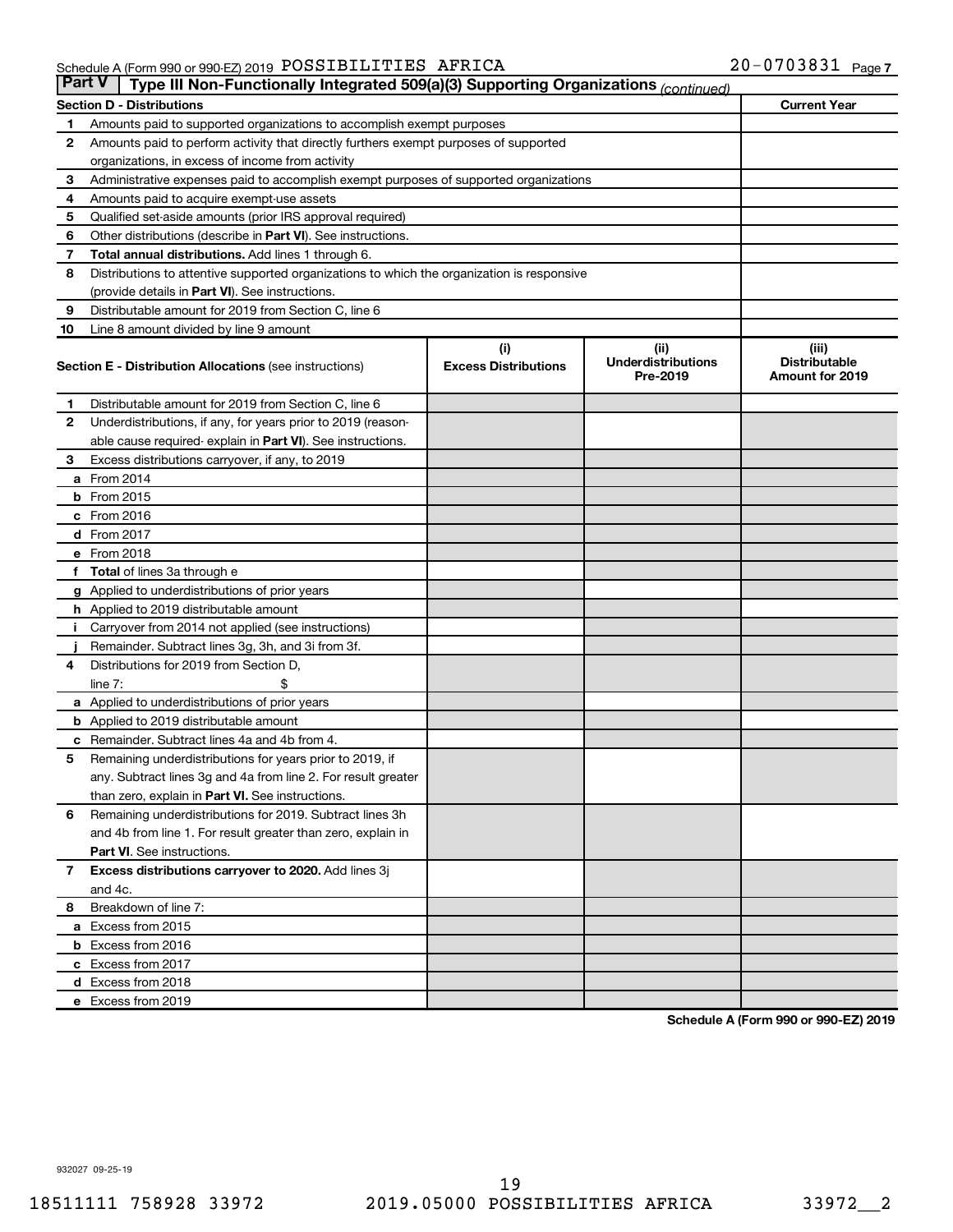20-0703831 Page 8

Part VI | Supplemental Information. Provide the explanations required by Part II, line 10; Part II, line 17a or 17b; Part III, line 12; Part IV, Section A, lines 1, 2, 3b, 3c, 4b, 4c, 5a, 6, 9a, 9b, 9c, 11a, 11b, and 11c; Part IV, Section B, lines 1 and 2; Part IV, Section C, line 1; Part IV, Section D, lines 2 and 3; Part IV, Section E, lines 1c, 2a, 2b, 3a, and 3b; Part V, line 1; Part V, Section B, line 1e; Part V, Section D, lines 5, 6, and 8; and Part V, Section E, lines 2, 5, and 6. Also complete this part for any additional information. (See instructions.)

### PART II, SHORT YEAR EXPLANATION:

### 2019 WAS A SHORT YEAR AS THE FISCAL YEAR END WAS CHANGED FROM DECEMBER

31 TO JUNE 30.

**Schedule A (Form 990 or 990-EZ) 2019**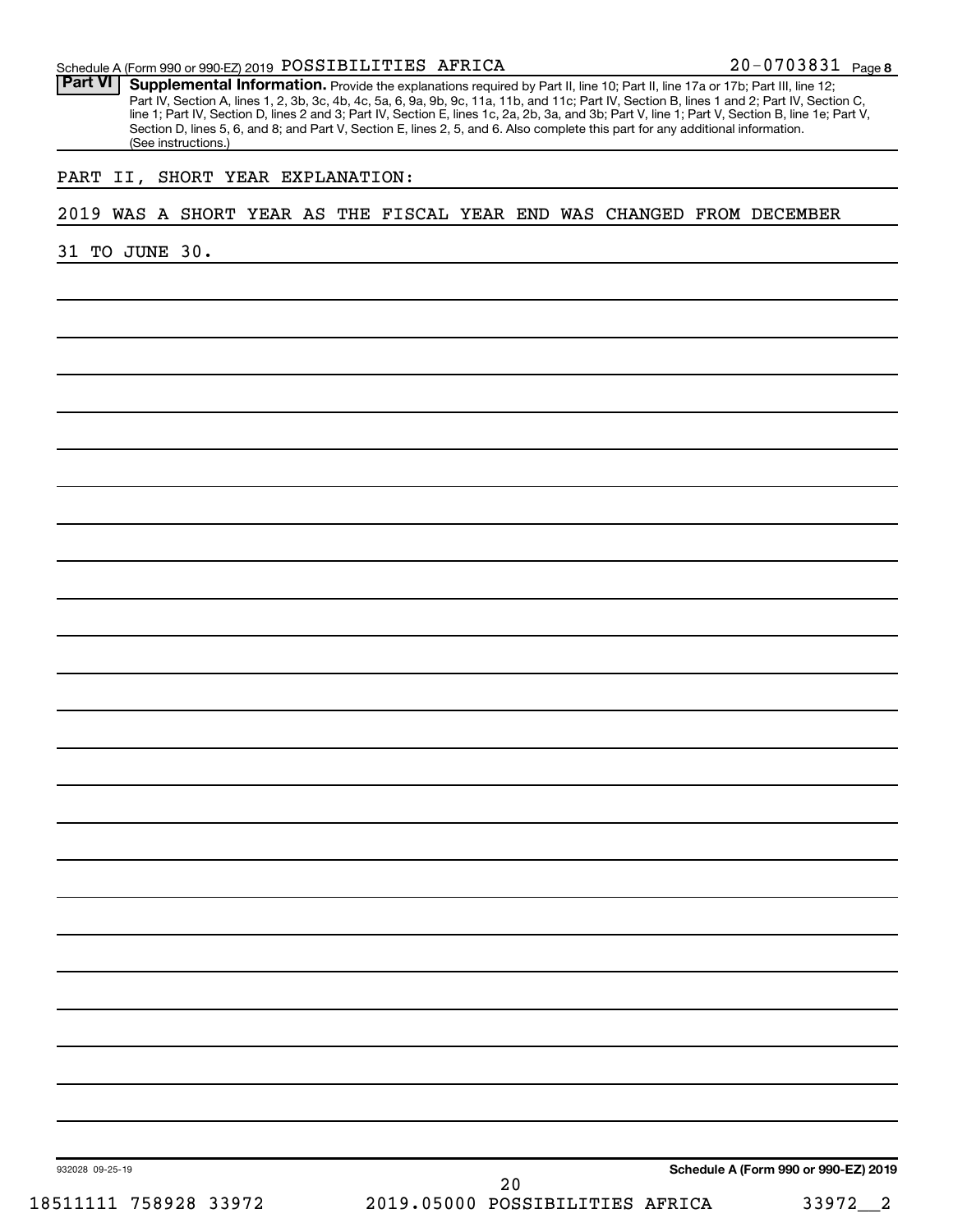Department of the Treasury Internal Revenue Service **(Form 990, 990-EZ,**

Name of the organization

### **Schedule B Schedule of Contributors**

**or 990-PF) | Attach to Form 990, Form 990-EZ, or Form 990-PF. | Go to www.irs.gov/Form990 for the latest information.** OMB No. 1545-0047

**2019**

**Employer identification number**

| POSSIBILITIES AFRICA | 20-0703831 |
|----------------------|------------|
|                      |            |

| <b>Organization type (check one):</b> |                                                                                    |  |
|---------------------------------------|------------------------------------------------------------------------------------|--|
| Filers of:                            | Section:                                                                           |  |
| Form 990 or 990-EZ                    | $\lfloor x \rfloor$ 501(c)( 3) (enter number) organization                         |  |
|                                       | $4947(a)(1)$ nonexempt charitable trust <b>not</b> treated as a private foundation |  |
|                                       | 527 political organization                                                         |  |
| Form 990-PF                           | 501(c)(3) exempt private foundation                                                |  |
|                                       | 4947(a)(1) nonexempt charitable trust treated as a private foundation              |  |
|                                       | 501(c)(3) taxable private foundation                                               |  |

Check if your organization is covered by the General Rule or a Special Rule. **Note:**  Only a section 501(c)(7), (8), or (10) organization can check boxes for both the General Rule and a Special Rule. See instructions.

#### **General Rule**

 $\Box$ 

For an organization filing Form 990, 990-EZ, or 990-PF that received, during the year, contributions totaling \$5,000 or more (in money or property) from any one contributor. Complete Parts I and II. See instructions for determining a contributor's total contributions.

#### **Special Rules**

any one contributor, during the year, total contributions of the greater of (1) \$5,000; or (2) 2% of the amount on (i) Form 990, Part VIII, line 1h;  $\boxed{\text{X}}$  For an organization described in section 501(c)(3) filing Form 990 or 990-EZ that met the 33 1/3% support test of the regulations under sections 509(a)(1) and 170(b)(1)(A)(vi), that checked Schedule A (Form 990 or 990-EZ), Part II, line 13, 16a, or 16b, and that received from or (ii) Form 990-EZ, line 1. Complete Parts I and II.

year, total contributions of more than \$1,000 *exclusively* for religious, charitable, scientific, literary, or educational purposes, or for the For an organization described in section 501(c)(7), (8), or (10) filing Form 990 or 990-EZ that received from any one contributor, during the prevention of cruelty to children or animals. Complete Parts I, II, and III.  $\Box$ 

purpose. Don't complete any of the parts unless the General Rule applies to this organization because it received nonexclusively year, contributions exclusively for religious, charitable, etc., purposes, but no such contributions totaled more than \$1,000. If this box is checked, enter here the total contributions that were received during the year for an exclusively religious, charitable, etc., For an organization described in section 501(c)(7), (8), or (10) filing Form 990 or 990-EZ that received from any one contributor, during the religious, charitable, etc., contributions totaling \$5,000 or more during the year  $~\ldots\ldots\ldots\ldots\ldots\ldots\ldots\ldots\ldots\blacktriangleright~$ \$  $\Box$ 

**Caution:**  An organization that isn't covered by the General Rule and/or the Special Rules doesn't file Schedule B (Form 990, 990-EZ, or 990-PF),  **must** but it answer "No" on Part IV, line 2, of its Form 990; or check the box on line H of its Form 990-EZ or on its Form 990-PF, Part I, line 2, to certify that it doesn't meet the filing requirements of Schedule B (Form 990, 990-EZ, or 990-PF).

**For Paperwork Reduction Act Notice, see the instructions for Form 990, 990-EZ, or 990-PF. Schedule B (Form 990, 990-EZ, or 990-PF) (2019)** LHA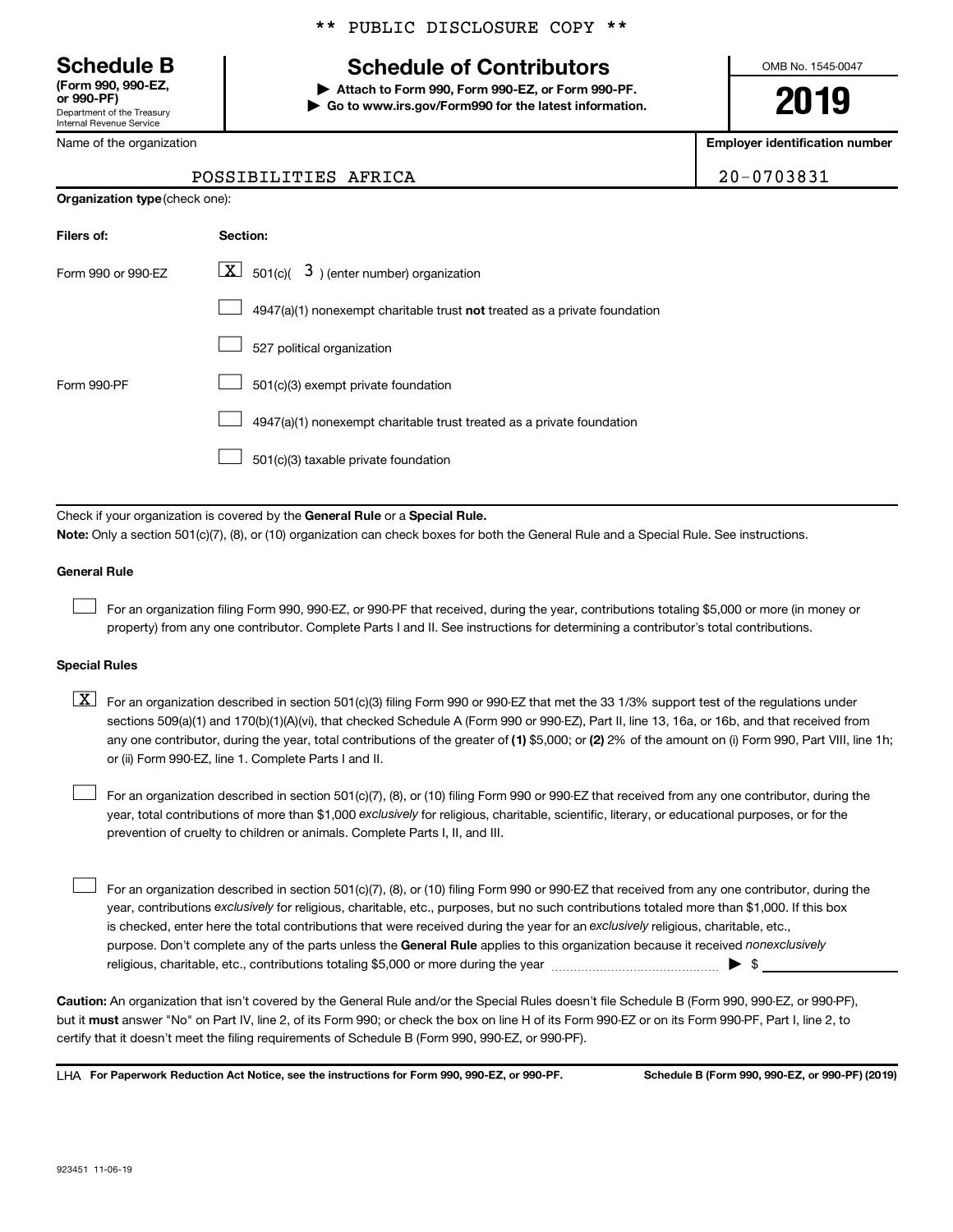Name of organization

**Employer identification number**

### POSSIBILITIES AFRICA 20-0703831

| Part I               | <b>Contributors</b> (see instructions). Use duplicate copies of Part I if additional space is needed. |                                   |                                                                                                                                                           |  |
|----------------------|-------------------------------------------------------------------------------------------------------|-----------------------------------|-----------------------------------------------------------------------------------------------------------------------------------------------------------|--|
| (a)<br>No.           | (b)<br>Name, address, and ZIP + 4                                                                     | (c)<br><b>Total contributions</b> | (d)<br>Type of contribution                                                                                                                               |  |
| 1                    |                                                                                                       | 7,000.<br>\$                      | $\boxed{\textbf{X}}$<br>Person<br>Payroll<br>Noncash<br>(Complete Part II for<br>noncash contributions.)                                                  |  |
| (a)<br>No.           | (b)<br>Name, address, and ZIP + 4                                                                     | (c)<br><b>Total contributions</b> | (d)<br>Type of contribution                                                                                                                               |  |
| 2                    |                                                                                                       | 7,500.<br>\$                      | $\boxed{\textbf{X}}$<br>Person<br>Payroll<br>Noncash<br>(Complete Part II for<br>noncash contributions.)                                                  |  |
| (a)<br>No.           | (b)<br>Name, address, and ZIP + 4                                                                     | (c)<br><b>Total contributions</b> | (d)<br>Type of contribution                                                                                                                               |  |
| 3                    |                                                                                                       | 7,225.<br>\$                      | $\boxed{\textbf{X}}$<br>Person<br>Payroll<br>Noncash<br>(Complete Part II for<br>noncash contributions.)                                                  |  |
| (a)<br>No.           | (b)<br>Name, address, and ZIP + 4                                                                     | (c)<br><b>Total contributions</b> | (d)<br>Type of contribution                                                                                                                               |  |
| 4                    |                                                                                                       | 25,000.<br>\$                     | $\boxed{\textbf{X}}$<br>Person<br>Payroll<br><b>Noncash</b><br>(Complete Part II for<br>noncash contributions.)                                           |  |
| (a)<br>No.           | (b)<br>Name, address, and ZIP + 4                                                                     | (c)<br><b>Total contributions</b> | (d)<br>Type of contribution                                                                                                                               |  |
| 5                    |                                                                                                       | 7,500.<br>\$                      | $\boxed{\text{X}}$<br>Person<br>Payroll<br>Noncash<br>(Complete Part II for<br>noncash contributions.)                                                    |  |
| (a)<br>No.           | (b)<br>Name, address, and ZIP + 4                                                                     | (c)<br><b>Total contributions</b> | (d)<br>Type of contribution                                                                                                                               |  |
| 6<br>923452 11-06-19 |                                                                                                       | 10,000.<br>\$                     | $\boxed{\text{X}}$<br>Person<br>Payroll<br>Noncash<br>(Complete Part II for<br>noncash contributions.)<br>Schedule B (Form 990, 990-EZ, or 990-PF) (2019) |  |
|                      | 22                                                                                                    |                                   |                                                                                                                                                           |  |

18511111 758928 33972 2019.05000 POSSIBILITIES AFRICA 33972\_\_2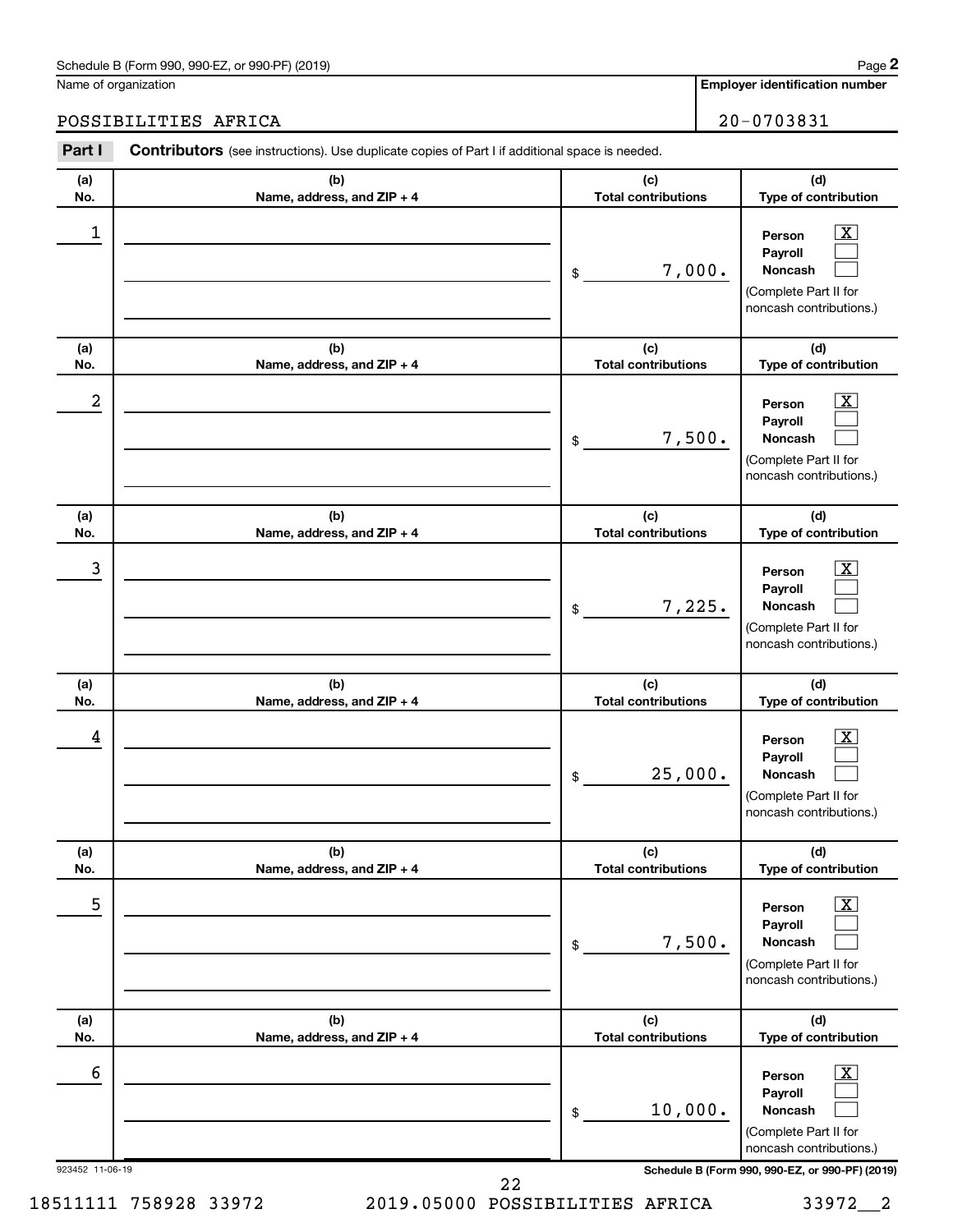Name of organization

**Employer identification number 2**

### POSSIBILITIES AFRICA 20-0703831

| Part I     | Contributors (see instructions). Use duplicate copies of Part I if additional space is needed. |                                   |                                                                                                                    |
|------------|------------------------------------------------------------------------------------------------|-----------------------------------|--------------------------------------------------------------------------------------------------------------------|
| (a)<br>No. | (b)<br>Name, address, and ZIP + 4                                                              | (c)<br><b>Total contributions</b> | (d)<br>Type of contribution                                                                                        |
| 7          |                                                                                                | 5,450.<br>\$                      | $\mathbf{X}$<br>Person<br>Payroll<br><b>Noncash</b><br>(Complete Part II for<br>noncash contributions.)            |
| (a)<br>No. | (b)<br>Name, address, and ZIP + 4                                                              | (c)<br><b>Total contributions</b> | (d)<br>Type of contribution                                                                                        |
| 8          |                                                                                                | 6,000.<br>\$                      | $\overline{\text{X}}$<br>Person<br>Payroll<br><b>Noncash</b><br>(Complete Part II for<br>noncash contributions.)   |
| (a)<br>No. | (b)<br>Name, address, and ZIP + 4                                                              | (c)<br><b>Total contributions</b> | (d)<br>Type of contribution                                                                                        |
| 9          |                                                                                                | 28,000.<br>\$                     | $\overline{\mathbf{X}}$<br>Person<br>Payroll<br><b>Noncash</b><br>(Complete Part II for<br>noncash contributions.) |
| (a)<br>No. | (b)<br>Name, address, and ZIP + 4                                                              | (c)<br><b>Total contributions</b> | (d)<br>Type of contribution                                                                                        |
| 10         |                                                                                                | 7,851.<br>\$                      | $\overline{\text{X}}$<br>Person<br>Payroll<br><b>Noncash</b><br>(Complete Part II for<br>noncash contributions.)   |
| (a)<br>No. | (b)<br>Name, address, and ZIP + 4                                                              | (c)<br><b>Total contributions</b> | (d)<br>Type of contribution                                                                                        |
| 11         |                                                                                                | 7,500.<br>\$                      | $\overline{\mathbf{X}}$<br>Person<br>Payroll<br>Noncash<br>(Complete Part II for<br>noncash contributions.)        |
| (a)<br>No. | (b)<br>Name, address, and ZIP + 4                                                              | (c)<br><b>Total contributions</b> | (d)<br>Type of contribution                                                                                        |
|            |                                                                                                | \$                                | Person<br>Payroll<br>Noncash<br>(Complete Part II for<br>noncash contributions.)                                   |

923452 11-06-19 **Schedule B (Form 990, 990-EZ, or 990-PF) (2019)**

23

18511111 758928 33972 2019.05000 POSSIBILITIES AFRICA 33972\_\_2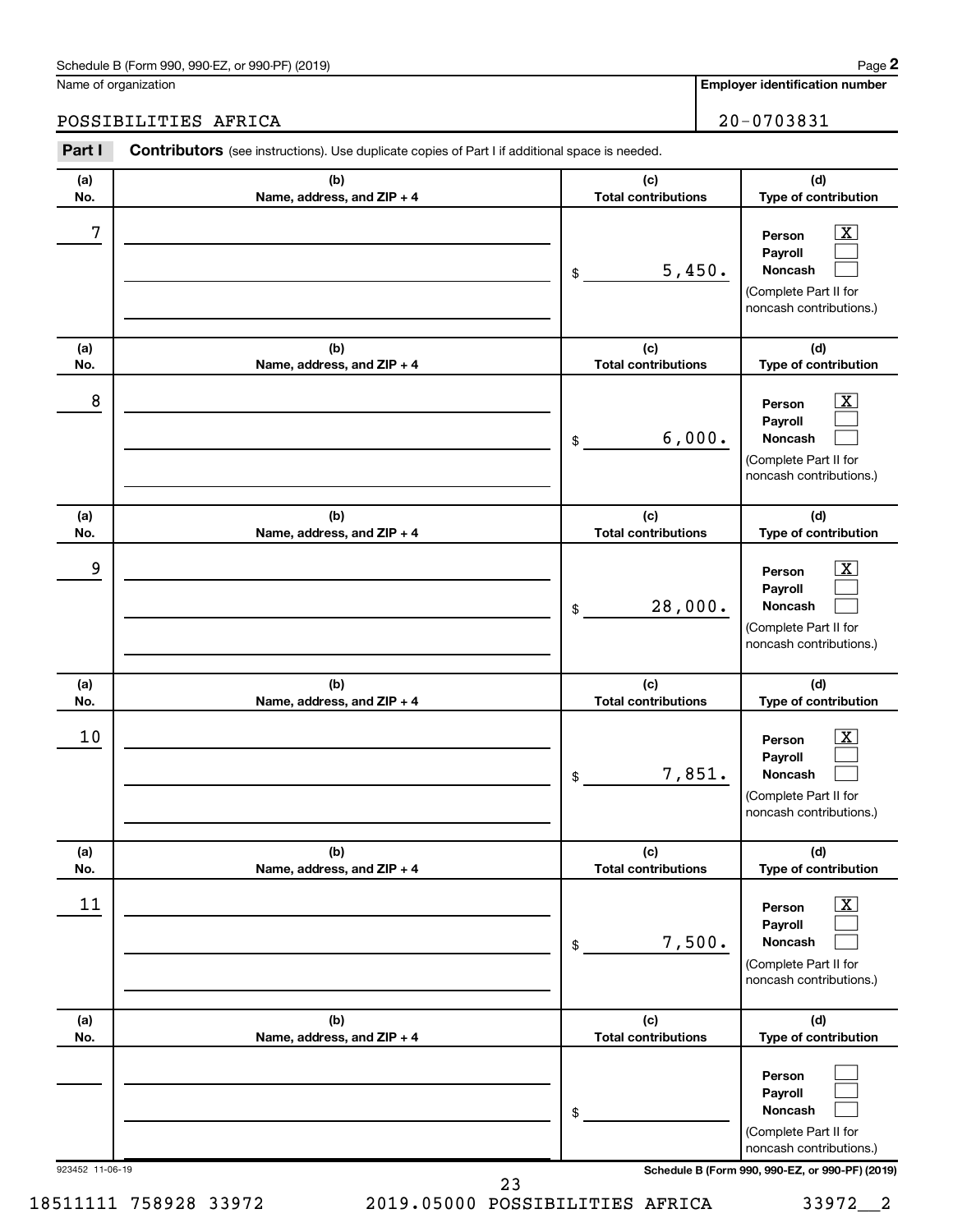Name of organization

### POSSIBILITIES AFRICA 20-0703831

Part II Noncash Property (see instructions). Use duplicate copies of Part II if additional space is needed.

| (a)<br>No.<br>from<br>Part I | (b)<br>Description of noncash property given | (c)<br>FMV (or estimate)<br>(See instructions.) | (d)<br>Date received                            |
|------------------------------|----------------------------------------------|-------------------------------------------------|-------------------------------------------------|
|                              |                                              | $\frac{1}{2}$                                   |                                                 |
| (a)<br>No.<br>from<br>Part I | (b)<br>Description of noncash property given | (c)<br>FMV (or estimate)<br>(See instructions.) | (d)<br>Date received                            |
|                              |                                              | $\frac{1}{2}$                                   |                                                 |
| (a)<br>No.<br>from<br>Part I | (b)<br>Description of noncash property given | (c)<br>FMV (or estimate)<br>(See instructions.) | (d)<br>Date received                            |
|                              |                                              | $\frac{1}{2}$                                   |                                                 |
| (a)<br>No.<br>from<br>Part I | (b)<br>Description of noncash property given | (c)<br>FMV (or estimate)<br>(See instructions.) | (d)<br>Date received                            |
|                              |                                              | $$^{\circ}$                                     |                                                 |
| (a)<br>No.<br>from<br>Part I | (b)<br>Description of noncash property given | (c)<br>FMV (or estimate)<br>(See instructions.) | (d)<br>Date received                            |
|                              |                                              | \$                                              |                                                 |
| (a)<br>No.<br>from<br>Part I | (b)<br>Description of noncash property given | (c)<br>FMV (or estimate)<br>(See instructions.) | (d)<br>Date received                            |
|                              |                                              | \$                                              |                                                 |
| 923453 11-06-19              | 24                                           |                                                 | Schedule B (Form 990, 990-EZ, or 990-PF) (2019) |

18511111 758928 33972 2019.05000 POSSIBILITIES AFRICA 33972\_\_2

**Employer identification number**

**3**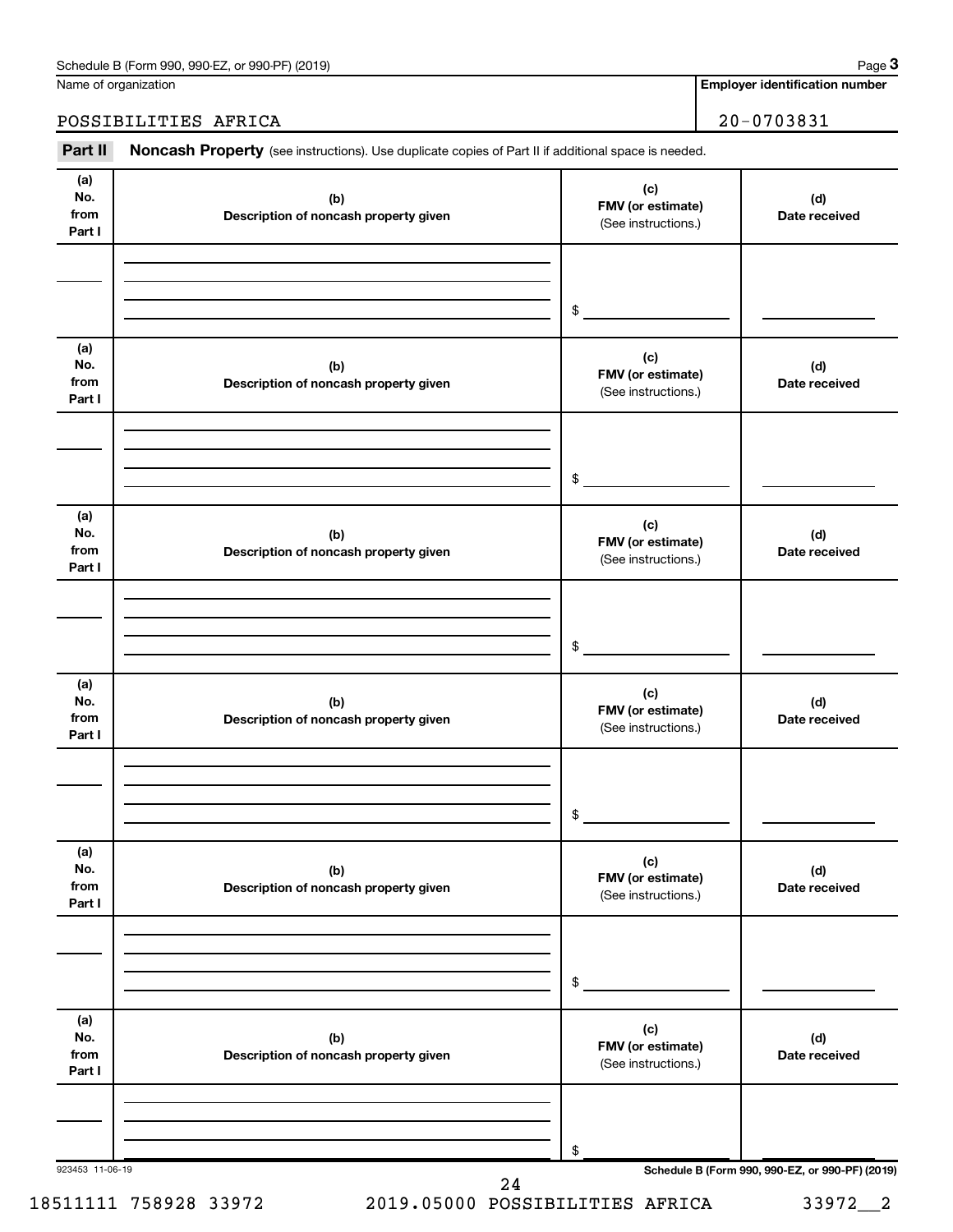**4**

|                           | Name of organization                                                                                                                                                                                                                                                                                                                      |                      | <b>Employer identification number</b>                                                                                                                          |  |  |  |  |
|---------------------------|-------------------------------------------------------------------------------------------------------------------------------------------------------------------------------------------------------------------------------------------------------------------------------------------------------------------------------------------|----------------------|----------------------------------------------------------------------------------------------------------------------------------------------------------------|--|--|--|--|
|                           | POSSIBILITIES AFRICA                                                                                                                                                                                                                                                                                                                      |                      | 20-0703831                                                                                                                                                     |  |  |  |  |
| Part III                  | from any one contributor. Complete columns (a) through (e) and the following line entry. For organizations<br>completing Part III, enter the total of exclusively religious, charitable, etc., contributions of \$1,000 or less for the year. (Enter this info. once.)<br>Use duplicate copies of Part III if additional space is needed. |                      | Exclusively religious, charitable, etc., contributions to organizations described in section 501(c)(7), (8), or (10) that total more than \$1,000 for the year |  |  |  |  |
| (a) No.<br>from<br>Part I | (b) Purpose of gift                                                                                                                                                                                                                                                                                                                       | (c) Use of gift      | (d) Description of how gift is held                                                                                                                            |  |  |  |  |
|                           |                                                                                                                                                                                                                                                                                                                                           |                      |                                                                                                                                                                |  |  |  |  |
|                           |                                                                                                                                                                                                                                                                                                                                           | (e) Transfer of gift |                                                                                                                                                                |  |  |  |  |
|                           | Transferee's name, address, and ZIP + 4                                                                                                                                                                                                                                                                                                   |                      | Relationship of transferor to transferee                                                                                                                       |  |  |  |  |
| (a) No.                   |                                                                                                                                                                                                                                                                                                                                           |                      |                                                                                                                                                                |  |  |  |  |
| from<br>Part I            | (b) Purpose of gift                                                                                                                                                                                                                                                                                                                       | (c) Use of gift      | (d) Description of how gift is held                                                                                                                            |  |  |  |  |
|                           |                                                                                                                                                                                                                                                                                                                                           | (e) Transfer of gift |                                                                                                                                                                |  |  |  |  |
|                           | Transferee's name, address, and ZIP + 4                                                                                                                                                                                                                                                                                                   |                      | Relationship of transferor to transferee                                                                                                                       |  |  |  |  |
|                           |                                                                                                                                                                                                                                                                                                                                           |                      |                                                                                                                                                                |  |  |  |  |
| (a) No.<br>from<br>Part I | (b) Purpose of gift                                                                                                                                                                                                                                                                                                                       | (c) Use of gift      | (d) Description of how gift is held                                                                                                                            |  |  |  |  |
|                           |                                                                                                                                                                                                                                                                                                                                           |                      |                                                                                                                                                                |  |  |  |  |
|                           | (e) Transfer of gift                                                                                                                                                                                                                                                                                                                      |                      |                                                                                                                                                                |  |  |  |  |
|                           | Transferee's name, address, and ZIP + 4                                                                                                                                                                                                                                                                                                   |                      | Relationship of transferor to transferee                                                                                                                       |  |  |  |  |
| (a) No.<br>from           | (b) Purpose of gift                                                                                                                                                                                                                                                                                                                       | (c) Use of gift      | (d) Description of how gift is held                                                                                                                            |  |  |  |  |
| Part I                    |                                                                                                                                                                                                                                                                                                                                           |                      |                                                                                                                                                                |  |  |  |  |
|                           | (e) Transfer of gift                                                                                                                                                                                                                                                                                                                      |                      |                                                                                                                                                                |  |  |  |  |
|                           | Transferee's name, address, and ZIP + 4                                                                                                                                                                                                                                                                                                   |                      | Relationship of transferor to transferee                                                                                                                       |  |  |  |  |
|                           |                                                                                                                                                                                                                                                                                                                                           |                      |                                                                                                                                                                |  |  |  |  |
| 923454 11-06-19           |                                                                                                                                                                                                                                                                                                                                           | 25                   | Schedule B (Form 990, 990-EZ, or 990-PF) (2019)                                                                                                                |  |  |  |  |

18511111 758928 33972 2019.05000 POSSIBILITIES AFRICA 33972\_\_2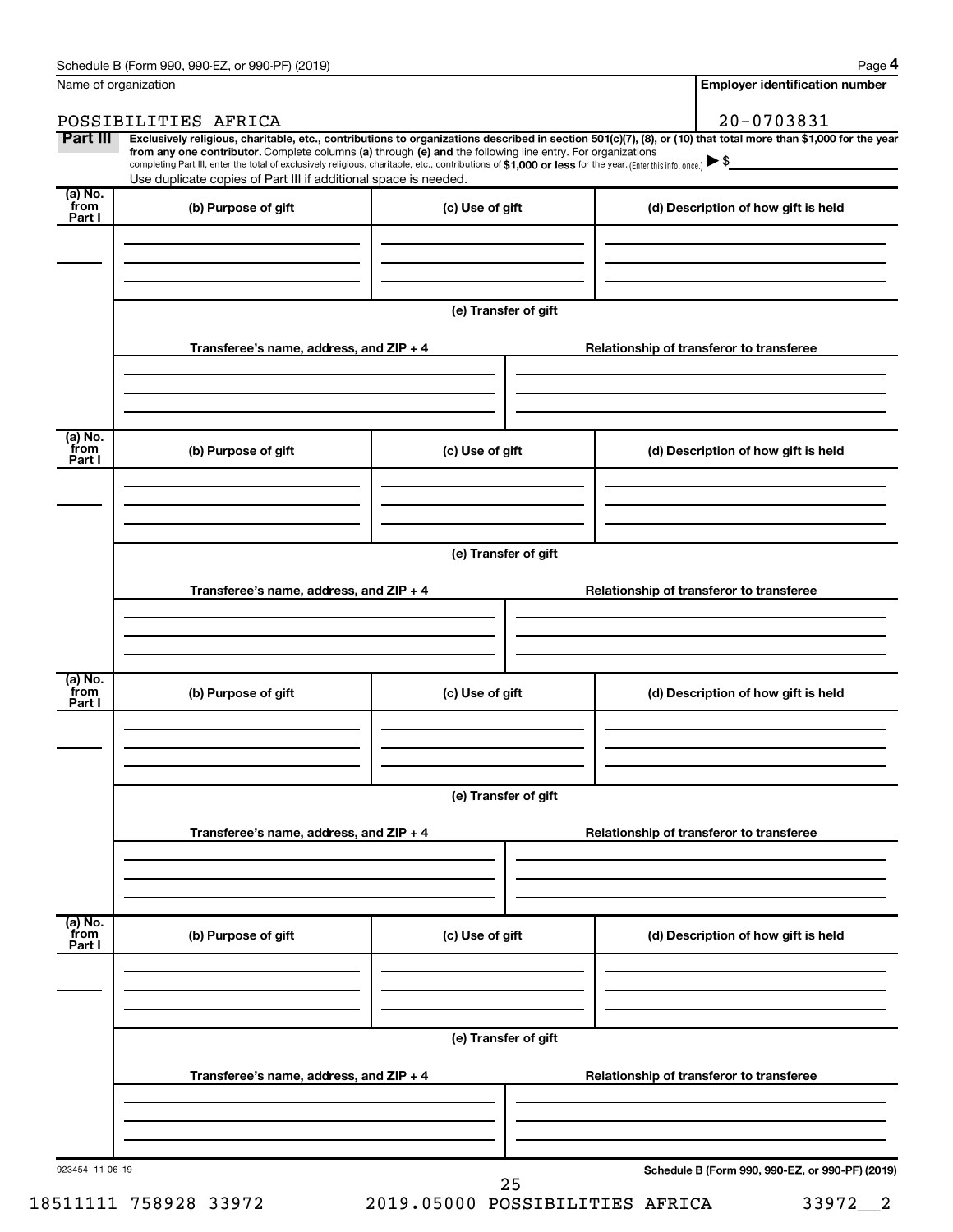| 932071 10-12-19    |  |
|--------------------|--|
| 18511111 758928 33 |  |

## **SCHEDULE F Statement of Activities Outside the United States 2019**

**| Complete if the organization answered "Yes" on Form 990, Part IV, line 14b, 15, or 16. | Attach to Form 990.**

 $\triangleright$  Go to www.irs.gov/Form990 for instructions and the latest information.

| tes                                   | OMB No. 1545-0047                    |  |  |  |  |
|---------------------------------------|--------------------------------------|--|--|--|--|
| , or 16.                              | 2019                                 |  |  |  |  |
|                                       | <b>Open to Public<br/>Inspection</b> |  |  |  |  |
| <b>Employer identification number</b> |                                      |  |  |  |  |

#### POSSIBILITIES AFRICA 20-0703831

### Part I | General Information on Activities Outside the United States. Complete if the organization answered "Yes" on Form 990, Part IV, line 14b.

- **1 For grantmakers.**  Does the organization maintain records to substantiate the amount of its grants and other assistance, **Yes No** the grantees' eligibility for the grants or assistance, and the selection criteria used to award the grants or assistance? ~~ † † X
- **2 For grantmakers.**  Describe in Part V the organization's procedures for monitoring the use of its grants and other assistance outside the United States.

| (a) Region                                                                      | (b) Number of<br>offices<br>in the region | enployees,<br>agents, and<br>independent<br>contractors<br>in the region | (c) Number of $\vert$ (d) Activities conducted in the region<br>(by type) (such as, fundraising, pro-<br>gram services, investments, grants to<br>recipients located in the region) | (e) If activity listed in (d)<br>is a program service,<br>describe specific type<br>of service(s) in the region | (f) Total<br>expenditures<br>for and<br>investments<br>in the region |
|---------------------------------------------------------------------------------|-------------------------------------------|--------------------------------------------------------------------------|-------------------------------------------------------------------------------------------------------------------------------------------------------------------------------------|-----------------------------------------------------------------------------------------------------------------|----------------------------------------------------------------------|
|                                                                                 |                                           |                                                                          |                                                                                                                                                                                     |                                                                                                                 |                                                                      |
|                                                                                 |                                           |                                                                          | GRANTS TO RECIPIENTS                                                                                                                                                                |                                                                                                                 |                                                                      |
| SUB-SAHARAN AFRICA                                                              | 0                                         | 0                                                                        | LOCATED IN THE REGION                                                                                                                                                               | N/A                                                                                                             | 224, 247.                                                            |
|                                                                                 |                                           |                                                                          |                                                                                                                                                                                     |                                                                                                                 |                                                                      |
|                                                                                 |                                           |                                                                          |                                                                                                                                                                                     |                                                                                                                 |                                                                      |
|                                                                                 |                                           |                                                                          |                                                                                                                                                                                     |                                                                                                                 |                                                                      |
|                                                                                 |                                           |                                                                          |                                                                                                                                                                                     |                                                                                                                 |                                                                      |
|                                                                                 |                                           |                                                                          |                                                                                                                                                                                     |                                                                                                                 |                                                                      |
|                                                                                 |                                           |                                                                          |                                                                                                                                                                                     |                                                                                                                 |                                                                      |
|                                                                                 |                                           |                                                                          |                                                                                                                                                                                     |                                                                                                                 |                                                                      |
|                                                                                 |                                           |                                                                          |                                                                                                                                                                                     |                                                                                                                 |                                                                      |
|                                                                                 |                                           |                                                                          |                                                                                                                                                                                     |                                                                                                                 |                                                                      |
|                                                                                 |                                           |                                                                          |                                                                                                                                                                                     |                                                                                                                 |                                                                      |
|                                                                                 |                                           |                                                                          |                                                                                                                                                                                     |                                                                                                                 |                                                                      |
|                                                                                 |                                           |                                                                          |                                                                                                                                                                                     |                                                                                                                 |                                                                      |
|                                                                                 |                                           |                                                                          |                                                                                                                                                                                     |                                                                                                                 |                                                                      |
|                                                                                 |                                           |                                                                          |                                                                                                                                                                                     |                                                                                                                 |                                                                      |
|                                                                                 |                                           |                                                                          |                                                                                                                                                                                     |                                                                                                                 |                                                                      |
|                                                                                 |                                           |                                                                          |                                                                                                                                                                                     |                                                                                                                 |                                                                      |
|                                                                                 |                                           |                                                                          |                                                                                                                                                                                     |                                                                                                                 |                                                                      |
|                                                                                 |                                           |                                                                          |                                                                                                                                                                                     |                                                                                                                 |                                                                      |
|                                                                                 |                                           |                                                                          |                                                                                                                                                                                     |                                                                                                                 |                                                                      |
|                                                                                 |                                           |                                                                          |                                                                                                                                                                                     |                                                                                                                 |                                                                      |
|                                                                                 |                                           |                                                                          |                                                                                                                                                                                     |                                                                                                                 |                                                                      |
|                                                                                 |                                           |                                                                          |                                                                                                                                                                                     |                                                                                                                 |                                                                      |
|                                                                                 |                                           |                                                                          |                                                                                                                                                                                     |                                                                                                                 |                                                                      |
|                                                                                 |                                           |                                                                          |                                                                                                                                                                                     |                                                                                                                 |                                                                      |
| 3 a Subtotal<br>.                                                               | $\mathbf{0}$                              | $\mathbf 0$                                                              |                                                                                                                                                                                     |                                                                                                                 | $\overline{224}$ , 247.                                              |
| <b>b</b> Total from continuation                                                |                                           |                                                                          |                                                                                                                                                                                     |                                                                                                                 |                                                                      |
| sheets to Part I                                                                | 0                                         | 0                                                                        |                                                                                                                                                                                     |                                                                                                                 | $\mathbf 0$ .                                                        |
| c Totals (add lines 3a<br>and 3b)                                               | 01                                        | $\mathbf 0$                                                              |                                                                                                                                                                                     |                                                                                                                 | 224, 247.                                                            |
| .<br>LHA For Paperwork Reduction Act Notice, see the Instructions for Form 990. |                                           |                                                                          |                                                                                                                                                                                     |                                                                                                                 | Schedule F (Form 990) 2019                                           |
|                                                                                 |                                           |                                                                          |                                                                                                                                                                                     |                                                                                                                 |                                                                      |

Internal Revenue Service

**<sup>3</sup>** Activities per Region. (The following Part I, line 3 table can be duplicated if additional space is needed.)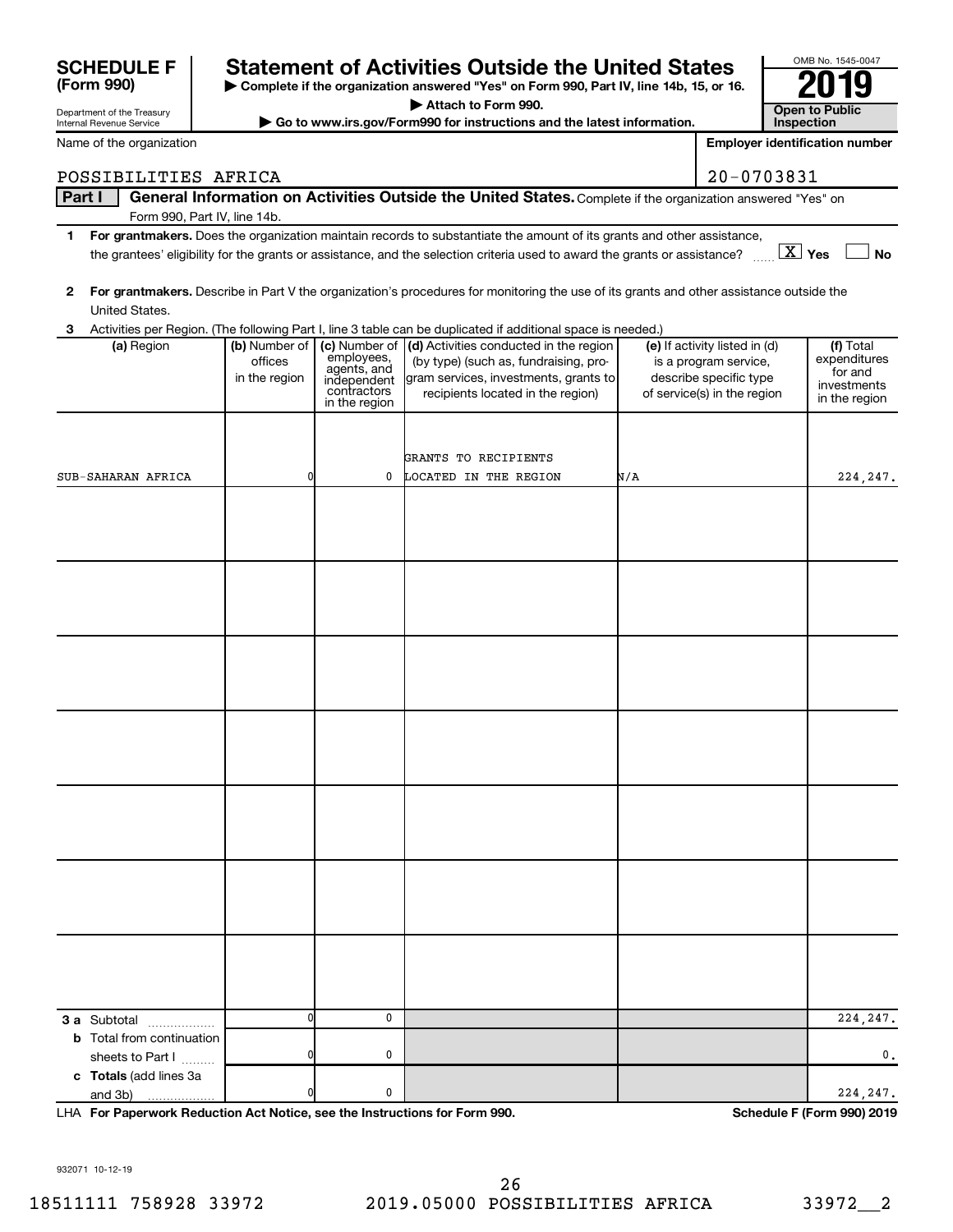Schedule F (Form 990) 2019 POSSIBILITIES AFRICA 20-0703831 Page

**2**

Part II | Grants and Other Assistance to Organizations or Entities Outside the United States. Complete if the organization answered "Yes" on Form 990, Part IV, line 15, for any recipient who received more than \$5,000. Part II can be duplicated if additional space is needed.

| 1<br>(a) Name of organization                                         | (b) IRS code section<br>and EIN (if applicable) | (c) Region       | (d) Purpose of<br>grant                                                                                                                      | (e) Amount<br>of cash grant | (f) Manner of<br>cash disbursement | (g) Amount of<br>noncash<br>assistance | (h) Description<br>of noncash<br>assistance | (i) Method of<br>valuation (book, FMV,<br>appraisal, other) |
|-----------------------------------------------------------------------|-------------------------------------------------|------------------|----------------------------------------------------------------------------------------------------------------------------------------------|-----------------------------|------------------------------------|----------------------------------------|---------------------------------------------|-------------------------------------------------------------|
|                                                                       |                                                 | SUB-SAHARAN      |                                                                                                                                              |                             |                                    |                                        |                                             |                                                             |
|                                                                       |                                                 | AFRICA - ANGOLA, |                                                                                                                                              |                             |                                    |                                        |                                             |                                                             |
|                                                                       |                                                 | BENIN, BOTSWANA, |                                                                                                                                              |                             |                                    |                                        |                                             |                                                             |
|                                                                       |                                                 | BURKINA FASO,    | RELIGIOUS PURPOSES                                                                                                                           | 224, 247. WIRE              |                                    |                                        | 0. N/A                                      | <b>FMV</b>                                                  |
|                                                                       |                                                 |                  |                                                                                                                                              |                             |                                    |                                        |                                             |                                                             |
|                                                                       |                                                 |                  |                                                                                                                                              |                             |                                    |                                        |                                             |                                                             |
|                                                                       |                                                 |                  |                                                                                                                                              |                             |                                    |                                        |                                             |                                                             |
|                                                                       |                                                 |                  |                                                                                                                                              |                             |                                    |                                        |                                             |                                                             |
|                                                                       |                                                 |                  |                                                                                                                                              |                             |                                    |                                        |                                             |                                                             |
|                                                                       |                                                 |                  |                                                                                                                                              |                             |                                    |                                        |                                             |                                                             |
|                                                                       |                                                 |                  |                                                                                                                                              |                             |                                    |                                        |                                             |                                                             |
|                                                                       |                                                 |                  |                                                                                                                                              |                             |                                    |                                        |                                             |                                                             |
|                                                                       |                                                 |                  |                                                                                                                                              |                             |                                    |                                        |                                             |                                                             |
|                                                                       |                                                 |                  |                                                                                                                                              |                             |                                    |                                        |                                             |                                                             |
|                                                                       |                                                 |                  |                                                                                                                                              |                             |                                    |                                        |                                             |                                                             |
|                                                                       |                                                 |                  |                                                                                                                                              |                             |                                    |                                        |                                             |                                                             |
|                                                                       |                                                 |                  |                                                                                                                                              |                             |                                    |                                        |                                             |                                                             |
|                                                                       |                                                 |                  |                                                                                                                                              |                             |                                    |                                        |                                             |                                                             |
|                                                                       |                                                 |                  |                                                                                                                                              |                             |                                    |                                        |                                             |                                                             |
|                                                                       |                                                 |                  |                                                                                                                                              |                             |                                    |                                        |                                             |                                                             |
|                                                                       |                                                 |                  |                                                                                                                                              |                             |                                    |                                        |                                             |                                                             |
|                                                                       |                                                 |                  |                                                                                                                                              |                             |                                    |                                        |                                             |                                                             |
|                                                                       |                                                 |                  |                                                                                                                                              |                             |                                    |                                        |                                             |                                                             |
|                                                                       |                                                 |                  |                                                                                                                                              |                             |                                    |                                        |                                             |                                                             |
|                                                                       |                                                 |                  |                                                                                                                                              |                             |                                    |                                        |                                             |                                                             |
|                                                                       |                                                 |                  |                                                                                                                                              |                             |                                    |                                        |                                             |                                                             |
|                                                                       |                                                 |                  |                                                                                                                                              |                             |                                    |                                        |                                             |                                                             |
|                                                                       |                                                 |                  |                                                                                                                                              |                             |                                    |                                        |                                             |                                                             |
| $\mathbf{2}$                                                          |                                                 |                  | Enter total number of recipient organizations listed above that are recognized as charities by the foreign country, recognized as tax-exempt |                             |                                    |                                        |                                             |                                                             |
|                                                                       |                                                 |                  |                                                                                                                                              |                             |                                    |                                        |                                             | $\mathbf{1}$                                                |
| Enter total number of other organizations or entities<br>$\mathbf{3}$ |                                                 |                  |                                                                                                                                              |                             |                                    |                                        |                                             |                                                             |

**Schedule F (Form 990) 2019**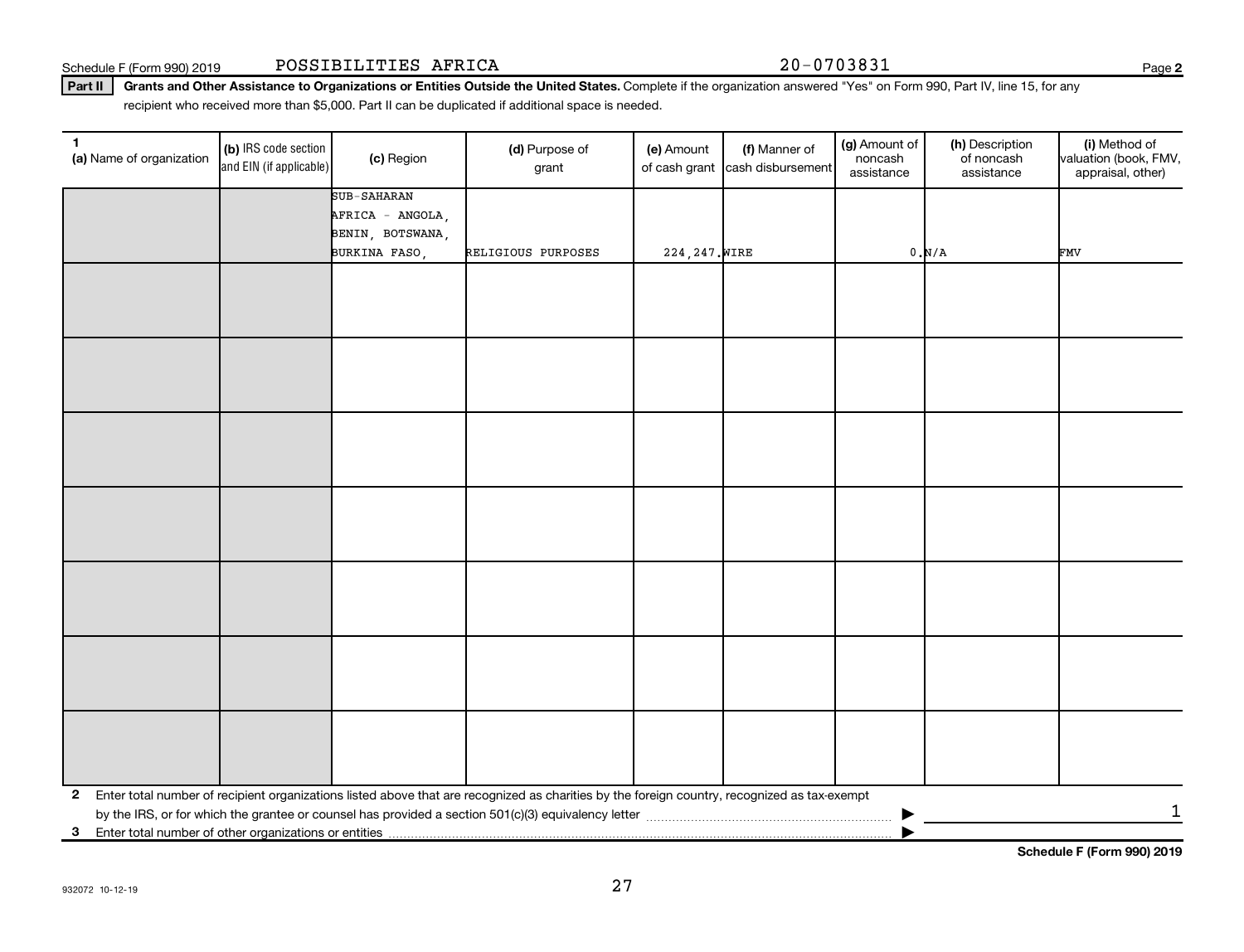#### 932073 10-12-19

| Schedule F (Form 990) 2019<br>Part III Grants and Other Assistance to Individuals Outside the United States. Complete if the organization answered "Yes" on Form 990, Part IV, line 16. | POSSIBILITIES AFRICA |                             |                             |                                    | 20-0703831                             |                                          | Page                                                           |
|-----------------------------------------------------------------------------------------------------------------------------------------------------------------------------------------|----------------------|-----------------------------|-----------------------------|------------------------------------|----------------------------------------|------------------------------------------|----------------------------------------------------------------|
| Part III can be duplicated if additional space is needed.                                                                                                                               |                      |                             |                             |                                    |                                        |                                          |                                                                |
| (a) Type of grant or assistance                                                                                                                                                         | (b) Region           | (c) Number of<br>recipients | (d) Amount of<br>cash grant | (e) Manner of<br>cash disbursement | (f) Amount of<br>noncash<br>assistance | (g) Description of<br>noncash assistance | (h) Method of<br>valuation<br>(book, FMV,<br>appraisal, other) |
|                                                                                                                                                                                         |                      |                             |                             |                                    |                                        |                                          |                                                                |
|                                                                                                                                                                                         |                      |                             |                             |                                    |                                        |                                          |                                                                |
|                                                                                                                                                                                         |                      |                             |                             |                                    |                                        |                                          |                                                                |
|                                                                                                                                                                                         |                      |                             |                             |                                    |                                        |                                          |                                                                |
|                                                                                                                                                                                         |                      |                             |                             |                                    |                                        |                                          |                                                                |
|                                                                                                                                                                                         |                      |                             |                             |                                    |                                        |                                          |                                                                |
|                                                                                                                                                                                         |                      |                             |                             |                                    |                                        |                                          |                                                                |
|                                                                                                                                                                                         |                      |                             |                             |                                    |                                        |                                          |                                                                |
|                                                                                                                                                                                         |                      |                             |                             |                                    |                                        |                                          |                                                                |
|                                                                                                                                                                                         |                      |                             |                             |                                    |                                        |                                          |                                                                |

**Schedule F (Form 990) 2019**

**3**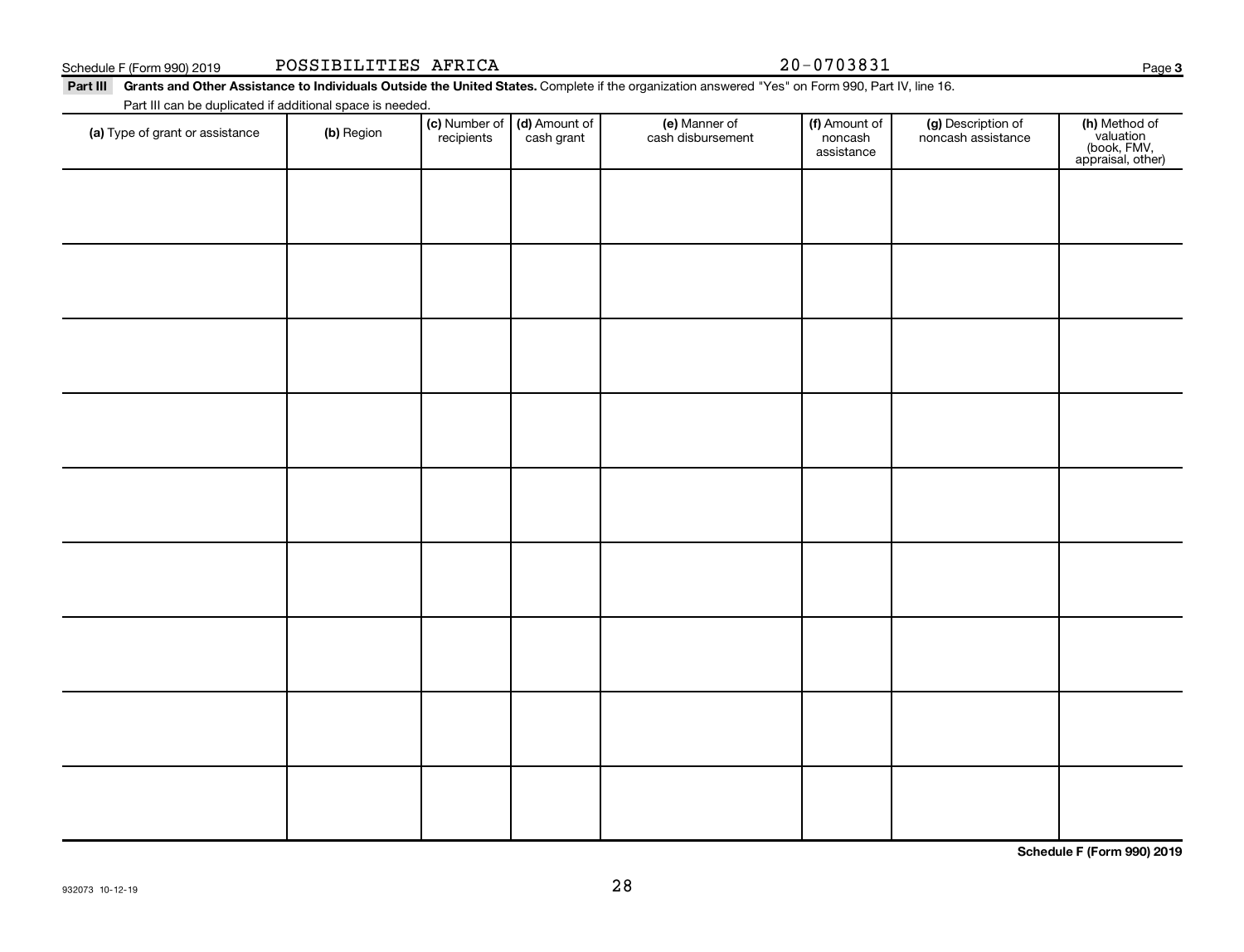| 1            | Was the organization a U.S. transferor of property to a foreign corporation during the tax year? If "Yes," the<br>organization may be required to file Form 926, Return by a U.S. Transferor of Property to a Foreign<br>Corporation (see Instructions for Form 926)                                                                                                                                                   | Yes | ∣X∣ <sub>No</sub> |
|--------------|------------------------------------------------------------------------------------------------------------------------------------------------------------------------------------------------------------------------------------------------------------------------------------------------------------------------------------------------------------------------------------------------------------------------|-----|-------------------|
| $\mathbf{2}$ | Did the organization have an interest in a foreign trust during the tax year? If "Yes," the organization<br>may be required to separately file Form 3520, Annual Return To Report Transactions With Foreign<br>Trusts and Receipt of Certain Foreign Gifts, and/or Form 3520-A, Annual Information Return of Foreign<br>Trust With a U.S. Owner (see Instructions for Forms 3520 and 3520-A; don't file with Form 990) | Yes | $\sqrt{X}$ No     |
| 3            | Did the organization have an ownership interest in a foreign corporation during the tax year? If "Yes,"<br>the organization may be required to file Form 5471, Information Return of U.S. Persons With Respect to<br>Certain Foreign Corporations (see Instructions for Form 5471)                                                                                                                                     | Yes | $X _{\text{No}}$  |
| 4            | Was the organization a direct or indirect shareholder of a passive foreign investment company or a<br>qualified electing fund during the tax year? If "Yes," the organization may be required to file Form 8621,<br>Information Return by a Shareholder of a Passive Foreign Investment Company or Qualified Electing Fund<br>(see Instructions for Form 8621)                                                         | Yes | $\overline{X}$ No |
| 5            | Did the organization have an ownership interest in a foreign partnership during the tax year? If "Yes,"<br>the organization may be required to file Form 8865, Return of U.S. Persons With Respect to Certain<br>Foreign Partnerships (see Instructions for Form 8865)                                                                                                                                                 | Yes | $X _{\text{No}}$  |
| 6            | Did the organization have any operations in or related to any boycotting countries during the tax year? If<br>"Yes," the organization may be required to separately file Form 5713, International Boycott Report (see                                                                                                                                                                                                  | Yes |                   |

**Schedule F (Form 990) 2019**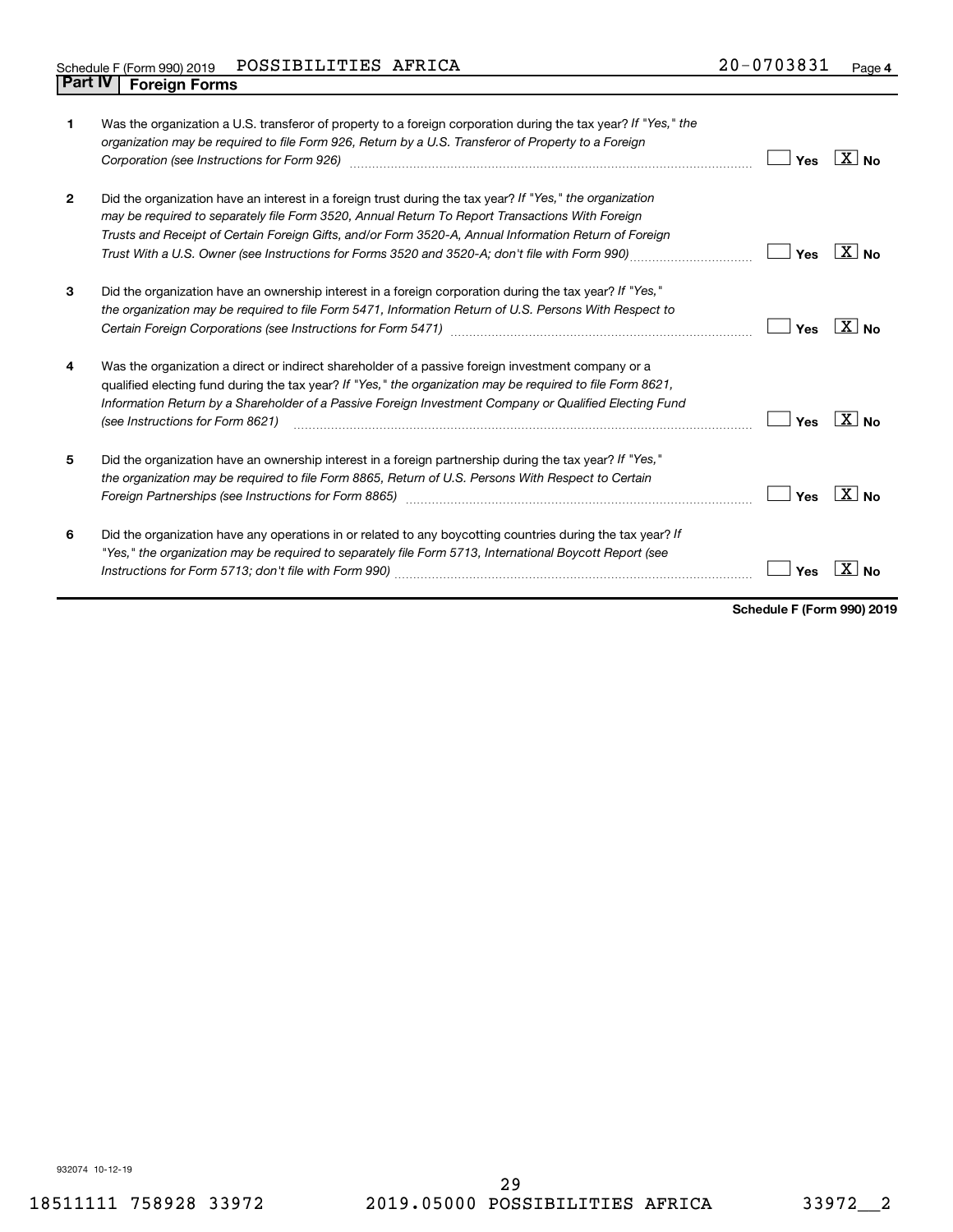Provide the information required by Part I, line 2 (monitoring of funds); Part I, line 3, column (f) (accounting method; amounts of investments vs. expenditures per region); Part II, line 1 (accounting method); Part III (accounting method); and Part III, column (c) (estimated number of recipients), as applicable. Also complete this part to provide any additional information. See instructions.

PART I, LINE 2:

POSSIBILITIES AFRICA (HEREAFTER PA) REQUIRES ALL GRANTEES TO PREPARE A PRE-GRANT INQUIRY APPLICATION TO PROVIDE DETAILED INFORMATION ABOUT THE GRANTEE'S LEGAL STATUS, ITS OPERATIONS/STAFF, AND THE PURPOSES OF THE PROPOSED GRANT PROJECT. THE PARTIES THEN ENTER INTO AN INTERNATIONAL GRANT AGREEMENT TO GOVERN THE USE OF THE GRANT FUNDS BY THE GRANTEE. THE AGREEMENT REQUIRES GRANTEE TO MAINTAIN THE FUNDS IN A SEGREGATED ACCOUNT AND SETS FORTH SPECIFIED PROJECTS TO BE CONDUCTED IN ACCORDANCE WITH THE AGREEMENT. FOLLOWING EXECUTION OF THE AGREEMENT, THE GRANTEE SUBMITS A PROPOSED BUDGET FOR THE GRANT PROJECT FOR THE YEAR WHICH IS REVIEWED AND APPROVED BY THE PA BOARD. THE GRANTEE IS THEN REQUIRED TO SUBMIT REGULAR FINANCIAL AND PROGRAM REPORTING (QUARTERLY AND ANNUAL) WITH PHOTOS TO PA FOR BOARD REVIEW. PA THEN CONDUCTS YEARLY SITE VISITS TO MONITOR THE PROGRESS AND USE OF THE GRANT FUNDS BY GRANTEE, AND ALSO CONTINUALLY REVIEWS AND RESEARCHES GRANTEE ORGANIZATIONS IN ACCORDANCE WITH ANTI-TERRORISM RECOMMENDATIONS BY THE US TREASURY.

932075 10-12-19